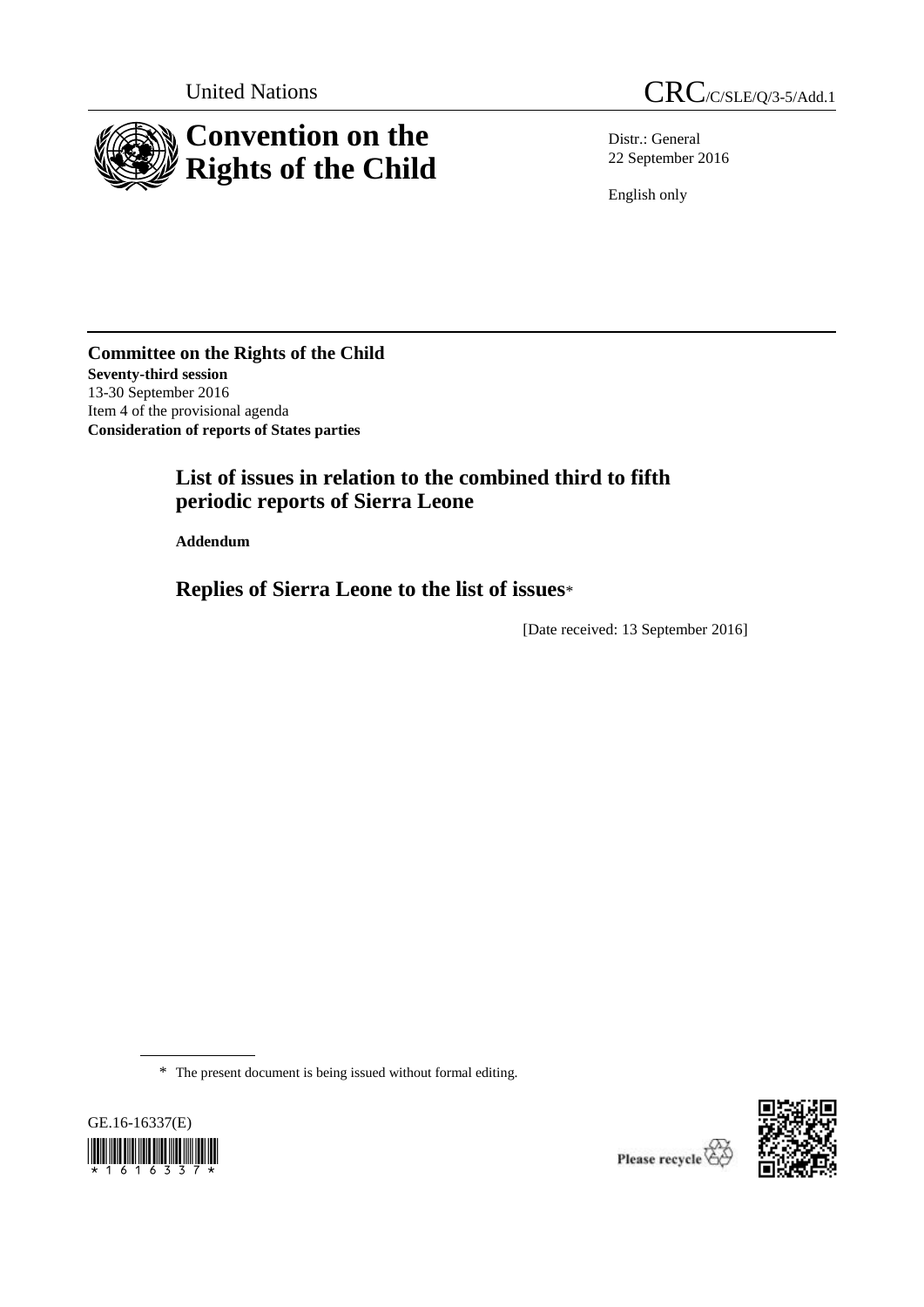**In this section the State party is requested to submit its responses to the following questions.**

## **Part I**

**1. Please provide information on the measures taken to implement the National Child Protection Policy and the National Action Plan for Children. Please also provide on the establishment of the National Children's Commission, particularly on it mandate, funding, staffing and coordination role and on its relationship with the Human Rights Commission for Sierra Leone with regard to the monitoring of children's rights.**

1. The Ebola Outbreak derailed virtually all ongoing development plans of the State including the National Child Protection Policy. However, currently, the State has developed a National Child Welfare Policy in 2014. The Child Welfare Policy establishes an overarching, long-term vision of a more comprehensive system to support families and communities in promoting the rights and protection of children in Sierra Leone. The State was in the process of developing a National Action Plan when Ebola struck in 2014. For the same reason implementation of the National Child Welfare Policy was severely disrupted. However, State Party is committed to developing an implementation strategy for this established policy as well as the National Child Protection Policy itself in 2017.

2. Part 2, Section 1 Subsection 4, of Child Rights Act (CRA) of 2007 called for the establishment of a body to be known as National Commission for Children (NCC). The Commission was officially established in July 2014, but due to the Ebola Outbreak, could only become operational in February 2015. It has a Mandate to monitor and coordinate the implementation of the CRC and the African Charter on the Rights and Welfare of the Child; to oversee the implementation of part three of the Child Rights Act of 2007; and to advise Government on policies aimed at the improvement of the condition or welfare of children in Sierra Leone.

3. Moreover, Part 2, Section 1 Subsection 18, of the CRA 2007 stipulates the Funds for the Commission; it thus reads: "The activities of the Commission under this Act shall be financed by a fund which shall include moneys appropriated by Parliament for the purposes of the Commission; gifts or grants from donors; income from any investment by the Commission". And since the establishment of this Commission in July, 2014, 80% of the source of funds for the Commission have been moneys appropriated by parliament with only 20% had been gifts and grants from donors. The Ebola Outbreak and subsequent downturn in the economy, left the State severely constrained financially and with limitations on how much of its programmes could be implemented. However, despite the economic constraints, it is very clear that the State is highly committed to maintaining the NCC especially its independence.

4. Furthermore, Part 2, Sections 1, 2 Subsection 15, explains the Staff composition of the Commission; it reads thus: "The commission shall have a Secretariat which shall provide administrative, secretarial and other support for the Commission, the Commission shall also employ in the secretariat such other staff upon such terms and conditions as it may determine".

5. The Commission currently has a staff capacity of 12 individuals that include; one Commissioner and a Deputy Commissioner whose functions are to provide leadership in management and conduct of day-to-day business or activities of the Commission. The Commission also has a chairman whose function is to chair meetings that bring together the twelve other elected and nominated members of Commission (Part 2, Paragraph 6, Sec 1 and Sub Sec a –h. CRA, 2007).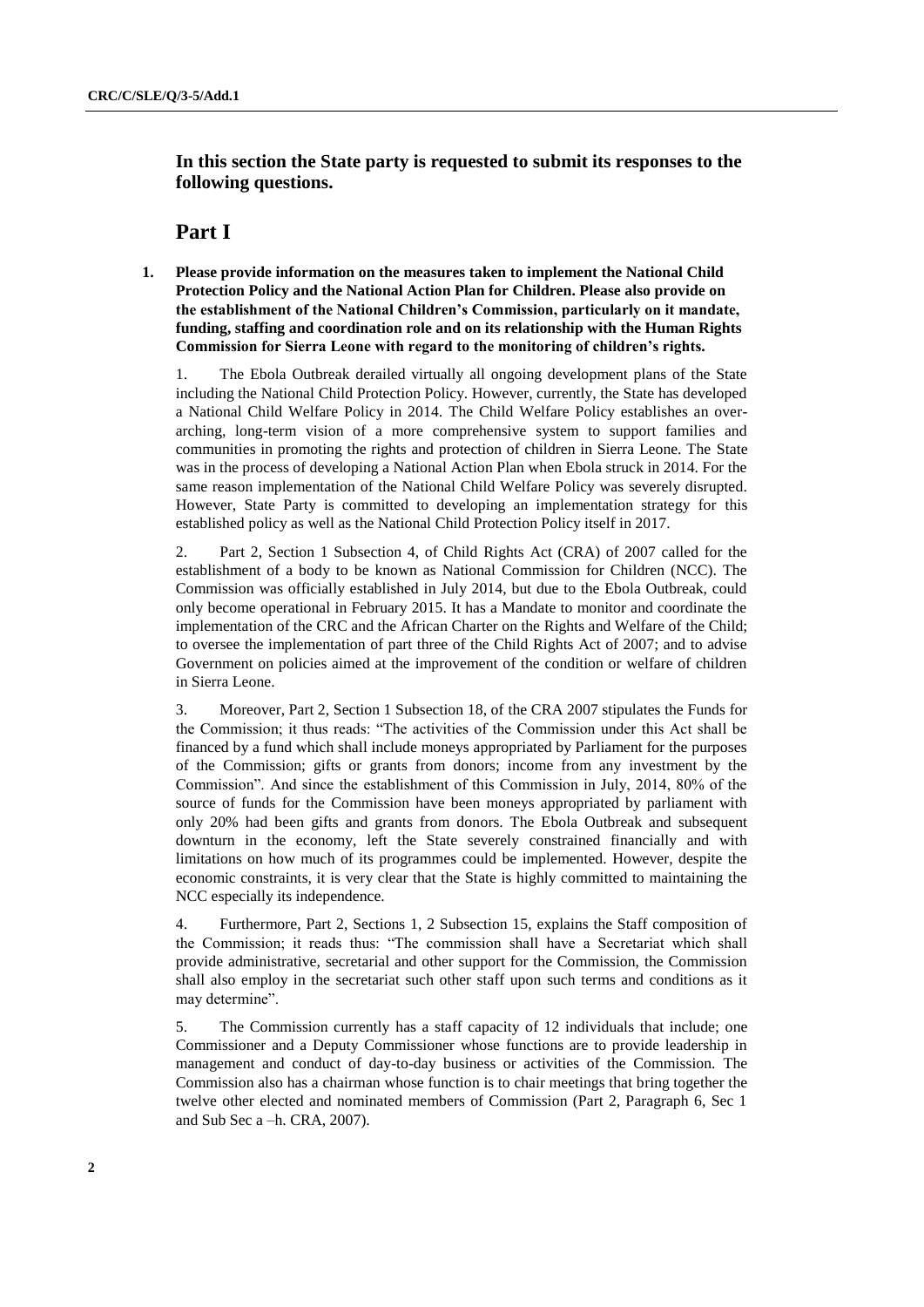6. Part 2, Section 16 of the CRA, 2007 calls for the establishment of provincial or district offices for the efficient performance of its functions; however, this has not been materialized due to Government financial constraints, so the Commission is only located in Freetown as of now.

7. With the Commission's coordination role, it has been organizing meetings that bring together relevant MDAs, NGOs, to discuss on emerging and burning child protection concerns. The commission also as part of its coordination role has been building on existing structures (National Child Protection Committee, Child Justice Committee) by providing technical support to these existing structures in responding to child protection issues such as; child labour, early marriage etc. The coordination between the National Children's Commission and the Human Rights Commission of Sierra Leone has been a joint monitoring and supervision of child related activities including in State detention settings (correctional centres, police cells, courts).

8. The relationship between the National Commission for Children and Human Rights Commission of Sierra Leone is very cordial in responding to issues relating to children's rights.

**2. Please provide the Committee with updated information on the budget allocation for child-related programmes and explain the steps taken to ensure that all line ministries adopt child-friendly budgeting. Please inform the Committee about the measures taken to combat corruption. Please also provide update information on the Case Management System, and the web-based Child Protection Information Management System, and on the financial technical and human resources allocated for the maintenance and operationalization about the Child Protection Information Management System.**

9. The 2007 Child Rights Act provided for the welfare and protection of children in the country through effective support from Local and Central Government institutions in sections 39 and 40.

10. In reviewing the expenditure pattern of the Government of Sierra Leone since 2012, focusing primarily on the Health (11%), Education (14%), Agriculture (14%) and Social Welfare, Gender & Children's Affairs (less than 1%), it is evident that more extensive advocacy campaigns on child friendly budgeting are needed to improve the current situation. Children's issues need better prioritising by those who prepare and approve the National Budget.

11. In 2016, Government with support from UNICEF produced the first Child Poverty Report for Sierra Leone that is comprised of seven dimensions of poverty (health, nutrition, education, housing, water, sanitation and information). It should provide the rationale for budget allocation at all levels. The report provides detailed analysis and differentials with respect to national, regional, district, gender and age.

#### *Please see Annex I for a current breakdown of expenses per Line Ministry.*

12. In an attempt to tackle corruption at the highest level, in addition to the stringent clauses in the 2009 Anti-Corruption Act provisions, two additional programmes are now being institutionalized. These include:

- Pay No Bribe Campaign and
- Development of Service Charters (by all Service Providers)

13. The "Pay No Bribe Campaign" was launched by the President on the 20th February 2016. The Campaign would primarily ensure that Service Charters for key institutions and agencies nationwide are printed and disseminated so that citizens are aware of services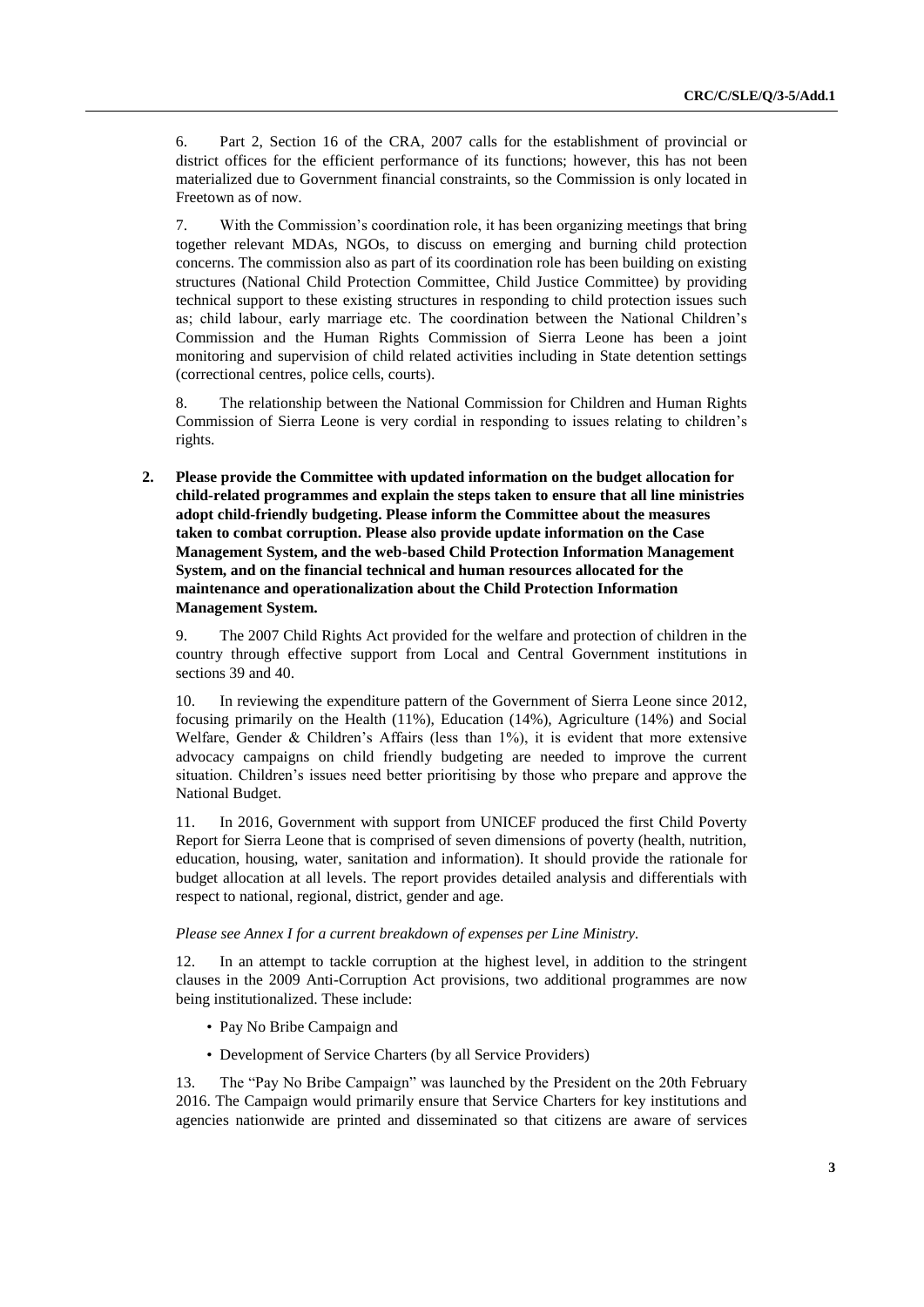provided with costs and expected service delivery time. These two initiatives, it is hoped, will contribute effectively in the fight to tackle corruption in the country.

#### *For statistical breakdown of number of children affected by Ebola, please see Annex VI.*

14. In December 2014, the African Development Bank provided funds for the Provision of Technical Assistance to the Ministry of Social Welfare, Gender and Children's Affairs (MSWGCA). The overall objective of the agreement was to strengthen the coordination capacity of the MSWGCA to oversee and provide timely and child friendly interventions for Ebola affected children through a standardized case management service delivery framework that would include identification and assessment, case planning, services and referrals, follow-up home visits, and closure of cases (children) that no longer need support. Funding from the AFDB has been instrumental in supporting activities that have led to:

- Establishment of a case management system at all levels A Standard Operating Procedure for case management with clearly defined steps in case management (including identification and registration, assessment, planning, services, follow-up and case closure) was developed and approved by the MSWGCA to be used nationally by government and civil society organisations. Standard tools for each step in the case management process were also developed and approved for use by the government and development partners. It is however yet to be successfully implemented for reasons of deep-seated corruption & deceit by officials in positions of trust. The Sierra Leone Police and the Anti-Corruption Commission are currently investigating these officials.
- Setting up of a child protection information management system that should facilitate the confidential management and monitoring of children and services provided to each child at national and district level. Regional coordinators and case managers at district level should oversee information management by monitoring compliance of government and NGO staff in the use of the software. Through this system, all child protection data should be collected, stored, analysed, managed and shared through a web based database known as "Primero" which allows for real time sharing of children's information, services provided and monitoring/follow-up. The child protection information management system should provide credible, consistent, verifiable data that will provide evidence to guide monitoring, planning and decision making. To enhance functionality and sustainability of the system, UNICEF supported the MSWGCA to procure computer servers, laptops, solar equipment and internet connection in all 14 districts. This infrastructure is to help enhance communications between MSWGCA district offices and the head office in Freetown. It is also yet to be efficient; again for reasons of corruption.
- Strengthening the social welfare work force During the Ebola period, the MSWGCA recruited and deployed 157 Social workers at chiefdom level to address the perennial problem of lack of staff to provide protection services at community level. MSWGCA and child protection partners were trained in case management and the application of a Standard Operational Procedure for case management. It had limitations in that there was little or no oversight supervision of the contracted staff by senior officials. There was neither appraisal nor documented monitoring of the work of the contracted social workers. At the end of the Contract in June this year, there was no appraisal or continuous evaluation documentation that could have been used to report on efficacy of the entire exercise.

15. All these systems were unsuccessful due to understaffing, poor oversight and deep corruption which latter is now being investigated by the Anti-Corruption Commission and the Sierra Leone Police.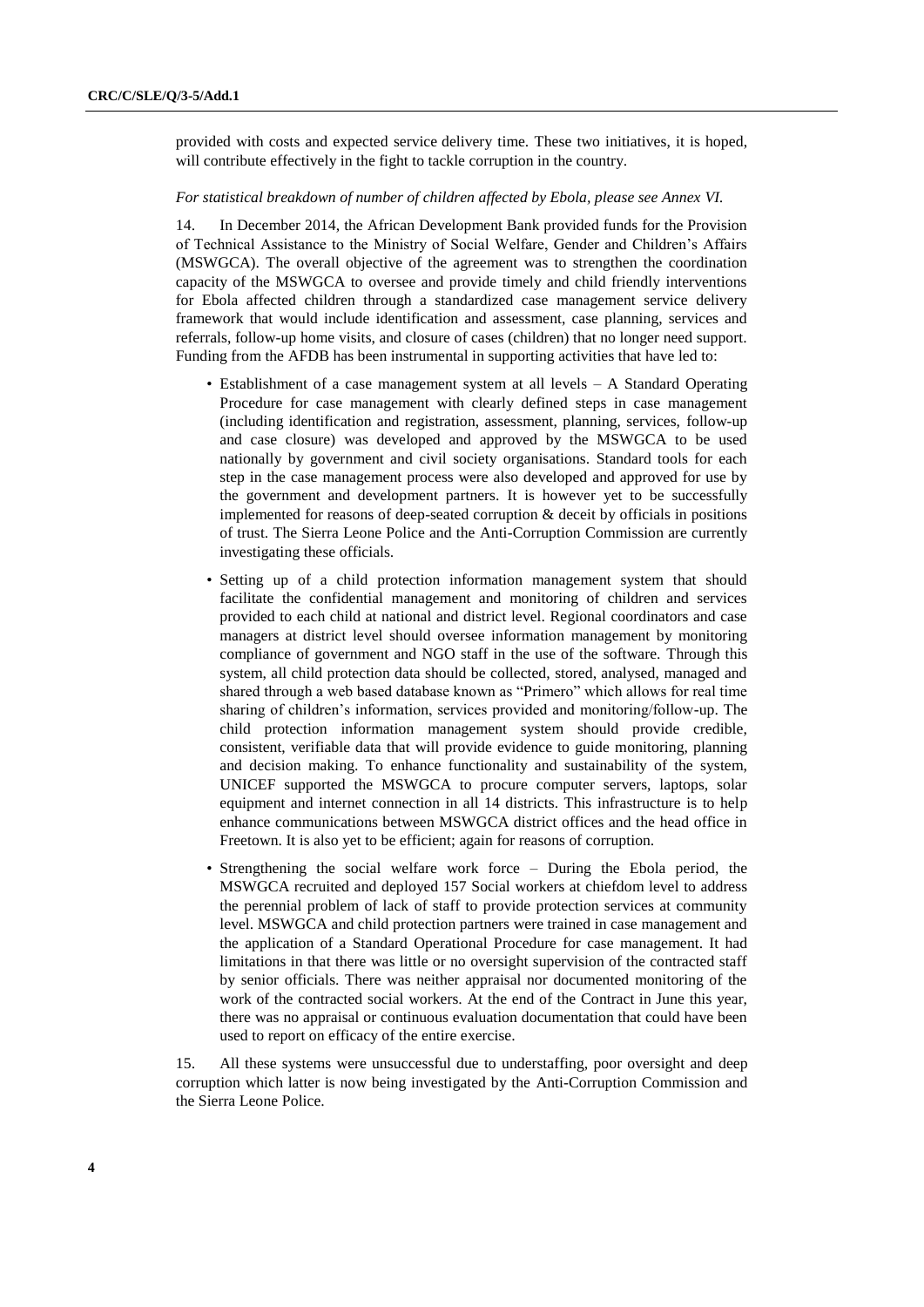16. As a way forward, the balance of the AfDB funds is to be applied to a new expanded program that aims at recruiting six hundred (600) Social Workers to be deployed nationwide in a 4 months programme of delivery of social services that will run alongside continuous evaluation and monitoring by the Ministry's highest levels of leadership. The concept calls for four months of intense Data Collection on social issues with a special focus on children. Advocacy is already in place to secure funding that could enable continuing the 600 Social Workers program beyond the 4 months for which funds are already ringfenced from the AfDB.

#### **3. Please elaborate on the progress achieved in removing from the constitution all provisions that are discriminatory against children. Please also provide detailed information on the targeted measure taken and the awareness-raising campaigns run to eliminate traditional attitudes and laws that discriminate against children.**

17. State initiated a constitutional review process and a Constitutional Review Committee (CRC) was established with the mandate to review the 1991 Constitution of Sierra Leone and other related issues. Like just about every other programme in the State, the review of the Constitution was also derailed by the Ebola Outbreak but resumed its work after the Outbreak was declared over. Following nationwide consultations at all sectors and across all levels, the proposed version of the reviewed constitution has recommended for the removal of all discriminatory laws against women and children and more importantly, it suggests for access to basic services like health and education to be justiciable rights. The CRC Secretariat is now conducting final consultations with the people on the proposed version.

Additionally, the Child Rights Act of 2007, has repealed a number of statutory provisions that constitute discrimination and violation of children's rights. These include the following:

- The Corporal Punishment Act, 1953 (Cap.41) repealed in Section 33(3) of the Child Right Act, 2007
- The Children and Young Persons Act, 1945 (Cap 44) repealed in Section 61 of the CRA, 2007

19. The MSWGCA coordinates and organizes public awareness on children's rights to change attitudes and practices that discriminate against children. These include radio, television campaigns, local and national children's conferences and regional stakeholders' consultation meetings as well as specific advocacy events to mark the following days:

- Day of the African Child on June  $16^{th}$
- World Day Against Child Labour June  $12^{\text{th}}$ .
- International Day of the Girl Child in October11
- Sixteen Days of Activism Against GBV in November  $25^{th}$  December  $10^{th}$ .
- Commemoration of the UNCRC Day November  $20^{\text{th}}$ .
- International Children's Day of Broadcasting (First Sunday of March every year)

20. During the commemoration of the above events, policy makers at the highest levels highlight emerging issues that affect the children of Sierra Leone. In June 2015, Day of the African Child (DAC) celebrated in Koinadugu with the theme "End Child Marriage", the Honourable Vice President shone a specific spotlight on government's commitments to End Child Marriage amongst other issues affecting children. The exercise catapulted the issue to that of a national debate and has culminated in ongoing efforts to remove loopholes in the law that enables parents to marry off children under the age of 18 years.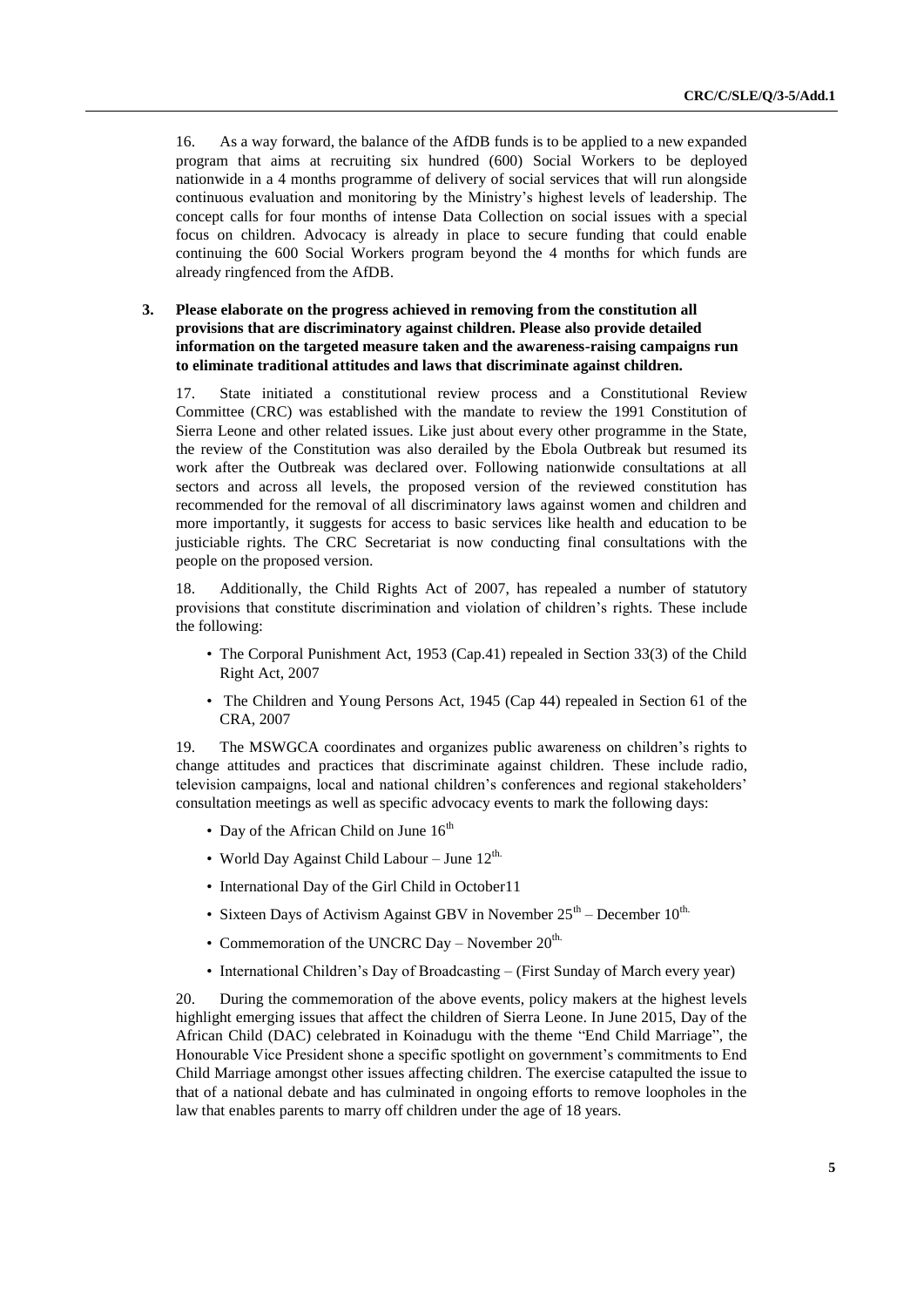21. During the DAC 2016 on the theme "Conflict and Crisis: Protecting All Children's Rights", the Honourable Minister of Social Welfare Gender and Children's Affairs Dr. Sylvia Olayinka Blyden, a trained medical doctor, for the very first time in the History of the State, used her annual National Broadcast message to passionately address forced and under-aged FGM. The 6 minutes broadcast was also shared on social media and it went instantly viral on social media. The broadcast was intended to keep those citizens who would not take part in the commemoration abreast with the scope of the advocacy event and other public events. We will be remise if we fail to mention that at every public opportunity, MSWGCA will seize the opportunity to remind the public on how CRA 2007 and other already-existing laws can be used to combat forced and underage FGM.

22. To send a clear message on the Ministry's commitment to combat harmful traditional practices against children, the geographical location of the advocacy events mentioned above are rotated in a bid to bring on-board decision makers, stakeholders and the children themselves so that after the celebrations, the children and all stakeholders can work as a formidable team to effect change in their respective communities. The theme of the event is usually also a very strong deciding factor as to where the event will hold. For example, child marriage being prominent in northern Koinadugu, was where the issue of child marriage was specifically highlighted by the Honourable Vice-President in June 2015.

23. During the launch of the African Union Campaign to End Child Marriage in Sierra Leone held on the 17th August 2016, the Honourable Vice President of the Republic of Sierra Leone reaffirmed government's commitments to protect and promote the rights of children as enshrined in government's flagship program in Pillar Six of the Agenda for Prosperity. This event brought together delegates from the African Union, representatives of various Ministries, Departments Agencies; Child Protection Partners, Women's group, Children's group, Civil Society groups, Religious and traditional leaders to name but a few.

#### **4. Please provide updated information on measures taken to explicitly prohibit corporal punishment in all settings, on effort taken to strengthen education for parent, and care givers on alternative methods of discipline, and on initiatives aimed at raising awareness of the issue in society.**

24. Government has made progress in developing laws and policies that prohibit the use of corporal punishment against children in both schools, domestic settings and judicial and penal institutions. These include the Child Rights Act 2007; Section 33 (3) has repealed the Corporal Punishment Act and also criminalizes torture, degrading and inhuman treatment of children. The repeal of Corporal Punishment Act bans the use of corporal punishment as a sentence. The Domestic Violence Act 2007- prohibits all forms of violence against children in any domestic relationship. The National Code of Conduct for Teachers prohibits all forms of corporal punishment of children in schools.

25. The MSWGCA in collaboration with line Ministries and partners are engaging on sustained national wide campaign in all settings to raise awareness to end corporal punishment.

26. The MSWGCA, line ministries and development partners regularly carryout ongoing programmes that includes community engagement with parents, caregivers and religious leaders on the effect of corporal punishment on the physical and mental development of a child, and to educate communities about child abuse including some traditional methods of discipline; and also work with traditional leaders to make bye-laws that will compel people to end such practices. National awareness raising programmes on violence against children are ongoing and children are part of the campaign process and also encouraged to report such cases.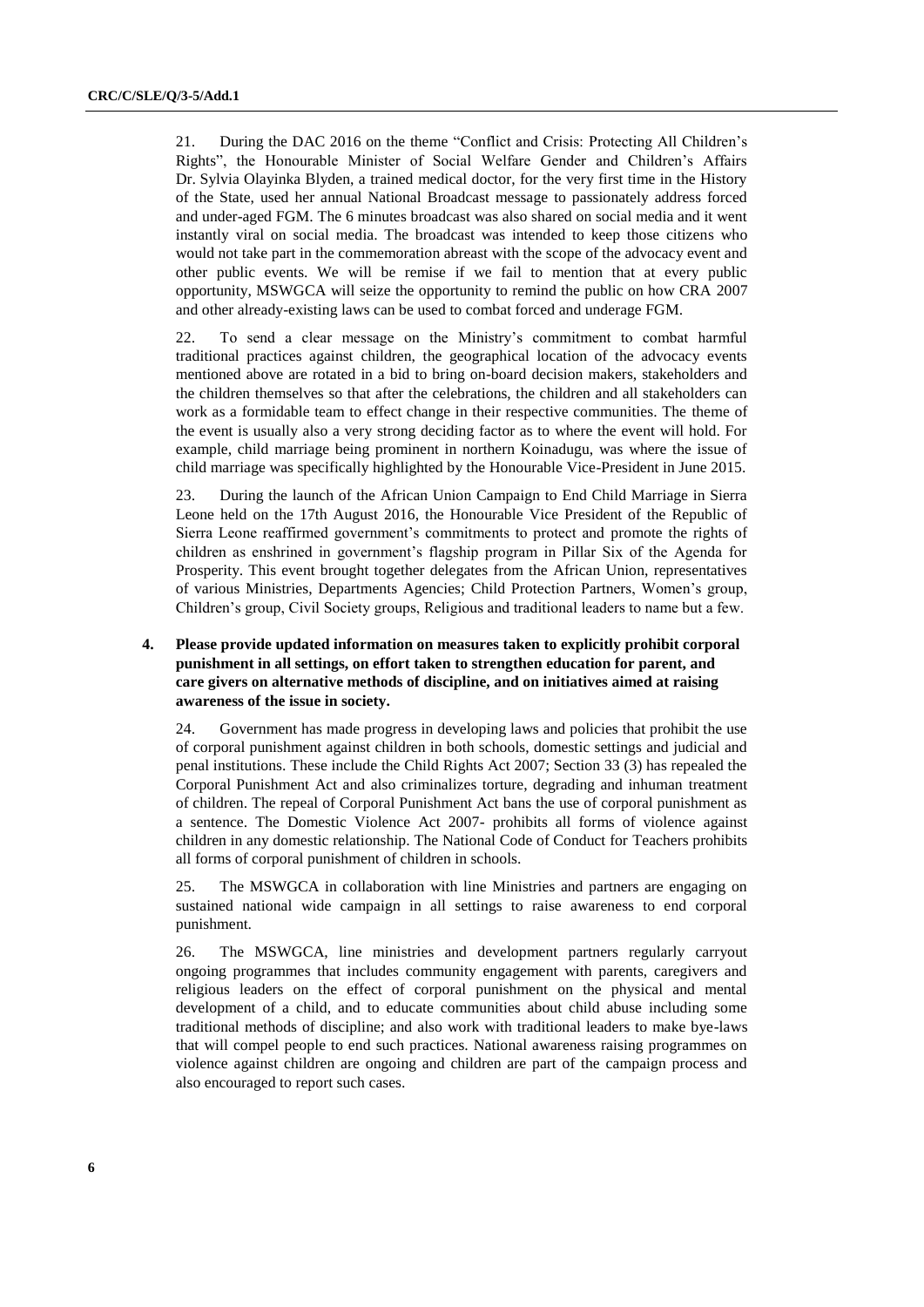**5. Please provide information on the measures taken to strengthen the technical and operational capacity of the Family Support Units. Please also provide information on systems for early detection and prevention of child abuse at the community level including on community based-child protection mechanisms and on what support and rehabilitations services the state party provides for child victims.** 

27. A range of interventions have been implemented in the past few years to strengthen the technical and institutional capacity of the Family Support Unit, through training, mentoring, provision of equipment and supplies, including vehicles and motorbikes, and support for responding directly to specific incidents related to violence against women and children.

28. In 2012, the Sierra Leone Police launched a National Standard Operational Procedures to Respond to Sexual and Gender Based Violence Crimes, which is a national police document that guides the appropriate steps, including reporting, documentation, investigation, and criminal charges, in line with current national legislation. The SOPs include a set of SGBV case management guidelines, age assessment guidelines, copies of the relevant national legislation, and National Referral Protocols on GBV.

#### **Technical capacity**

(i) Twenty two (22) FSU/SLP officers were trained on sign language in 2014 with support from development partners.

Database training was conducted for twenty (20) FSU/SLP officers with support from Justice Sector Coordination Office (JSCO) in March 2014 as an efforts to strengthen the data collection systems of the FSU in 2016.

(iii) Development partners supported a training for fifteen (15) FSU/SLP officers and regional coordinators on monitoring and evaluation practice.

(iv) Two hundred and fifty (250) FSU/GD officers were trained on the SOP on investigation of Sexual Gender Based Violence with support from JSCO.

(v) Basic training on Sexual Gender Based Violence investigating skills for one hundred FSU/SLP officers.

(vi) Psychosocial counselling and trauma healing training for 40 FSU/SLP officers with support from development partners.

#### **Operational capacity 2012-2015**

(i) In assessing and evaluating the handling of SGBV cases by FSU personnel, countrywide monitoring on SGBV cases was carried out targeting FSU staff with support from development partners in 2014.

(ii) Courts monitors are assigned to the court (Magistrate and High Courts) countrywide.

(iii) To respond, fast track and investigate sensitive FSU cases, Major Incident Response Teams (MIRT) were established at the Family Support Unit (FSU) Headquarter in Freetown in December 2014.

(iv) Establishment of regional FSU coordinators in 2013 to supervise and coordinate FSU stations in their regions to respond to cases of SGBV.

(v) Introduced the 2014-2016 annual work plan targeting FSU donor partners to help robustly address SGBV cases countrywide with support from development partners in December, 2014.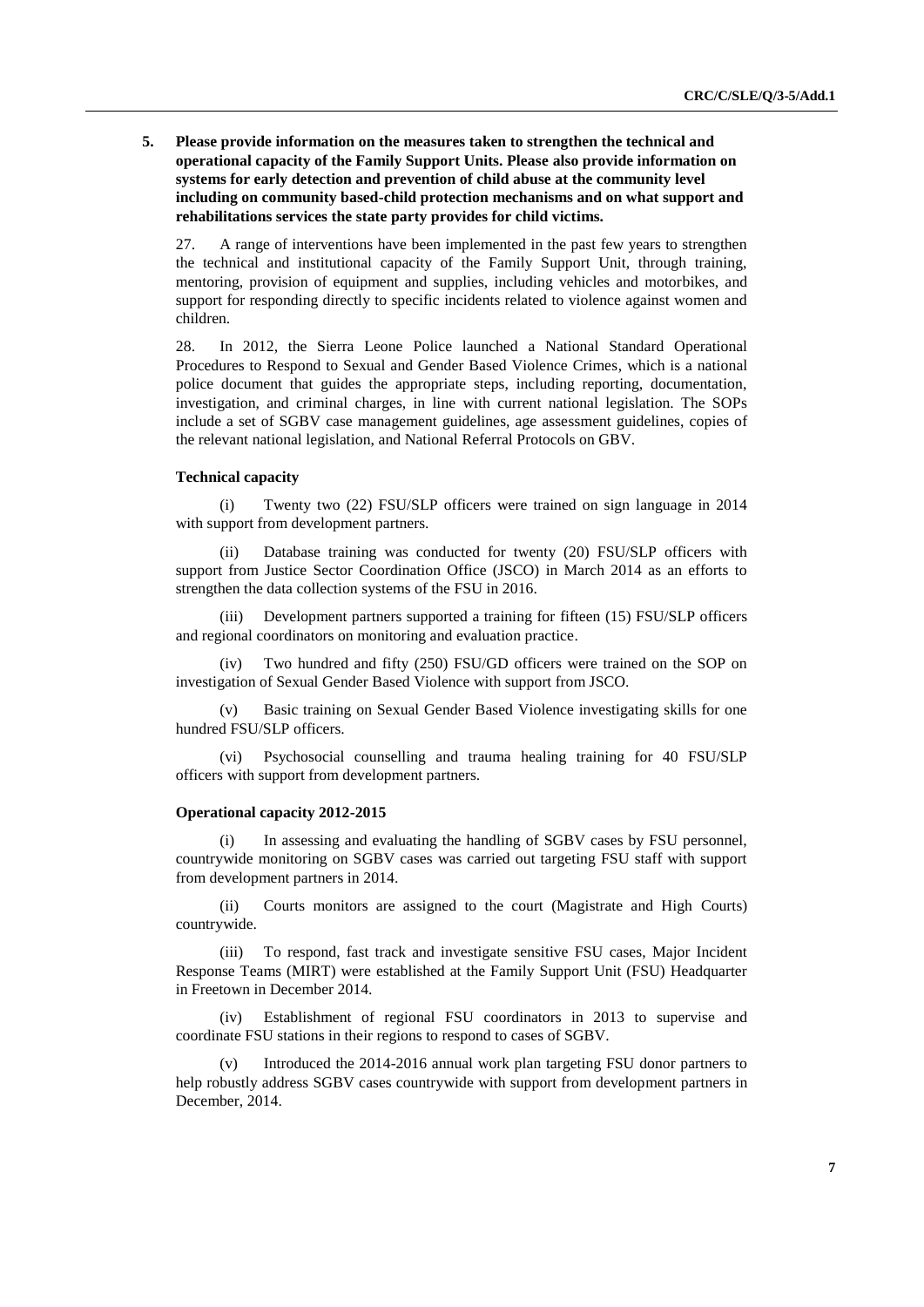(vi) To strengthen case investigation and case follow up, one coordination vehicle and 67 motorbikes were distributed to 67 out of the 68 FSUs nationwide and they are still operational.

29. The State has established structures at community level to detect, prevent and respond to child abuse cases. These include the Child Welfare Committees (CWCs) and Children's Forum Network. The Child Welfare Committees (CWCs) are established in all chiefdoms, but the functions of these structures were adversely affected by the Ebola Outbreak. Despite this challenge, Kambia, Moyamba and Koinadugu districts have been restructured and now have functional CWCs in all their individual chiefdoms. The Children Forum Network- a national child-led advocacy group has been engaging in advocacy and community outreach campaigns against child abuse.

30. Government still recognizes the Memorandum of Understanding (MoU) prepared by the MSWGCA and a local NGO called Advocacy Movement Network (AMNet), Paramount Chiefs, the Family Support Units (FSUs), and Child Welfare Committees in certain chiefdoms of Sierra Leone, and the National Referral Protocol on Gender-Based Violence (GBV) -path ways to Service Provision for Survivors of SGBV.

31. The Legal Aid Board is in the process of recruiting paralegals and deploying them in all 149 chiefdoms and Western Area (at least two per chiefdom) to conduct mediation and peaceful settlements of conflicts; and to identify and facilitate prosecution of child abuse cases reported from the communities.

32. The State has developed the National Referral Protocol on GBV including sexual violence which establishes the referral pathway for victims and outlines each agency's role in the coordination of services. The government of Sierra Leone has also established and continues to develop the Child Protection Case Management System that ensures any case of child abuse can be given adequate support so that the victim can have access to appropriate services. The MSWGCA has established Family Tracing and Reunification (FTR) networks in all districts and identified focal agencies to support the ministry to monitor and coordinate FTR. It is now promising to be effective especially with the use of closed social media groups. This has helped to facilitate FTR cases in Bonthe and Port Loko District respectively.

33. The government has passed the Sexual Offences Act 2012 which gives victims of sexual violence free access to medical examination and treatment. The Domestic Violence Act 2007 makes similar provision for victims of domestic violence. The Criminal Procedures Act is being repealed to also consider including midwives in the definition of "qualified medical practitioner" in order to address the shortage of doctors carrying out the medical examinations for victims among other things. The MSWGCA also works with NGO partners to increase victim's access to these and other services. For example, Defence for Children International has Socio-legal Defence Centers where victims can receive legal advice, psychosocial first aid and support to access justice. Don Bosco has shelter for girls who are victims of violence; the Rainbo Centers provide free medical examination and treatment of victims of sexual violence and Legal Access for Women Yearning for Equal Rights and Social Justice (LAWYERS) provides victims with legal assistance.

**6. Please explain what measures have been taken to better implement and enforce the Sexual Offences Act of 2012, particularly by the police, and provide information on cases reported/convictions, access to legal aid and measures taken to strengthen the judicial system so that it can better deal with cases of sexual abuse of children. Please also explain any steps taken to counter the under reporting of cases and out of court settlement. Please also explain steps taken to explicitly prohibit in law and prosecute FGM and to outlaw the forced initiation of girls into the Bondo/Sande secret societies.**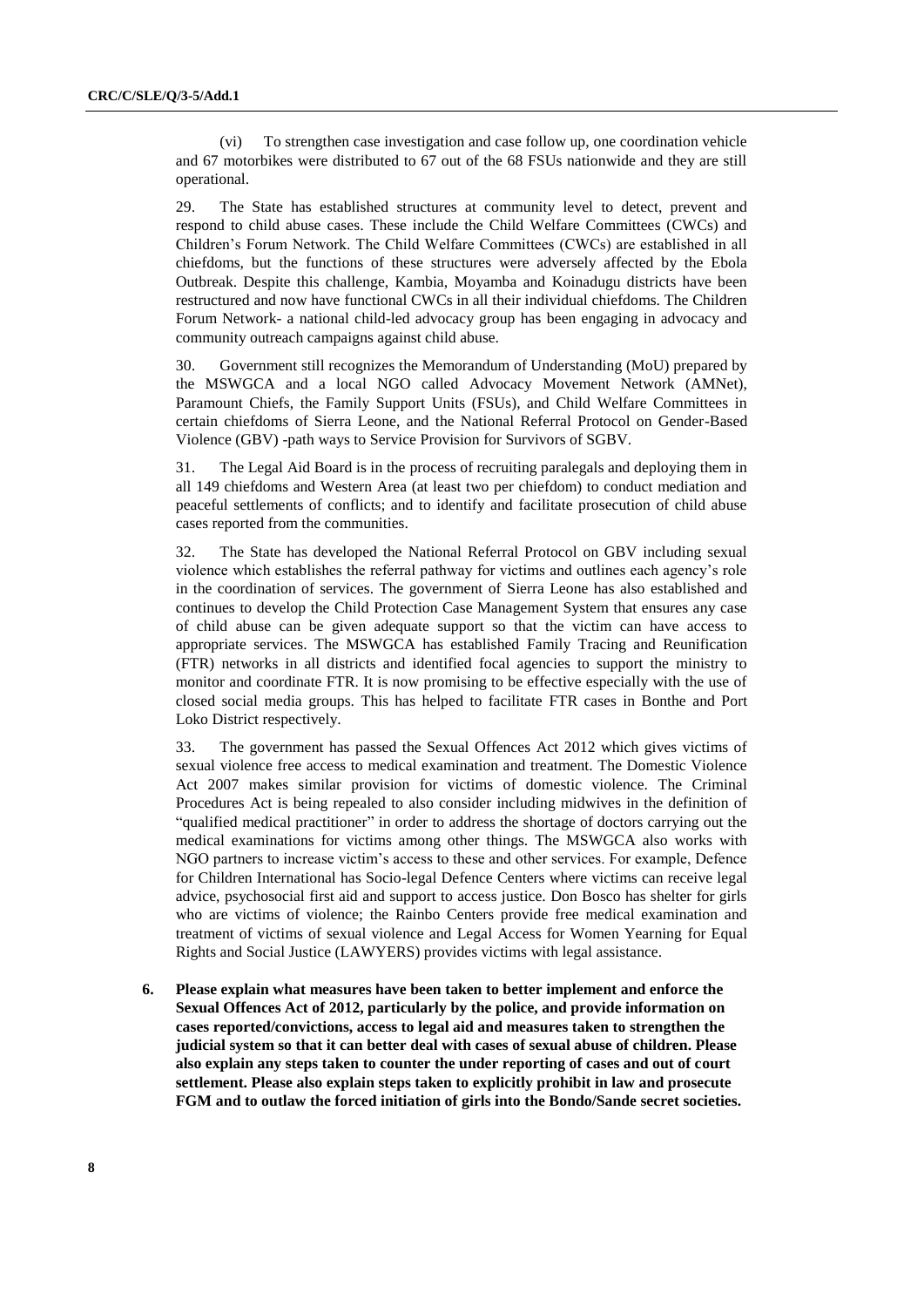34. The number of Family Support Units (FSU) across the country has expanded from 43 in 2014 to 68 units in 2015/2016 nationwide. The police have also established Major Incident Response Teams (MIRT) in Western Area to respond and investigate sensitive SGBV cases countrywide in support of FSU Units. Internal training is regularly being provided for FSU Officers in handling SGBV and other related offences. FSU Officers work with Community Relations Departments of the Sierra Leone Police and child protection organizations to sensitize communities on the Gender Laws and the Sexual Offences Act. The unit also conducts school sensitization programmes.

35. The Ministry of Justice in collaboration with Sierra Leone Police has engaged in training of Investigating Officers attached to Family Support Unit nationwide. The training includes inter-alia, investigating skills, prosecution, and the elements of the offenses in the Sexual Offenses Act N0. 12, 2012, Domestic Violence Act No.20, 2007, the Child Rights Act 2007, and is dealing cautiously with children as offenders / victims, considering the age of criminal responsibility of a child, pursuant to section 70 of the said Child Rights Act.

36. The FSU coordinates with the Legal Access for Women Yearning for Equal Rights and Social Justice (LAWYERS) to provide free legal services to victims of SGBV in locations where LAWYERS operates. FSU works with Justice Sector Coordinating Department to provide a Child Emergency Respond Fund to help ensure that child victims receive services countrywide. There is a dedicated State Counsel assigned by the Attorney General to give legal advice on SGBV matters.

37. Currently the Legal Aid Board provides legal services to children in conflict with the law throughout their detention and trial processes. According to the LAB periodic report during the first half of 2016 mid-year review, there was a dramatic statistical increase through which the legal aid board provided specialized legal aid services to children in conflict with the law. In the year 2015, a grand total of 50 children received legal services but in sharp contrast, by only the middle of the year 2016, over 180 children in conflict with the law, have received legal assistance. This indicates a massive increase on the targeted number as compared to 2015.

38. The State has introduced Court sittings on Saturdays to deal with cases of juvenile. Meanwhile, the prosecutions division in the Ministry of Justice is judiciously prioritising legal advice on children for the relevant authorities, for instance MSWGCA.

39. The Ministry of Justice in collaboration with the Sierra Leone Police and Ministry of Social Welfare Gender and Children's Affair with the support of International and Local Agencies has contributed immensely in fulfilment and enforcement of the relevant provisions of Child Rights Act 2007 by advising, providing written legal opinions, for the Sierra Leone Police Family Support Unit in connection with case and enquiry files, referred to the Attorney General and Minister of Justice.

40. There is a significant judicial reform taking place to improve access to justice for citizens in Sierra Leone including children. The judiciary has completed a massive recruitment of new magistrates and judges and is in the process of deploying them across the country. Almost every district now has a resident magistrate and some districts with large cities such as Bo, Makeni and Kenema have two resident magistrates. The Ministry of Justice is also recruiting more State Counsels that prosecute crimes. With this trend it is hoped that matters before the court will now proceed more efficiently, which will reduce the length of time for adjudication and conclusion of cases. The MSWGCA will lobby with the Ministry of Health to put adequate measures in place for victims of sexual violence to receive free medical examination and treatment. Special court sessions are now held on Saturdays for trials of SGBV cases.

41. The Ministry of Justice always strongly advises complainants/victims not to compromise offences relating to the Rights of a Child to prevent reoccurrence.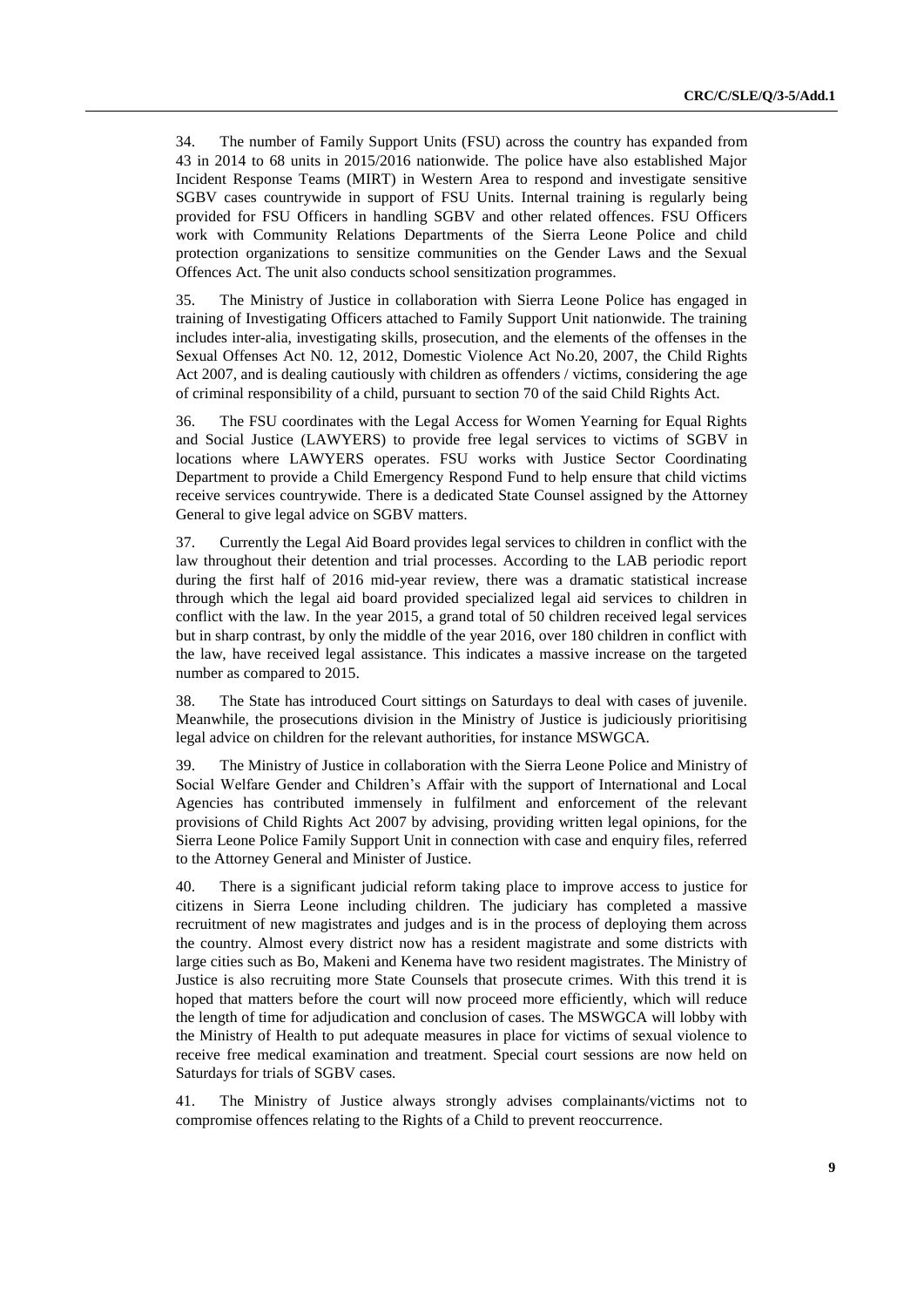42. The MSWGCA and other MDAs are continuously engaging local & traditional leaders, and community engagement (meetings, workshops, etc.) on mechanisms for reporting, the benefits of reporting and advising them on the harmful effects of settling cases out of court.

43. More Family Support Units have been established: now 67 across the country. Both the FSUs and the Police Partnership Boards engage with communities on the services they provide, what they do, the relevant laws, and how to report a particular incident, in order to raise public awareness and build confidence. A database system has been established to capture cases reported countrywide.

44. Female Genital Mutilation has a widespread practice in the State and studies have shown that well over 80% of the population and from all possible social and economic classes practice it. The state continues to engage best practice models for prohibiting forced initiation for underage girls and this includes the use of existing laws against child cruelty and torture. The Attorney General is currently reviewing the Police investigation of alleged cases of under-aged FGM in Tonkolili district during the month of August 2016 – for possible prosecution of the parents of the children subjected to such.

45. The Child Rights Act 2007 also prohibits any form of torture, inhuman and degrading treatment of children. Government agencies are signing MoUs with Paramount Chiefs and Soweis (FGM practitioners) to stop FGM of children and to continue monitoring Bondo secret society initiation ceremonies to ensure that no child is initiated into the society. Development partners are currently supporting MSWGCA to develop a national strategy on reduction of FGM/C especially amongst girls under the age of 18 years. A previous draft failed to consider moral sensitivities around proposals (eg: deliberately portraying women who underwent FGM as being undesirable to men of high social standing). It received widespread condemnation especially after a sitting Cabinet Minister went on record to say a man of his class would not marry any woman who had been subjected to FGM. That effectively sullied the majority of women in the country as not fit for marriage and created a headache for good governance. The State needs majority of Women not to feel belittled by any strategy. Therefore, the Strategy is now being done to fall within purview of Agenda for Prosperity programme that is accepted by all citizens. The State does not want an anti-FGM strategy only in name but one that produces results.

**7. Please provide information on the implementation of the National Alternative Care Policy for Children, particularly with regard to establishing and implementing minimum standards for the operation of residential care homes and regulating informal care (men pikin). Please clarify what the State's financial, technical and human resource support is for the Trust Fund for Child Welfare and for the Ministry of Social Welfare, Gender and Children's Affairs strategic plan for 2013-2017. Please also provide information on the adoption procedures, the implementation of the new adoption law and the steps taken to promote domestic adoption.**

46. State party has developed a range of national policies and strategies to further strengthen the protection and welfare of children, which includes the 2014 Alternative Care Policy. The Alternative Care Policy includes regulations, quality standards for the care and protection of children in children's homes, as well as inspection guidance for approvals and regular monitoring/supervision of children's homes. To facilitate the implementation of the Policy, State party has recruited four Alternative Care Officer to monitor alternative care placements and residential homes to ensure compliance with the minimum standards as enshrined in the Policy. As part of the roll out of the Alternative Care Policy, the Ministry of Social Welfare, Gender and Children's Affairs in collaboration with Child Protection have been engaged in raising awareness on the Alternative Care Policy.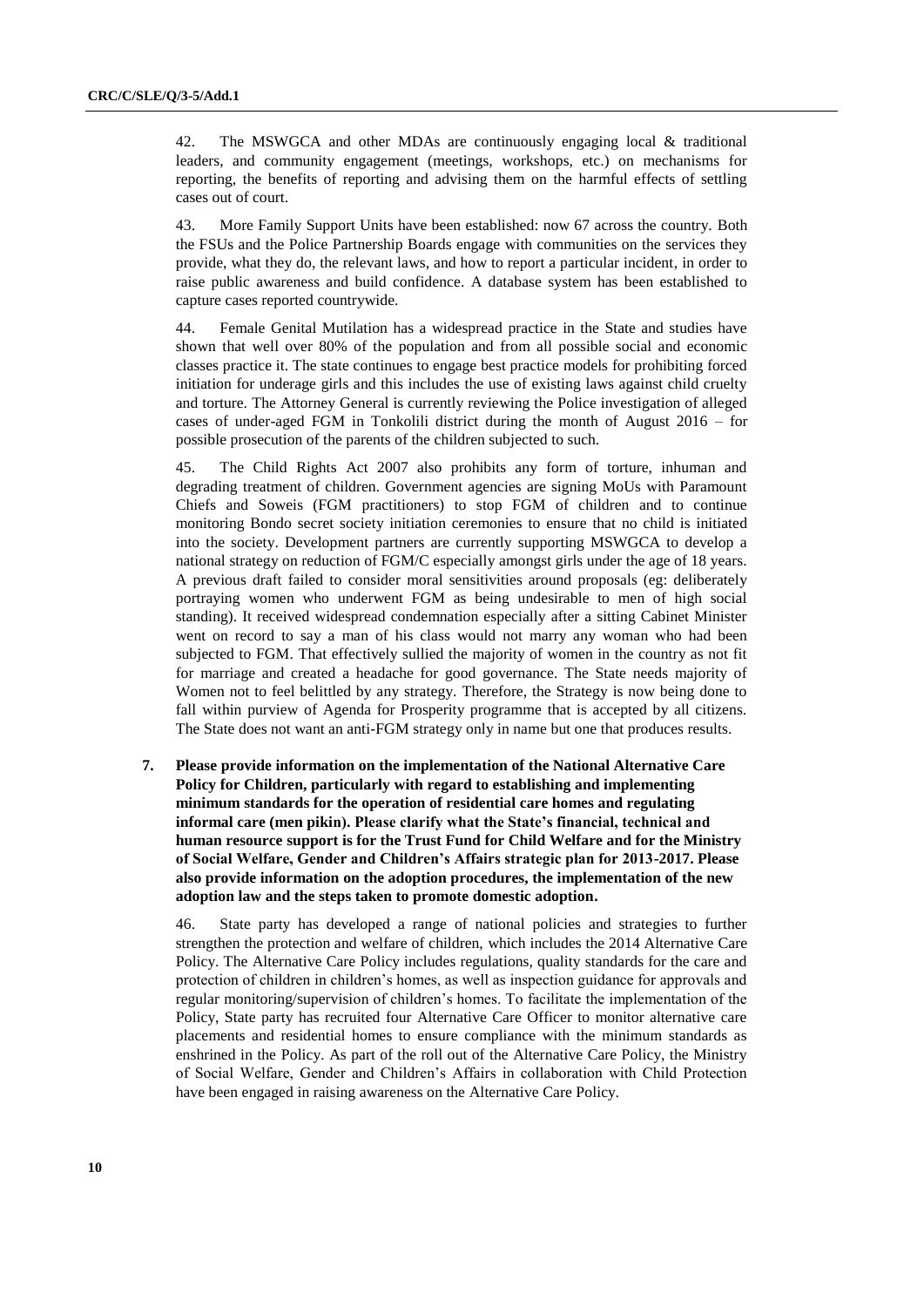47. In Sierra Leone, the laws that regulate the adoption process are enshrined in the Adoption Act of 1989. Its requires that a person who intends to adopt a child in Sierra Leone should hire the services of a lawyer, who will prepare an application to the High Court of Sierra Leone and also notify the Chief Social Development Officer (Chief Social Services Officer), or the Director of Children's Affairs stating the intention of the person (clients) to adopt a child from Sierra Leone. The notification letter is to be issued not less than six months prior to the adoption of the child. An Adoption Court Order from the High Court of Sierra Leone must be issued at the end of the process.

48. The Ministry of Social Welfare, Gender and Children's Affairs through the Children's Affairs Directorate will carry out the requisite social investigations upon which the High Court will release the Court Order. The Social investigation requires comprehensive details of the child to be adopted, biological parent(s) or guardian, and the prospective adoptive parent. The biological parent(s) or guardian must sign a parental consent form relinquishing all parental rights and responsibilities to the prospective adoptive parents; the Ministry will give attestation in place of consent for abandoned children.

49. Prior to this, the concept of adoption must be thoroughly explained to the parent(s) or guardian in their respective languages so they will understand the implication involved once the adoption has taken place. The ministry will thereafter prepare a case history, status report, attestation and reply to the notification which usually goes in a formal approval for the adoption. Before this, the child must undergo not less than a six-month fostering period with the prospective adoptive parent(s) with supervision from the Ministry and the Magistrate Court to ensure that the prospective adoptive parent is suitable enough to adopt the child. A supervision Court Order from the Magistrate Court is given to that effect.

50. The granting of an Adoption Order is the sole discretion of the High Court of Sierra Leone and once an adoption order has been issued it is final and irreversible.

51. Moreover, the following documents are required of the child to be adopted: birth certificate, passport pictures, report card and medical report. The biological parent(s) or guardian should supply a photocopy of their National Identity Card, and the prospective adoptive parent(s) should give a photo copy of their National Identity Cards, passport, marriage certificate, employment letter, police clearance, bank statement, properties etc. The High Court, at the end of the successful adoption will send a copy of the Court Order to the Ministry of Social Welfare, Gender and Children's Affairs.

52. There was a review of the Adoption Act 1989, was done 2010 where consideration of the Hague Convention concerning international adoptions was discussed. The Ministry of Justice continues to work on the draft for an eventual amendment of the existing act. The government placed a moratorium on adoption in order to improve measures for proper adoption and prevent child trafficking through false adoption schemes. Though the moratorium has been recently lifted, adoption is now done through strict procedures (as above). Government is currently reviewing the Anti-Human Trafficking Act of 2005 whilst further preparing to ratify the Hague Convention on Inter-Country Adoption.

**8. Please provide updated information on how the needs of children with disabilities are reflected in the National Policy for the Protection of Persons with Disabilities and the Persons with Disability Act. Please also provide information on the mandate and activities of the recently established National Commission for Persons with Disabilities and National Development Fund for Persons with Disabilities, with regard to children. Please inform the Committee about services for children with mental health problems.**

53. There is currently no National Policy for the Protection of Persons with Disabilities. The 2011 Disability Act identifies substantial barriers to accessing services for children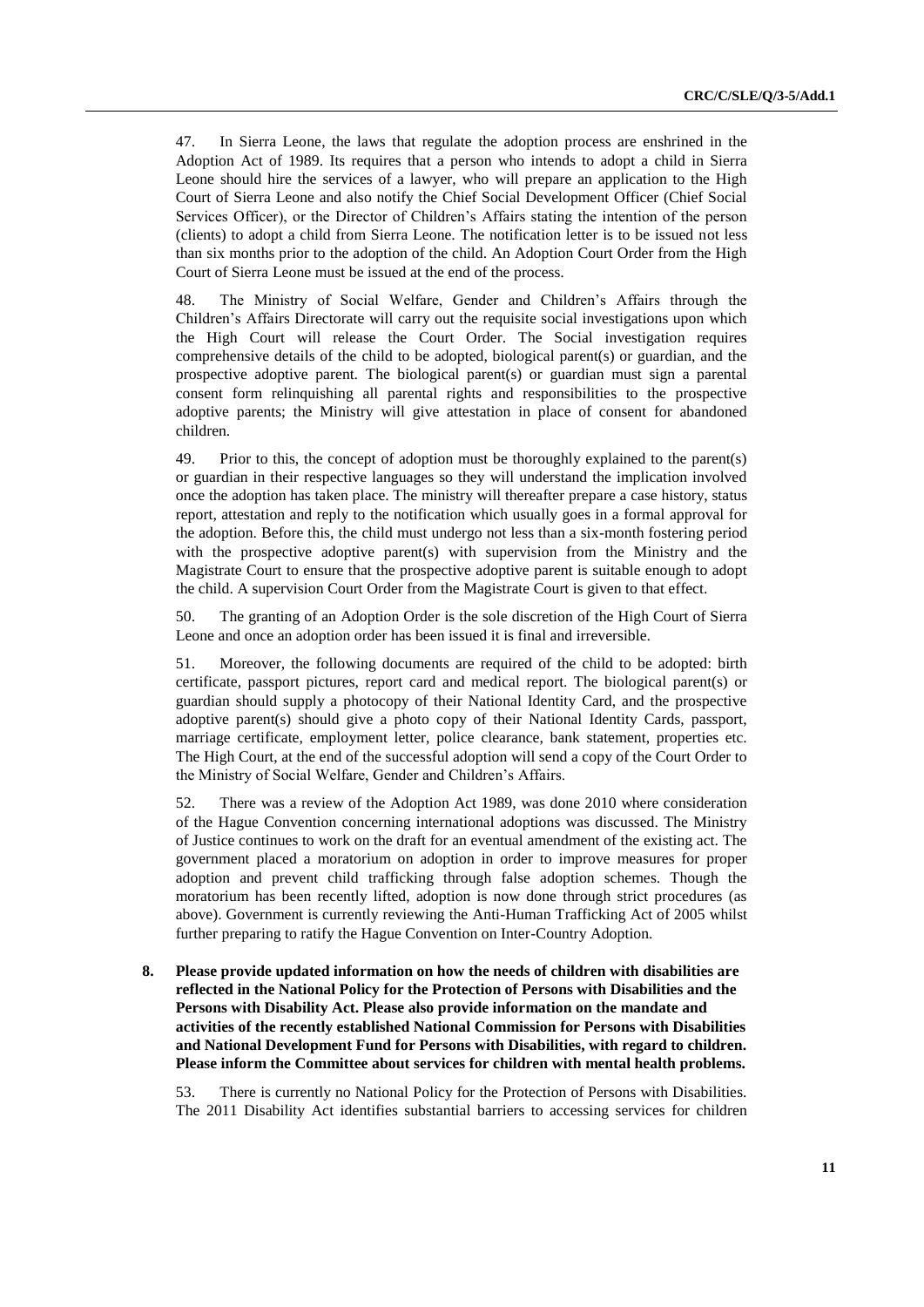with disabilities: for example the majority of service providers and protection agencies do not have the skills or resources to meet their needs and ensure equal access to protection and services.

54. Section 18 of the Disability Act mandates compulsory screening for children at health centres: "any child who visits a health centre for medical treatment shall be screened for the purpose of detecting early signs of disability". The CRA also guarantees protection for disabled children in section 30.

55. The Persons with Disability Act, 2011 established the National Commission for Persons with Disability; to prohibit discrimination against persons with disability, achieve equalization of opportunities for persons with disability and to provide for other related matters bordering on education, health, accommodation, transportation, accessibility etc." Since the establishment of the National Commission of Persons with Disability in June 2012, the following have been amongst its activities.

(a) The National Commission for Persons with Disability was part of the technical working team of the 2015 National Census Survey; the Commission provided technical support on how the survey tools must capture issues of disability;

The 3rd of December every year is the "International Day for Persons with Disability". The Commission has been championing the celebration of this day every year since its inception in 2012.This day has always been an opportunity for the commission to bring public attention to the challenges and issues affecting persons with disability country wide. The day also offers disabled children an opportunity to come together to discuss issues affecting them. An outcome of the National Disabled Children Conference organized during the IDD is a position paper that is submitted to the relevant Government Ministries and Agencies for action. Some of the issues captured in that position paper were but not limited to:

- (i) Educational institutions must be disabled friendly;
- (ii) Learning and teaching materials must also be disabled friendly;
- (iii) Government should train special needs teachers;

(c) The Commission has been collaborating with the Ministry of Education Science and Technology on the implementation of (Sec 14 (1) of the Disability Act 2011) which guarantees that disabled persons are qualified for automatic scholarship support for enrolment in public tertiary institutions. Scholarships have thus been provided to all disabled persons that are qualified for tertiary education admission since the inception of the Sierra Leone Persons with Disability Act 2011.

56. There is no existing National Development Fund to address the plight of Persons with Disabilities. Notwithstanding that, the National Commission for Persons with Disabilities has commenced discussions with development partners in order to convene a donor partners meeting in which the setting up of the National Development Fund for Persons with Disability will better discussed.

57. Additionally the National Commission for Persons with Disabilities intend to start sensitizing the public on the importance and scope of the Fund.

58. The Ministry of Health and Sanitation, in collaboration with development partners provided an intensive training for 21 nurses on basic mental health assessment, screening, counselling, and services. The nurses have been posted to each of the 14 district hospitals (plus 7 in Freetown). Basic and mid-level mental health services are provided to all adults, children and adolescents in the district, inclusive of child and adolescent friendly mental health services. In addition to the District mental health nurses, there are four nurses who have been completed master's level training in child and adolescent mental health. There is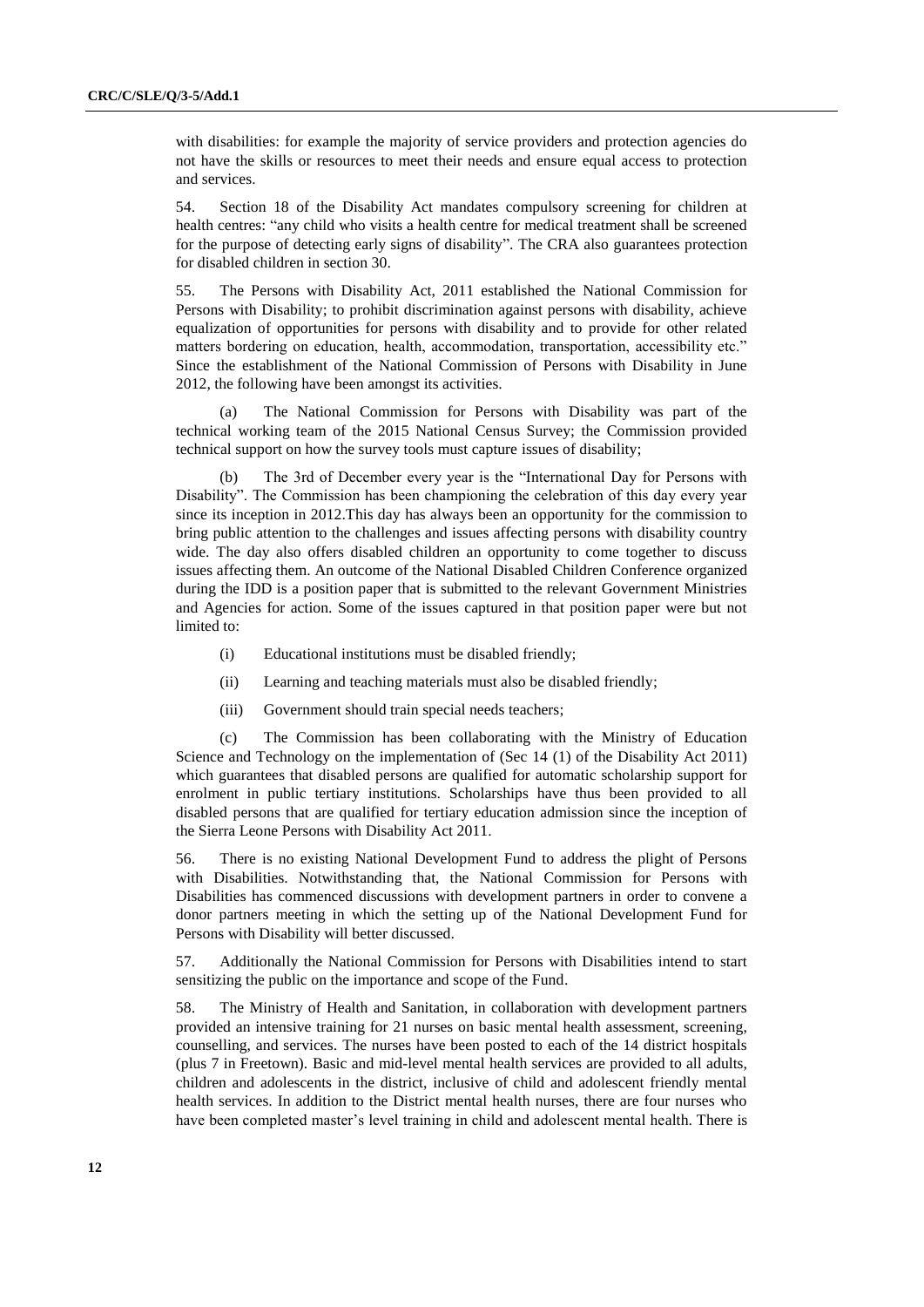a specific child and adolescent mental health services clinic and outreach service at the Ola During children's hospital the main paediatric referral hospital run by one these trained nurses and supported by development partners. The District mental health nurses can refer complicated cases to the service or phone for advice.

59. The national Mental Health and Psychosocial Support Strategy and Minimum Package of Services has been finalized, and implementation is ongoing. In the past year, an estimated 50,000 EVD affected children benefited from the provision of basic psychosocial support provided by the MSWGCA and partners through the implementation of this strategy. Mental health issues requiring advanced clinical care and medication are referred to the national psychiatric hospital in Freetown, where medications and in-patient treatment are provided.

60. State party also provides financial and technical support towards the day to day running of the Hosetta Abdalla School for mentally challenged children. This institution provides services such as educational facilities, psychosocial support and recreational support to name but a few.

61. The needs of other categories of children with disabilities are also catered for by state, for example the Milton Margai School for the Blind set out to provide educational and other capacity building facilities to children with visual impairment. Similarly, the National School for the Deaf has a mandate to promote and protect the right of speech and hearing impaired children

**9. Please inform the Committee about measures taken to ensure access to proper medical treatment for children with HIV/AIDS. Please also provide updated information about initiatives taken to reduce the under-five and maternal mortality rates and chronic malnutrition, and on access to clean water. Please also provide information on special health services for Ebola survivors, particularly children, and on their special needs.**

#### **Interventions to protect children from HIV in Sierra Leone**

62. Prevention of Mother-to-Child Transmission (PMTCT) started in Sierra Leone in 2004 within the National AIDS Control Programme (NACP). The objective is to prevent HIV transmission from an infected mother to her child. All pregnant women are tested/screened for HIV at ante-natal clinics. All HIV positive pregnant women are given Antiretroviral Drugs (ARVs) during Anti Natal Care (ANC), at delivery and after delivery, and the HIV exposed infant is given Nevirapine (NVP) syrup within 72 hours. Thereafter, the child is followed up and tested at 6 weeks, 12 months and 18 months respectively. With current calls for option B+, all HIV positive pregnant women are given ART.

#### **Paediatric HIV care initiatives**

63. Early Diagnosis of HIV in Infants wasre an increasing priority for PMTCT and treatment programmes worldwide. The 2010 revised WHO guidelines recommended that all HIV-infected children less than two years of age should receive ART irrespective of CD4 count or WHO clinical staging. This recommendation further increases the importance of Early Infant Diagnosis and access to early diagnostic services for infants.

64. Until 2011 this facility was lacking in Sierra Leone. Through partnership with CDC/APHL and UNICEF, resources were mobilized to develop the capacity of the National Public Health Reference laboratory to undertake Early Infant Diagnosis using the PCR. As a result, a pilot phase of Early Infant Diagnosis was started in August of 2011 in five facilities in the country; Rokupa Govt. Hospital, Ola During Children's Hospital, Marie Stopes Aberdeen (all in Freetown), Makeni Govt. Hospital, and Kailahun Govt. Hospital.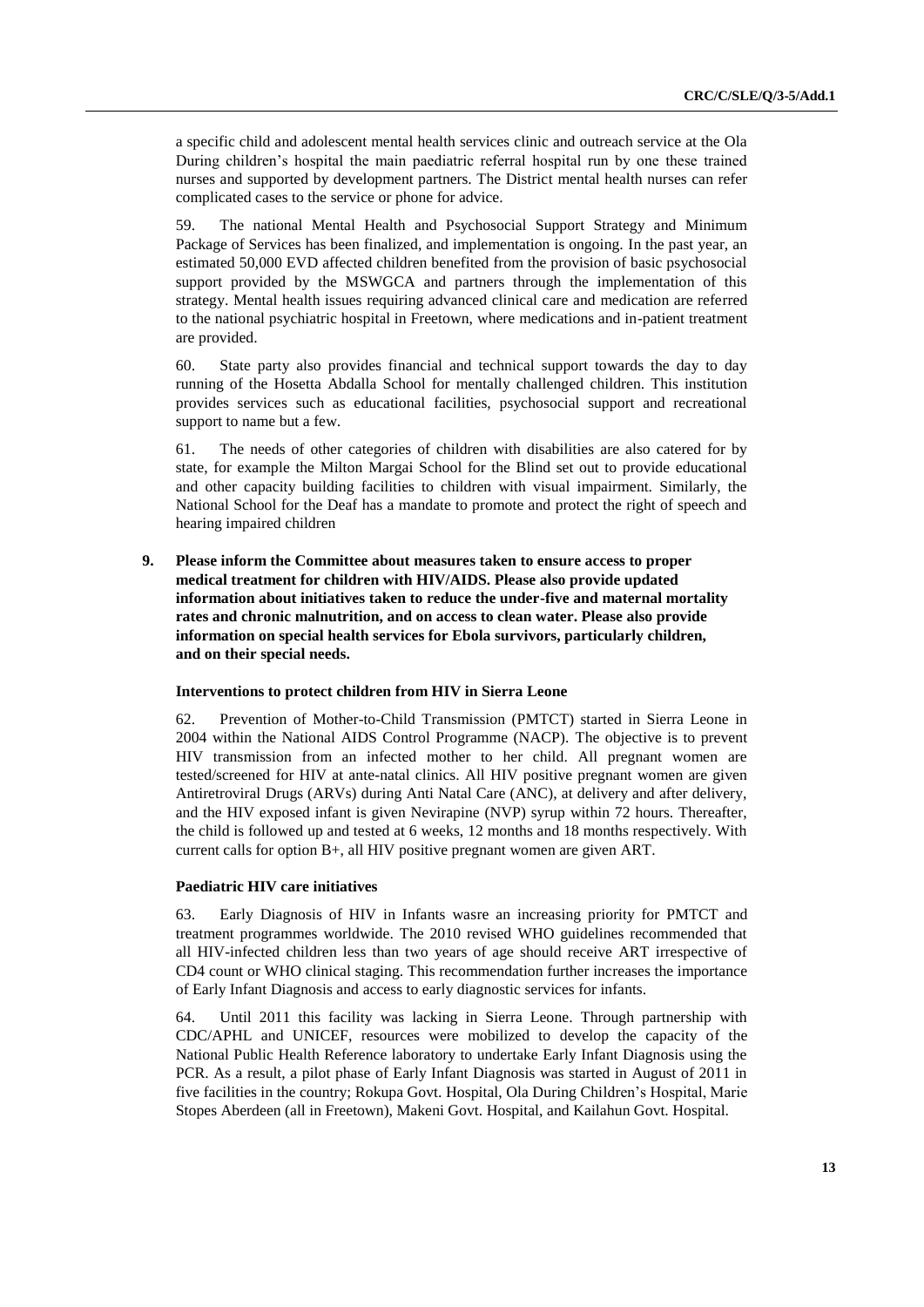65. An analysis of the pilot result was done in early 2012 demonstrating the intervention to be successful, though with some challenges.

66. As a result a core team was set up to plan a roll out of the Early Infant Diagnosis, and additional hospitals in the Western Area and in the District were selected for the roll out. Sensitization meetings were held with stakeholders at each site before the start of the services to ensure ownership and continuity. Currently there are 146 Health Facilities providing Paediatric and EID services in Sierra Leone.

#### *For statistics and data on children affected/infected by HIV, please see Annex IV.*

67. Sierra Leone still has one of the highest maternal mortality ratios (MMR) and underfive mortality rate (U5MR); estimated MMR in 2015 was 1,360 per 100,000 live births  $(WHO, 2015)^1$  and U5MR was 120 per 1000 live births<sup>2</sup>, the still birth rate (SBR) is also 24.4 per 1000 live births<sup>3</sup>. Prior to the EVD outbreak, progress had been made in increasing uptake of essential maternal health services along the continuum of care. Approximately 54% of all deliveries were conducted in a health facility, 76% of pregnant women completed four ANC visits (ANC4), and 73% of women had a post-natal visit within two days of birth. Sierra Leone has gradually moved from an EVD focus strategy to a comprehensive health intervention approach which includes maintaining a resilient zero through emergency preparedness, reduction of maternal and child mortality, environmental sanitation, nutrition, malaria, immunization/vaccination and other prioritize health areas through community engagement. Concurrent with efforts to improve HRH and quality of health service delivery, there is a clear need to increase demand for RMNCAH services among women and adolescents, and increase community accountability for the quality of such services.

68. The Government has prioritized the reduction in maternal and child mortality as one of the key result areas targeting an annual reduction of at least 10% yearly in 2016 and 2017 through improving HRH; an expanded scope for the CHW programme, improving lifesaving drugs and commodities availability; reducing teenage pregnancy; establishment of an ambulance referral service; and the upgrade of facilities to provide EmONC services. An additional cross-cutting intervention is to strengthen HMIS and use of data for evidence based planning and budgeting.

69. In addition, Government with support from development partners is implementing the following initiatives aimed at reducing child and maternal mortality:

- **Free Health Care Initiative (FHCI)** Provides free healthcare services to children under-five years, lactating mothers, and pregnant women.
- **Maternal death surveillance and response (MDSR)** Aims to eliminate preventable maternal mortality by obtaining and using information on each maternal death to guide public health actions and monitor their impact.
- **Emergency Obstetric and New-born Care (EmONC) Training for midwives**  To equip health staff with the required knowledge and skills to provide quality emergency obstetric and new-born care (EmONC) services.

<sup>&</sup>lt;sup>1</sup> Trends in Maternal Mortality: 1990 to 2015, WHO.

<sup>&</sup>lt;sup>2</sup> IGME, UNICEF 2015.

<sup>&</sup>lt;sup>3</sup> National, regional, and worldwide estimates of stillbirth rates in 2015, with trends from 2000: A systematic analysis, Blencowe et al, 2016.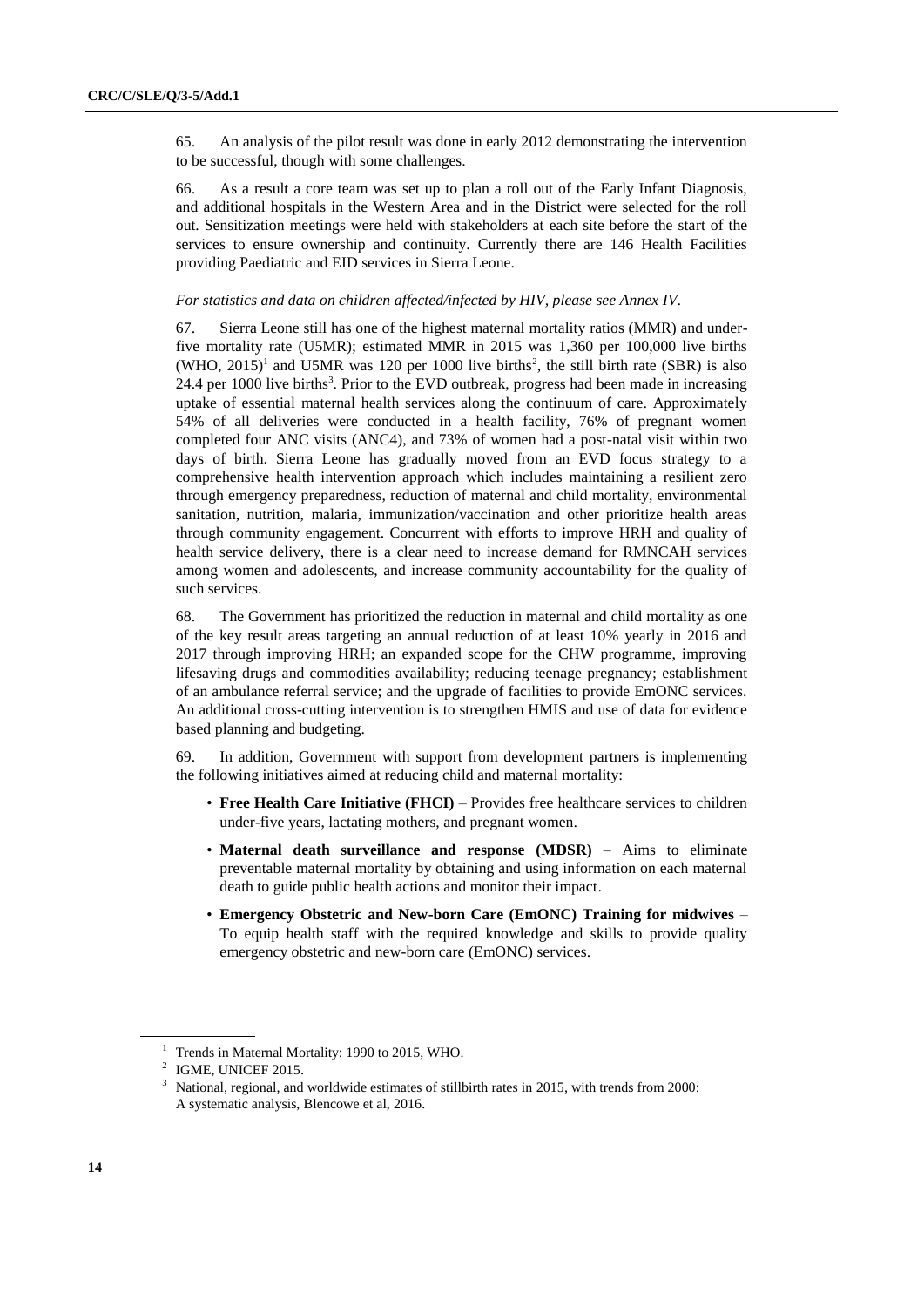- **On the job training (OJT) of healthcare workers** Training of healthcare workers in the following areas: antenatal care (ANC), labour and delivery, postnatal care (PNC), nutrition, adolescent sexual reproductive health etc.
- **Facility Improvement Team (FIT) Assessment** Half yearly assessment of health facilities on their readiness to provide EmONC services based on seven enablers.
	- Water and Sanitation
	- Electricity
	- Referral
	- Staffing
	- Drugs and Supplies
	- Blood and Laboratory
	- Equipment for Special Procedures

*For a statistical breakdown of data on child/infant mortality, please see Annex III.*

#### **Chronic Malnutrition: Initiatives aimed at improving the nutritional status of children aged 6-69 months and their mothers**

70. During the past five years, the State through the Ministry of Water Resources has embarked on a nationwide campaign to enhance access to clean water especially in remote rural areas where the population largely depends on wells and streams as a source of drinking water.

71. Amongst the measures taken to promote a nationwide access to clean drinking water are as follows:

- The establishment of pipe-born water supply in all regional headquarter towns: North (Makeni), South (Bo) and East (Kenema).
- Water Treatment Services for remote communities where access to pipe borne water is absent.
- Mobile Water Services to deprived (urban) communities. The Ministry in collaboration with partners has been providing mobile water services to deprived communities in urban areas where access to clean water is a challenge. Also during the EVD outbreak, the ministry provided mobile water services to EVD quarantined homes.
- Programmes that promote adherence to infection prevention and control.

72. Ebola Virus Disease Survivors (including children) are provided with free health care through the Comprehensive Programme for Ebola Survivors (CPES) and they are given preferential treatment at all health centres across the country including for ailments that have nothing to do with post-Ebola complications. These include treatment for a range of Ebola-related complications and supplementary diets for malnourished children. There is an established referral pathway for those with specialized care needs starting from Community level to Regional and or national medical centres. This includes free transportation and housing for all survivors referred for specialized care services.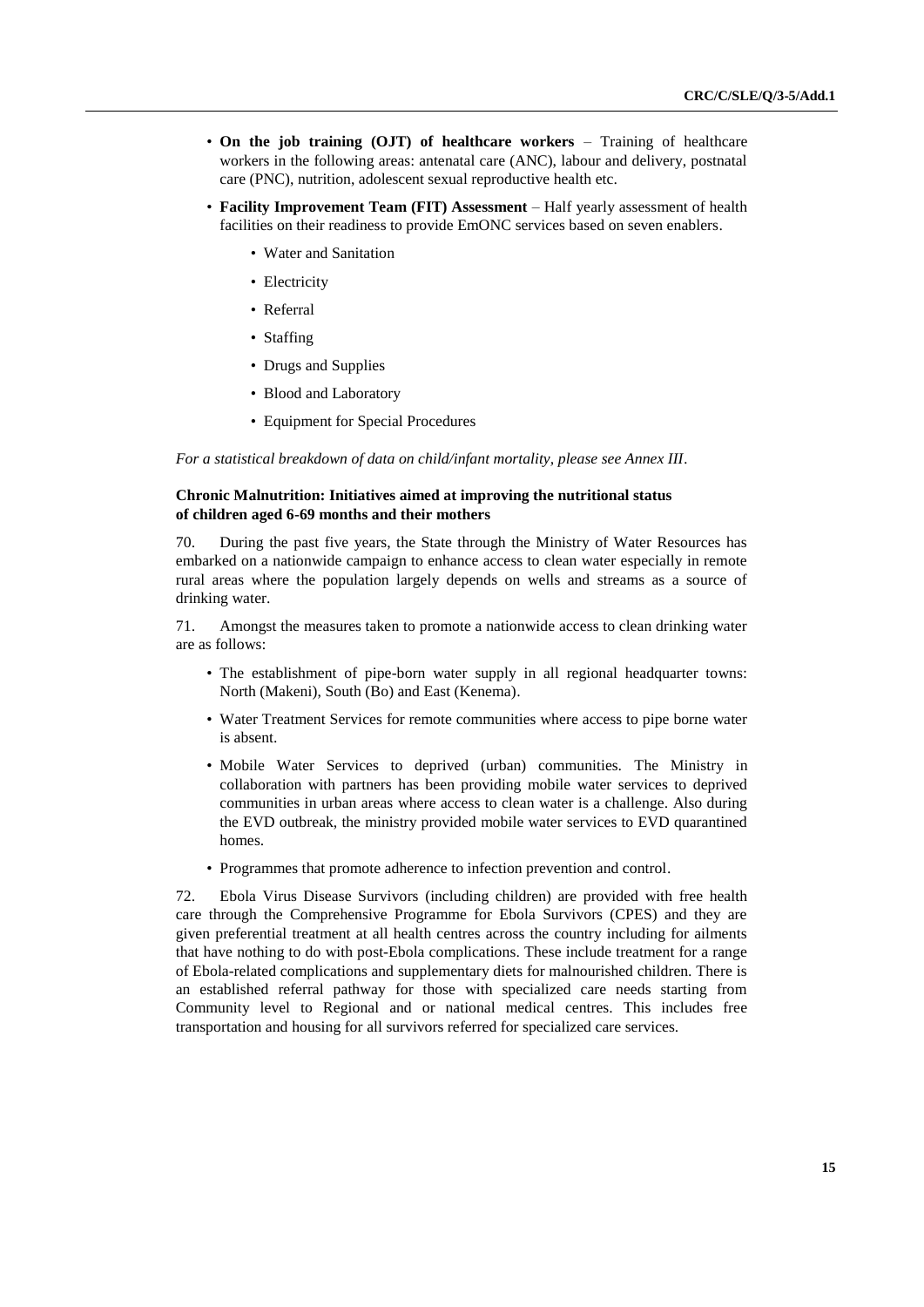- **10. Please provide the Committee with updated information on the:**
- **(a) Implementation of the National Standards for Adolescent- and Youth Friendly Health Services, of 2011;**
- **(b) Measures taken to address the high rate of teenage pregnancy;**
- **(c) Action taken to legalize abortion, and make it accessible to adolescent girls, and on measures taken to provide adolescents with sexual and reproductive health information;**
- **(d) Measures taken for prevention and care, in respect of children and young people who use drugs and consume alcohol.**
- **(a) The national standards for Adolescent and Youth Friendly Health Services (AYFHS) was developed in 2011 with minimum package of services to be provided by service delivery points such as Community Health Centres, Community Health Posts, and Maternal and Child Health Posts.**
	- 73. The minimum packages includes:
		- Sexual and Reproductive Health (SRH)
		- Sexually Transmitted Infection (STI/HIV)
		- Nutrition
		- Mental Health
		- Substance Abuse
		- Gender Violence
		- Growth and Development

74. The minimum packages define the extent to which all these services defined should be provided at each level.

75. However, for the programme to ensure effective implementation of these services, the Ministry of Health has conducted the following activities:

- Conducted training for different cadres of health service providers on Adolescent and Sexual Reproductive Health (ASRH) using the national training kit adapted by World Health Organization (WHO)
- Establishment and upgrading of Adolescent and Youth Friendly Health Centres across the country (over 50 established; process is still ongoing)
- Development and printing of informational and educational materials
- Training of peer educators nationwide
- Conducted outreach services for adolescents on SRH issues
- Development of a national life skills training curriculum that is currently being rolled out to all government agencies and NGO partners, can be used for literate and illiterate audiences. TOT was recently conducted
- The new Adolescent Health Policy is under development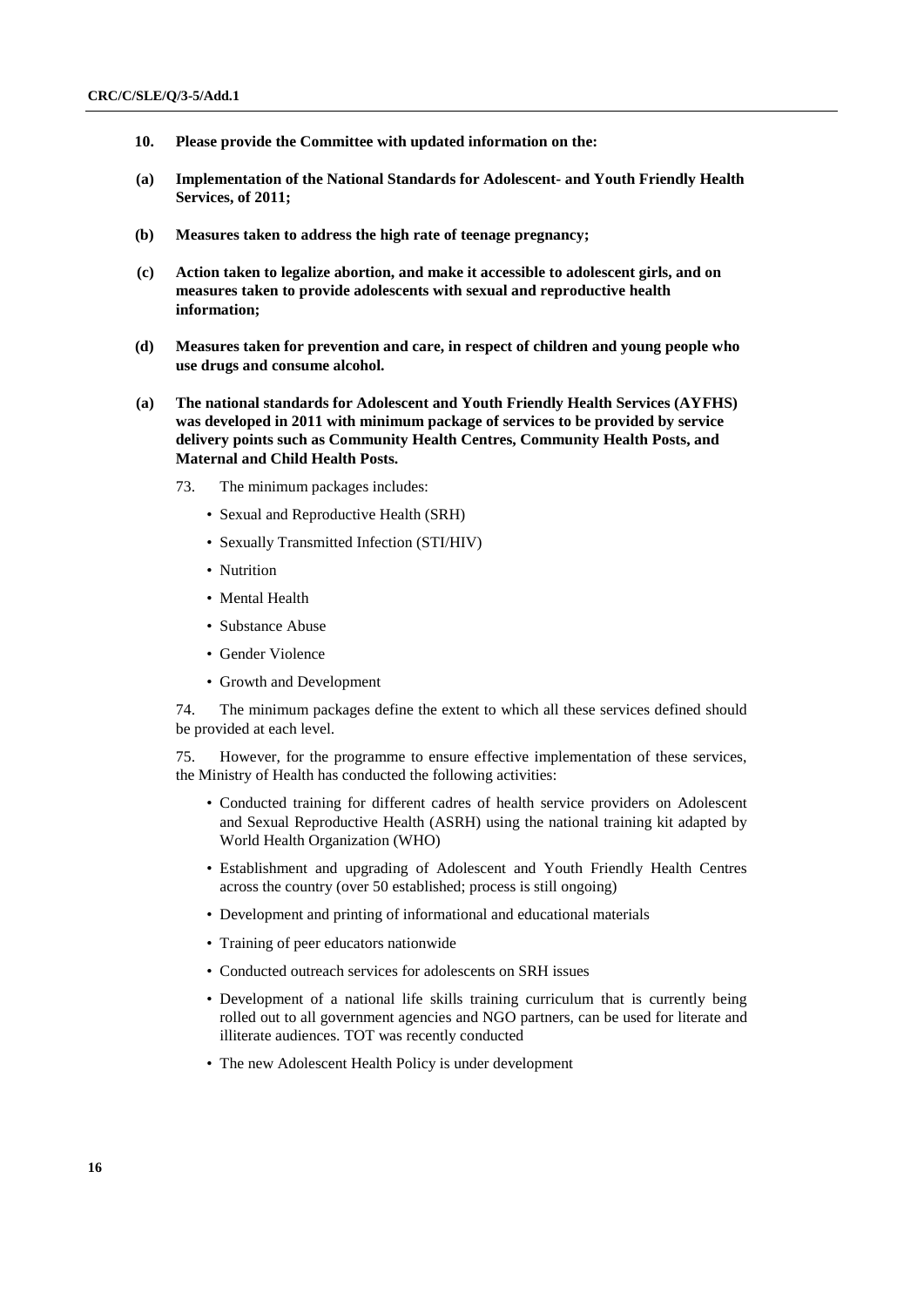76. Partners that are complementing the effort of Government in health service delivery are now familiar with the standards required in the provision of health services to adolescents. 2015 data from the National Secretariat for the Reduction of Teenage Pregnancy shows that the number of visits to adolescent health friendly centres has increased significantly countrywide. In addition, the intake of family planning commodities and STI medications amongst adolescents has increased significantly due to the establishment of the adolescent friendly health centres. (Source: MOHS National Standards for Adolescent and Young People Friendly Health Services 2011, Teenage Pregnancy Secretariat S/L Report 2015).

**(b) As measures to address the high rate of Teenage pregnancy, State mobilized all concerned partners and engaged all sector of the population in a nationwide effort to target adolescent and young people. A multi-sectoral committee was formed, involving all concerned ministries as well as key development partners and the adolescents themselves to develop a comprehensive National Strategy for the Reduction of Teenage Pregnancy. The Strategy covers issues related to social protection, health, gender inequality, discrimination, and lack of access to services, and aims to reduce number of girls who have a birth before age 19 from 34% (SLDHS) to 30% by 2015.**

77. The National Strategy for the Reduction of Teenage Pregnancy was implemented as part of the sector approach to reduce maternal mortality and launched by the President, Dr Ernest Bai Koroma on the 13th May, 2013. However, the National Strategy for the Reduction of Teenage Pregnancy 2013/2014 is currently under review and a new strategy is being developed for subsequent years.

78. A National Secretariat for the Reduction of Teenage Pregnancy was also established by his Excellency the President comprising of five line ministries namely:

- Ministry of Health and Sanitation
- Ministry of Social Welfare, Gender and Children's Affairs
- Ministry of Education, Science and Technology
- Ministry of Local Government and Rural Development
- Ministry of Youth Affairs

79. Four hundred teachers were trained on sexual, reproductive and adolescent health issues, and over 100 adolescent girls, teachers and parents were sensitized through the "No Sex for Grades Campaign|'. In addition, an assessment of contributing factors of teenage pregnancy was undertaken by the Ministry of Health and Sanitation and development partners. Report into the root causes of teenage pregnancy was just completed and launched.

80. A major communication campaign on national radio and Television in reducing teenage pregnancy and community level sensitization about accessing contraception and respecting young girls rights is ongoing nationwide. There is also free access to contraception/family planning for adolescent and young people. Both the Child Rights Act (2007) and the Sexual Offences Act (2012) prohibit sexual abuse of children, and the Sexual Offences Act has slated age of consent for sex as 18. The Family Support Unit of the Sierra Leone Police has the mandate to investigate all crimes against children including those of sexual nature.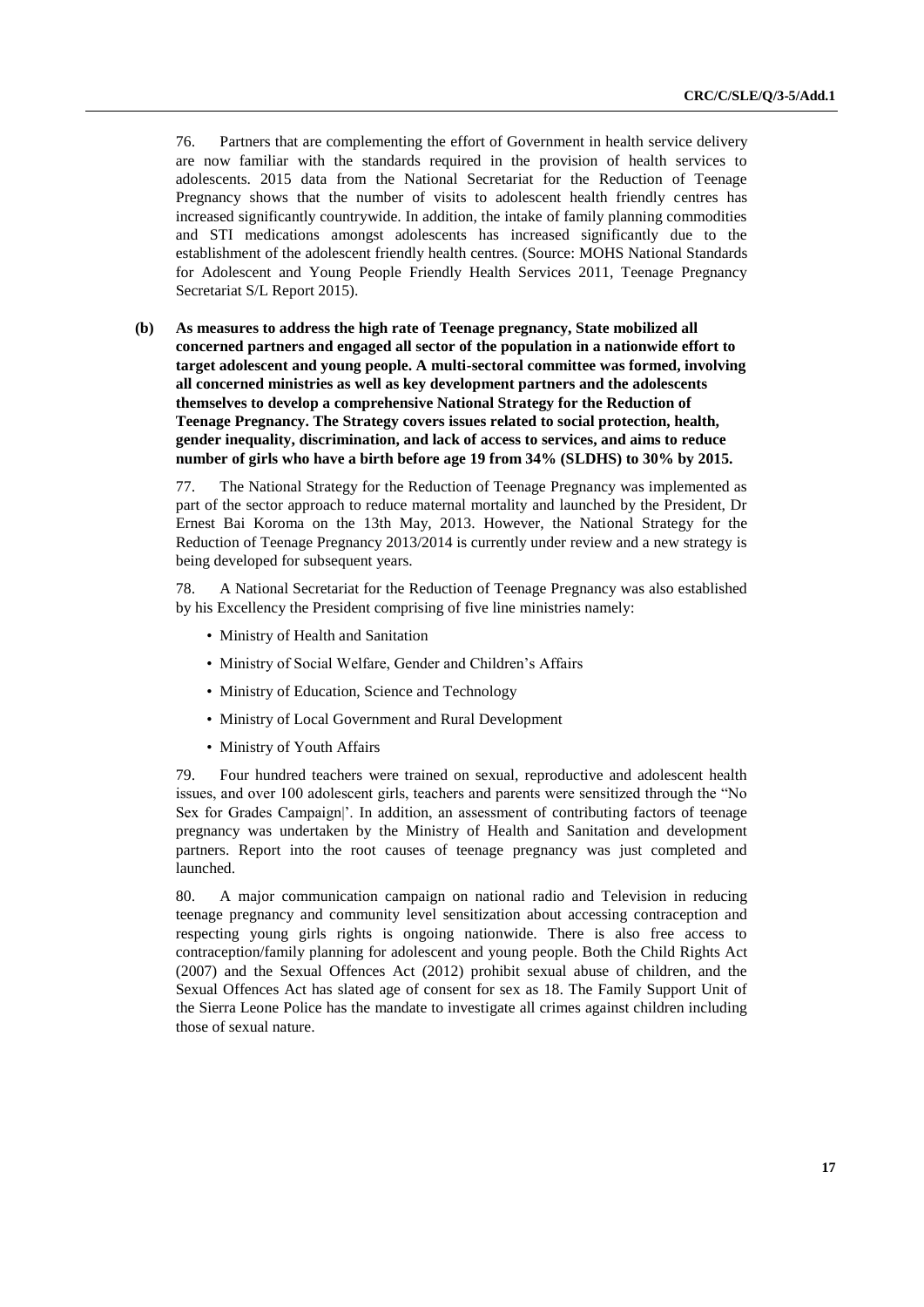- **(c) There is now an Abortion Bill that requires further debate and wider consultations with people including the inter-religious community in order to ensure that it takes into account the acceptance of majority of the citizens. The president has asked members of Parliament and those promoting the bill to carry out further consultations on the bill before it can be passed.**
- **(d) The State has enacted the National Drugs Control Act 2008 establishes the National Drug Law Enforcement Agency; to provide for the control of and prevention of abuse of narcotic drugs; to implement the provisions of the international drug control conventions and to provide for other related matters. National sensitization/awareness raising campaigns on the harmful effect of alcohol, drug abuse, and prevention is ongoing. Capacity building training workshops for school children and teachers as well as Sierra Leone Police (FSU and Community Police) on alcohol and drug abuse prevention.**

81. The State has developed a National Youth Policy 2014 as a National Framework that aims at ensuring all development interventions are youth friendly. The policy provides for comprehensive counselling services for affected and vulnerable youth that are involved in drugs and substance abuse. The State through the Ministry of Youth Affairs and the National Commission for Youth is implementing and monitoring programmes to reduce drug and substance abuse challenges amongst young people and children.

82. Support from UNFPA on sexual reproductive health programmes targeting ghettos and to transform them to wisdom clubs. Workshop for peer educators was carried out in 2015 targeting sixty ghettos in the western and northern region.

83. The Ministry of Youths Affairs signed an MOU with the Legal Aid Board in understanding some crimes and its legal implications by engaging young people on the use of drugs and alcohol consumption.

84. The Ministry of Youths Affairs has established youth structures such as; chiefdom youth councils, district youth councils, zonal youth councils, and National youth councils for the prevention and care of young people and children who use harmful drugs.

- **11. Please provide information on measures taken to:**
- **(a) Promote early childhood education for children under 5 years of age;**
- **(b) Eliminate all costs for education, as well as gender and regional disparities;**
- **(c) Address the high number of dropouts, particularly among pregnant girls;**
- **(d) Abolish the Ministry of Education's discriminatory policy (instituted in March 2015) of barring pregnant girls from attending schools and sitting their Basic Education Certificate examinations;**

#### **(e) Address sexual abuse of children, mostly of girls, by teachers.**

85. The Education Act of 2004 Part II Section 5(1), makes provision for Pre-primary education defined as the "education given to pupils between the ages of three and six years in kindergarten or nursery schools" the State through the Ministry of Education Science and Technology, included ECD as a priority sector in the Education Sector Plan (ESP) for 2014-2018. In addition, MEST with support from UNICEF and the World Bank, has reinvigorated process to finalize an ECD policy and initiated the process to develop the National Early Childhood Care and Education (ECCE) Minimum Standards (for 3-5 year olds), and National ECCE Curriculum (for 3-5 year olds). With support from development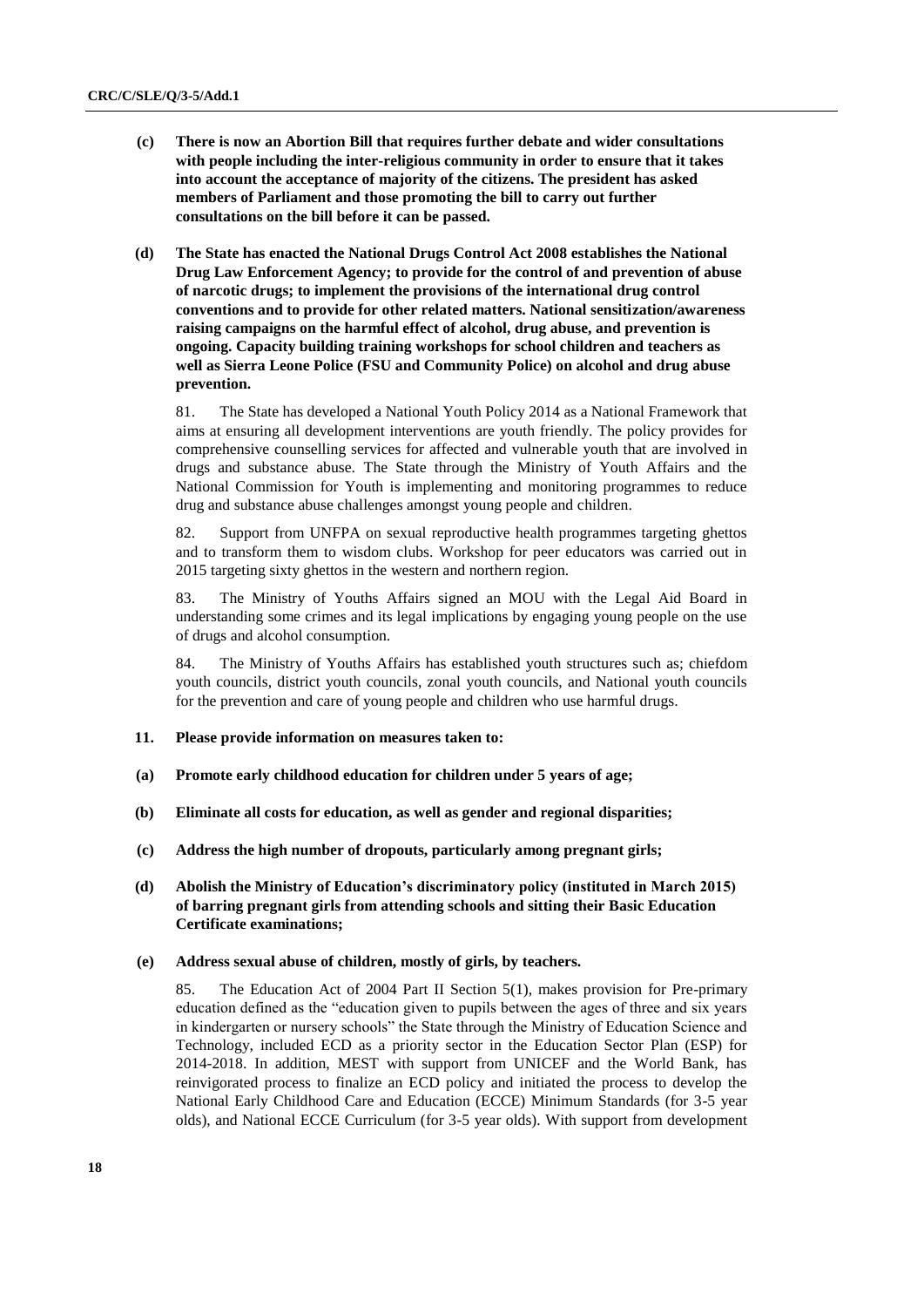partners, series of workshops and trainings of relevant stakeholders including teachers on this policy have also been conducted.

86. In addition Kits for Early Childhood Education were also distributed to all government and government assisted schools nationwide. The technical capacity of Teachers on the use of the kits have also been enhanced through training. A Training of Trainers on the Minimum Standards for the Operations of Early childhood Education Centres have also been conducted and will soon be rolled out nationwide.

87. Currently, early learning centers are privately owned limiting access for vulnerable and disadvantaged children especially in rural areas. To address this challenge MEST in collaboration with development partners has designed a Community-based ECD Pilot Project that is being implemented in resource poor pilot communities in four target Districts of Bombali, Port Loko, Koinadugu and Moyamba.

88. The State has passed into law the Education Act of 2004; Part II Section 3 (3), and the Education Policy on the Elimination of all Cost for Education. Prior to the Ebola outbreak all government and government assisted schools including Primary, and Junior Secondary Schools had been run on a free education basis. Teaching and Learning Materials were also supplied to all these schools as a way of ensuring that all school pupils' benefit from the Free Education Policy as enshrined in the Education Act of 2004.

89. Although the ratio of girls to boys in primary schools has improved, completion rates remain low: 22% of school-aged children are out of the system. The Gender Parity Index (GPI) is 1.01 at the primary level and 0.78 at the secondary education level signifying major gaps in secondary education. Government continues to address the regional or gender disparities in the implementation of the Education policy except for Higher Education, where girls pursuing Pure Science Disciplines were offered grants-in-aid by the government.

90. In addition to government policies in promoting girls' education, the school curricula has been expanded to include new topics such as Peace and Conflict Education, Life Skills in Religious and Moral Education lessons, and schools Guidance and Counselling Sessions. Gender-equality concerns including sexual and reproductive health are embedded under emerging issues within Social Studies lessons.

91. In 2013, the Government of Sierra Leone (GoSL) developed a National Strategy for the Reduction of Teenage Pregnancy. It was endorsed and supported by the President and recognized the crucial importance of pregnant girls being able to sit exams and the harm that is caused to girls who cannot continue with education due to pregnancy.

92. The Education Ministry developed a policy which restrained School Authorities from allowing school going pregnant girls whose pregnancy is visible from attending regular schooling. This measure was adopted partly because it is a way of dissuading other girls from getting pregnant while in their secondary school levels.

93. During the Ebola outbreak, a significant number of girls became pregnant and those whose pregnancy was very visible were not allowed to take their Basic Education Certificate Examination, or attend regular school. A rapid assessment conducted in 2015 showed that over 18,100 adolescent girls between the ages of 10 and 19 became pregnant during the Ebola, out of which over 10,100 were school-going at the time of school closure due to Ebola. However in order to ensure that pregnant girls as well as lactating child mothers, and those girls who lost their pregnancy in the process of its development attain the same level of learning while in their states, the State Party through the Education Ministry, established Learning Centres nationwide for both primary and secondary schools. The state hired and trained qualified teachers from regular schools on Four Core Subject areas in the school curriculum in order to teach and ensure the smooth functioning of the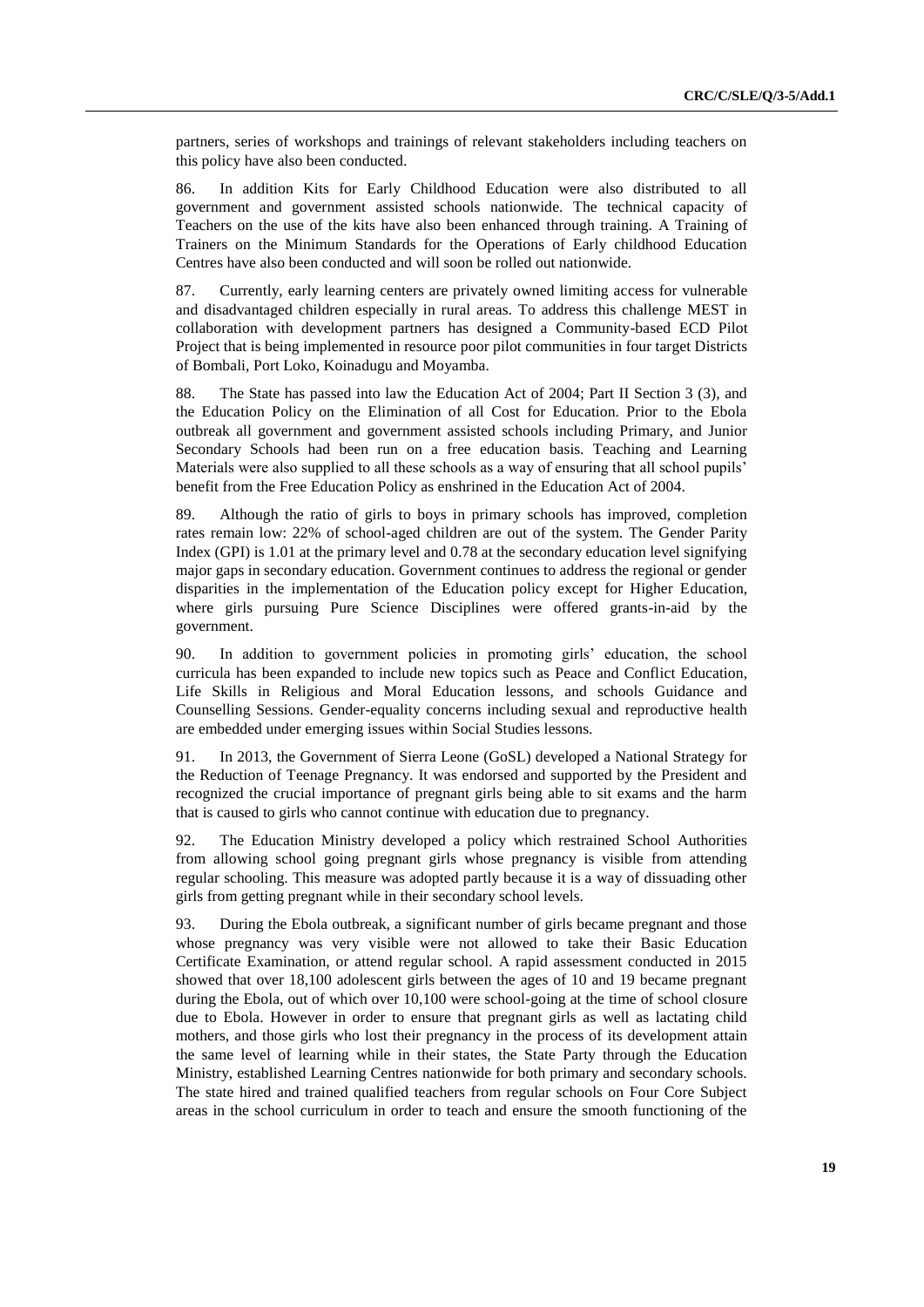learning centres. Moreover, the Ministry of Social Welfare, Gender and Children's Affairs played a major role in the entire process, in advocacy and providing psychosocial counselling services to pupils in the centres. Between 2015 and 2016, 14,500 adolescent pregnant girls were enrolled in 310center nationwide. In January 2016, 5,072 re-entered schools after being assessed in those learning centres, 510 dropped out from centres, while 8,918 of them that continued at the centres up to their closure in August 2016 are been assessed, and would be absorbed into mainstream schooling at the beginning of the new academic year in September 2016.

94. Although girls are allowed to return to school after they have given birth, they lack financial means or family support to actually go back to school. Without adequate support such as cash transfers, scholarships, stipends, education subsidies and bursaries, vulnerable teenage mothers will permanently drop out from school without completing basic education, perpetuating an intergenerational cycle of poverty.

95. Qualified teachers from regular schools were hired and trained on the Four Core Subjects in order to teach and ensure the smooth functioning of the learning centres. A stipend was given to those teachers manning the centres as motivational incentives. Moreover, the Ministry of Social Welfare Gender and Children's Affairs played a major role in the entire process, in advocacy and providing psychosocial counselling to pupils in the centres. These learning centres were closed down at the end of August 2016 following examinations conducted for the girls. The districts Deputy Directors of Education will thereafter issue out letters of admission to various schools that will subsequently enable children to be absorbed into the normal school system due in September 2016.

96. Although supply-side factors have a major impact on school access and retention, demand-side factors also affect schooling patterns. Poverty is ranked as the main reason why children are out of school or drop out of school in Sierra Leone, followed by parental death, which signifies the decline of a family's economic resources. Direct costs of schooling (fees, transportation, meals, education inputs, uniforms, and so on) may restrict households' ability to send their children to school.

#### *For a statistical breakdown of education data, please see Annex VI.*

97. The Sexual Offences Act of 2012 Section 19, 20, 21 & 22 provides stringent punitive measures for sexual offenses against children. In 2009, the Ministry of Education Science and Technology with support from partners, developed 16 pages Code of Conduct for Teachers and other Education Personnel. Paragraphs 2.2.2 of the Guiding Principles and Responsibilities of Teachers and other Education Personnel urged all to fully adhere to the Child Rights Act 2007 etc., Paragraph 2.2.3 (c) explicitly urged all teachers to established and maintain zero tolerance for all forms of sexual and gender-based violence against children, amongst other things.

98. Enforcement of the 2012 Sexual Offences Act 2012 through reporting and referral mechanisms is ongoing though sexual violence remains a widespread phenomenon with over half of all girls in Sierra Leone having experienced some form of sexual abuse by the age of 18. Therefore the GoSL and development partners will continue to tackle School-Related Gender-Based Violence (SRGBV) that examines some traditional harmful practices, involves teachers, students, parents, community members and local organizations. As stated inter-alia, Critical to addressing SRGBV is the development or reform of codes of conduct for teachers and students that prohibit all forms of violence and provide effective procedures for reporting, monitoring and working with victims and perpetrators.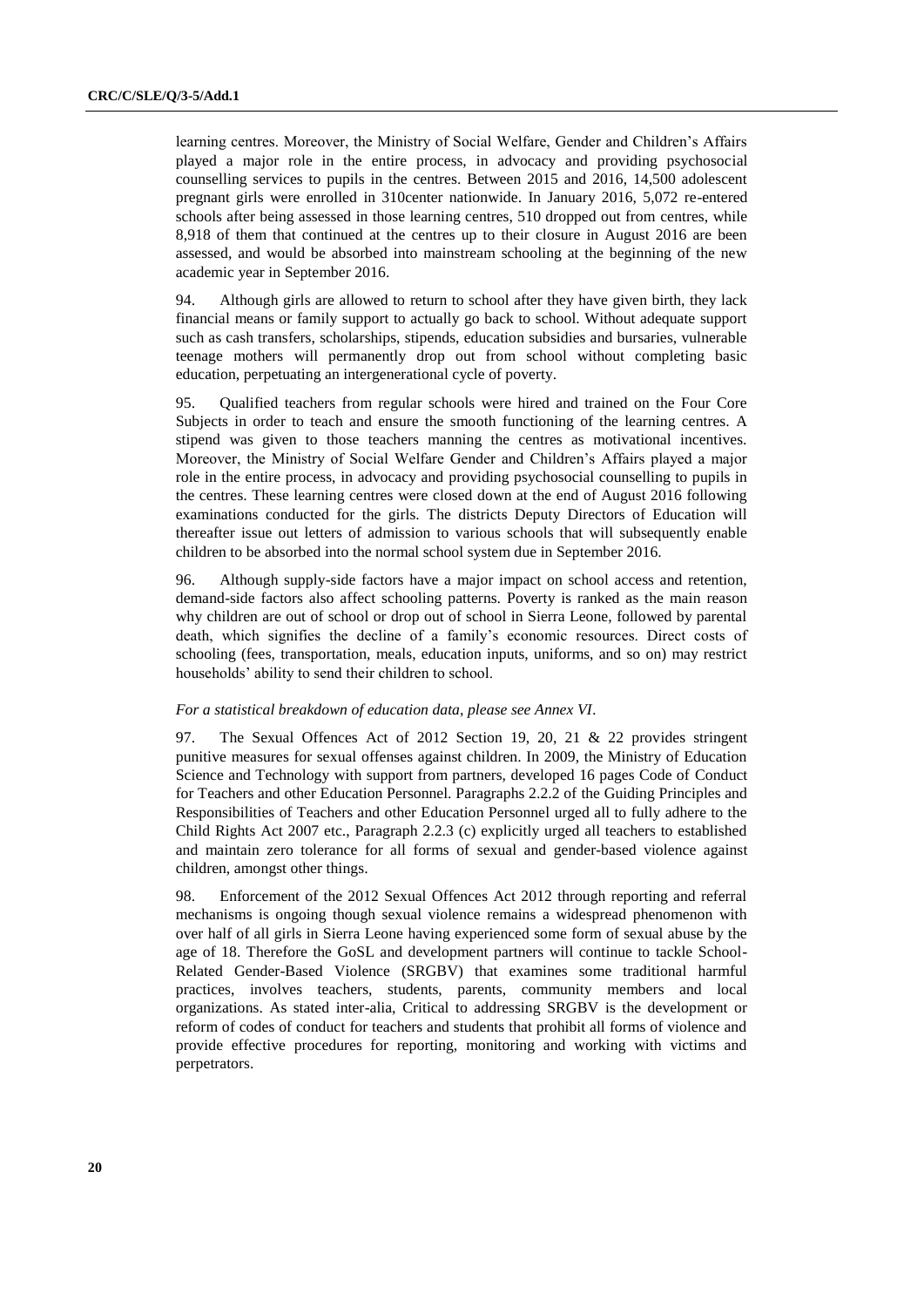**12. Please provide updated information on the resources allocated and measures taken to address the problem and root causes of children in street situations and issues related to their situation, including substance abuse programmes, HIV/AIDS screening and health services, reunification with their parents when in their best interests and interim care.**

*For update on the resources allocated to address the problem and root cause of children in the street, please see annex II.*

99. The State through the line Ministry and development partners continued to engage families, communities, children and stake holders through the media and community outreach programmes on the dangers and threats faced by children living in street situations and its subsequent social implications.

100. To further address the problem of street children, MSWGCA with the support of development partners have been providing Family Tracing and Reunification support services. Focal agencies (NGOs and INGOs) for Family Tracing and Reunification have been identified in all 14 districts of the country and are all functional in their respective districts.

#### **13. Please provide updated information on the implementation of the National Action Plan for Elimination of the Worst Forms of Child Labour (2013-2016) and on the impact of by-laws developed at the community level on the various forms of child labour that are traditionally practiced.**

101. The State through the Ministry of Labour and Social Security has established the Child Labour Unit in 2010; this unit is now taking the lead in ensuring that actions following the ratification of the two International Labour Organization Conventions on Child Labour i.e. Minimum Age Convention (138) and the Worst Forms of Child Labour (182) are met. Its mandate includes: taking the lead in national efforts to enhance local capacity to address child labour, ensure the integration of child labour issues into national policies and programmes, formulate action plans on the development and wellbeing of children, and monitoring of workplaces.

#### *For a statistical breakdown of child labour data, please see Annex II.*

102. A Child Labour National Technical Steering Committee has been formed in the Ministry of Labour and Social Security. The committee comprises of tripartite partners: 1) Employers and Workers Organizations; 2) Child Protection Partners; and 3) key Ministries such as Ministry of Labour and Social Security, Ministry of Education, Science & Technology, Ministry of Youths and Sports, Ministry of Social Welfare Gender and Children's Affairs, Ministry of Agriculture and Food Security, and Ministry of Local Government. Following several consultations and workshops with relevant stakeholders and line ministries, a National Action Plan against the Worst Forms of Child Labour including Child Trafficking was developed, finalized and validated. However the implementation of this Action Plan has been rescheduled to commence in 2016-2018.

#### **14. Please provide information about what measures have been taken to implement the Committee's previous recommendations under the Optional Protocol to the Convention on the Rights of the Child on the sale of children, child prostitution and child pornography (CRC/C/OPSC/SLE/CO/1).**

103. The government is currently reviewing the Anti-Human Trafficking Act of 2005 to include provisions on the sale of children among other gaps that have been identified in the Act.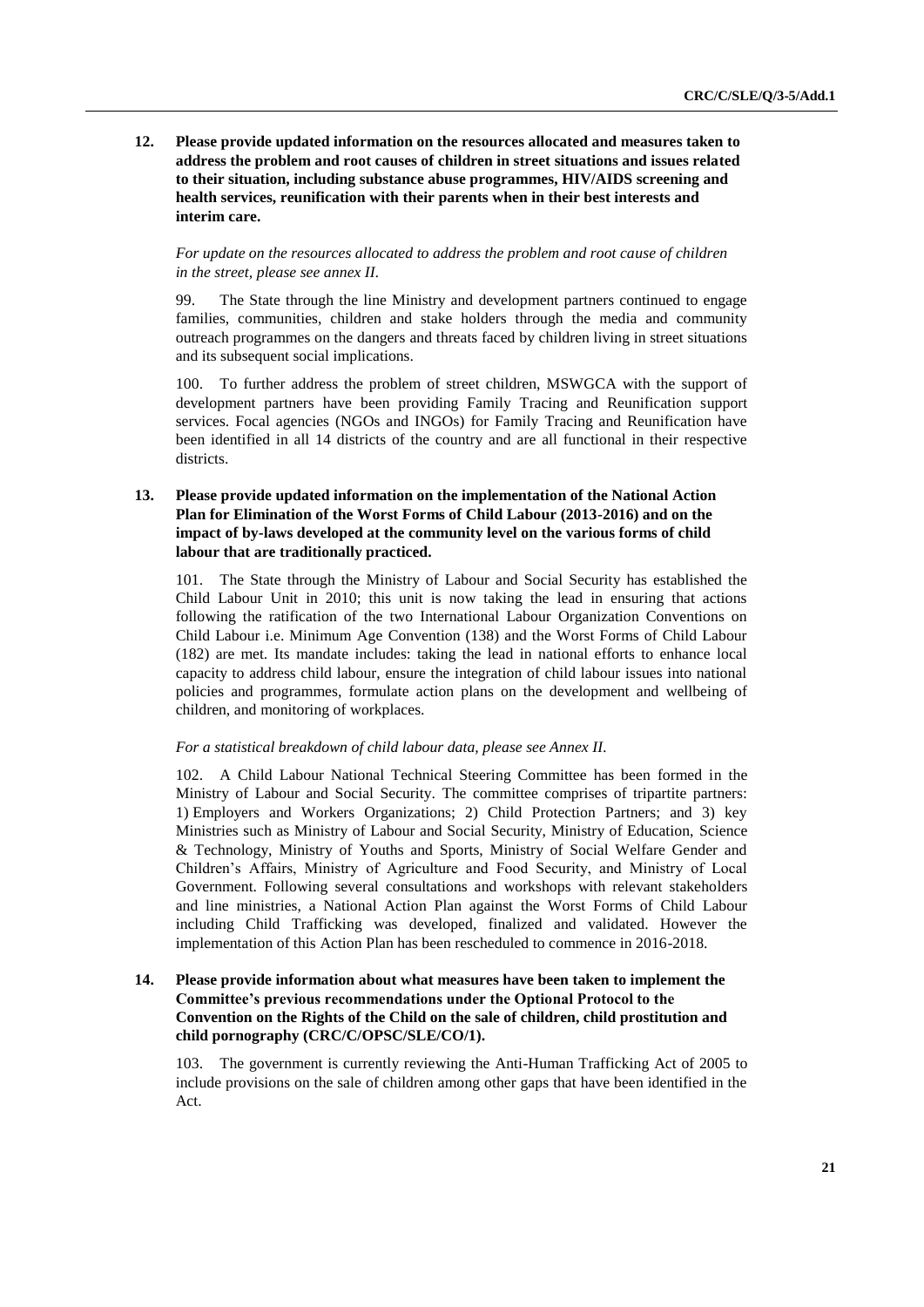104. Child prostitution and child sex tourism have been addressed under the new Sexual Offences Act of 2012 Section 30 (a & b).

105. Similarly, child pornography has also been addressed under the Sexual Offences Act of 2012 Section 28.

106. Generally, the State has made some progress in implementing the previous recommendations of the CRC/OPSC/SLE/CO/1. The specific areas include:

- Establishment of a data collection system at the Ministry of Social Welfare Gender and Children's Affairs for all child protection issues using the Primero Software. This system is decentralized and supported with internet services.
- As part of capacity strengthening of the Ministry of Social Welfare Gender and Children's Affairs, the State in 2014 recruited 79 qualified Professionals to fill existing vacancies in various directorates of the Ministry. The recruited Officials include among others; the Regional Child Protection Officers, Regional Alternative Care Officers and Regional Child Justice Officers.
- The National Commission for Children, has been established and fully operational.
- Government has increased the capacity of the Births and Deaths secretariat and has decentralized registration of children at birth. In each of the 149 chiefdoms in the country there is at least one PHU responsible for registration of children at birth. This has increased the number of children registered at birth. Beyond EVD, the successful integration of birth registration (BR) into the Polio campaign for the first time in Sierra Leone in July 2016 resulted in the registration of 252,214 children under-five years old. In addition, the National Office for Births and Deaths Registration registered 107,599 children by October 2015 through routine BR.
- Whilst the adoption law is currently being reviewed, government has asked the MSWGCA to facilitate adoption under strict procedures following the lift of moratorium on adoption.
- Government also continue to ensure increased access to services (medical, shelter, FTR, education) for victims/survivors of sexual gender based violence.
- The Ministry of Social Welfare Gender and Children's Affairs and development partners have been providing training for border security and immigration officials on child trafficking and OPSC. They have also been raising awareness of border communities on OPSC and child trafficking.
- Government will consider working on other recommendations that have not been addressed before the next report for OPSC is due.

#### **15. Please provide information about what measures have been taken to implement the Committee's previous recommendations under the Optional Protocol to the Convention on the Rights of the Child on the involvement of children in armed conflict (CRC/C/OPAC/SLE/CO/1).**

107. With respect to OPAC, government has made the following progress in implementation of the last recommendations of the protocol (CRC/C/OPSC/SLE/CO/1).

- As stated inter-alia, the capacity of the Ministry of Social Welfare Gender and Children's Affairs has improved and is now in a better position to coordinate child rights programmes.
- There is a system in place at the Human Rights Commission and the National Children's Commission to carry out independent monitoring on child rights issues including OPAC.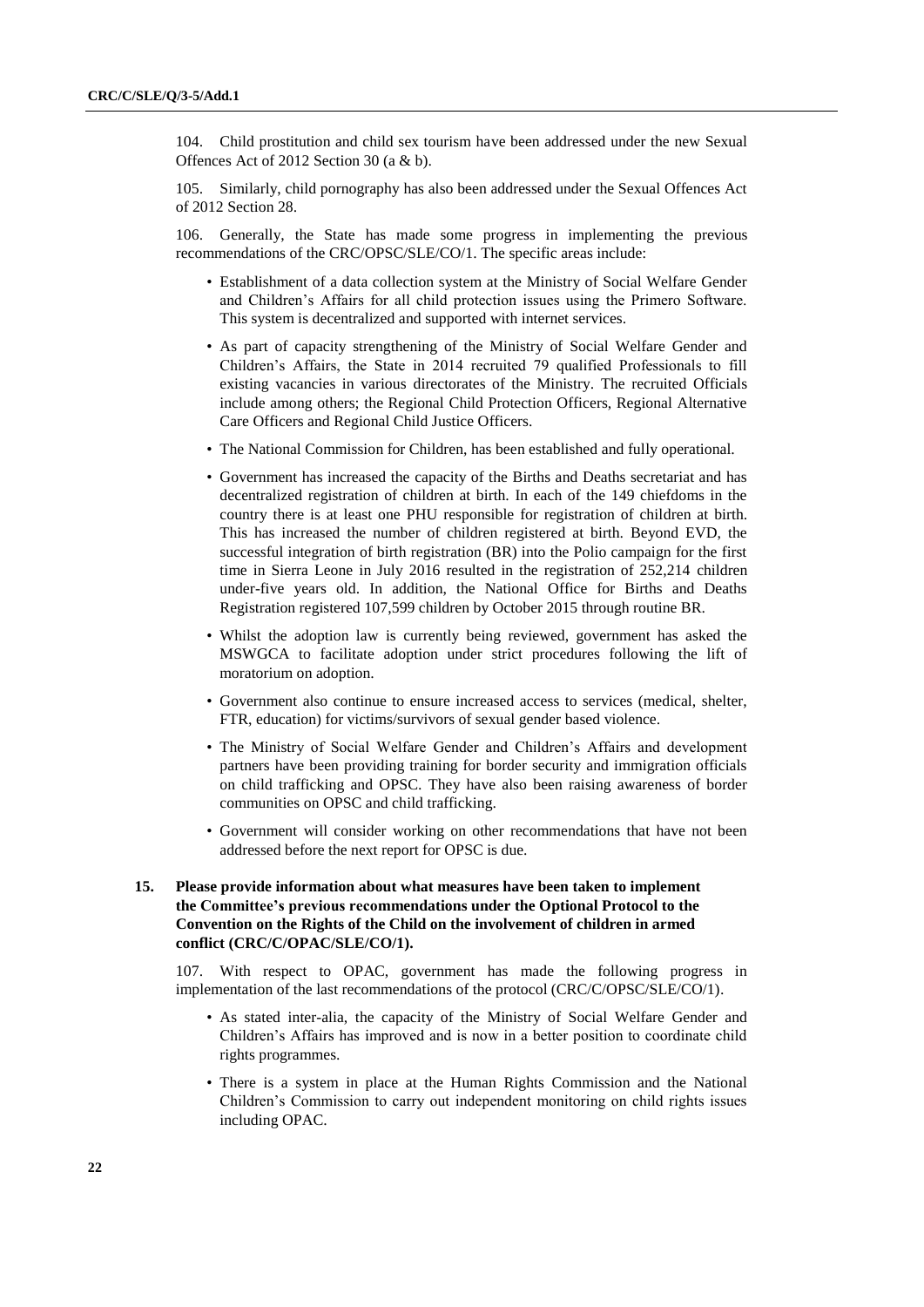- Development partners have been providing training for security officials such as police and military officers on child rights and OPAC.
- Birth registration system has improved, all children can now be registered which improves our capacity as a country to properly plan for them.
- The government has established the Department of Peace and Conflict Studies at Fourah Bay College, the University of Sierra Leone to train citizens on how to address conflict and promote peace. NGOs have also been supporting government to establish peace clubs at schools in order to reduce violence among youths.
- The government is also planning to review the Child Rights Act in order to criminalize the use of children in hostilities.
- Government will consider working on other recommendations that have not been addressed before the next report for OPAC is due.

## **Part II**

### **In this section, the Committee invites the State party to provide a brief update (no more than three pages) on the information presented in its report regarding:**

- **(a) New bills and laws, and their respective regulations;**
- **(b) New institutions and their mandates, and institutional reforms;**
- **(c) Recently introduced policies, programmes and action plans, and their scope and financing;**
- **(d) Recent ratifications of human rights instruments.**

108. The State has made progress in the enactment of the Sierra Leone Correctional Services Act 2014.

- 109. Abortion Bill 2016: (now awaits presidential approval)l
- 110. Criminal Procedures (Bill) 2014.

#### **National Commission for Children (NCC)**

111. As a State Party to the United Nations Convention on the Rights of the Child (CRC) and the African Charter (AC), Sierra Leone committed itself to undertake appropriate legislative measures for the implementation of the children's rights. This resulted in the enactment of the Child Rights Act (CRA-2007).

112. Pursuant to Part II Section 1 (4) of the Child Rights Act 2007. The State has established the National Commission for Children in 2014.

113. Mandate: "the object for which this commission is established is to monitor and coordinate the implementation of the Convention and the Charter, to oversee the implementation of Part III of this Act, and to advice government on policies aimed at the improvement of the condition or welfare of children in Sierra Leone, compatible with the Conventional Charter", (section 11 subsection 1 CRA-2007).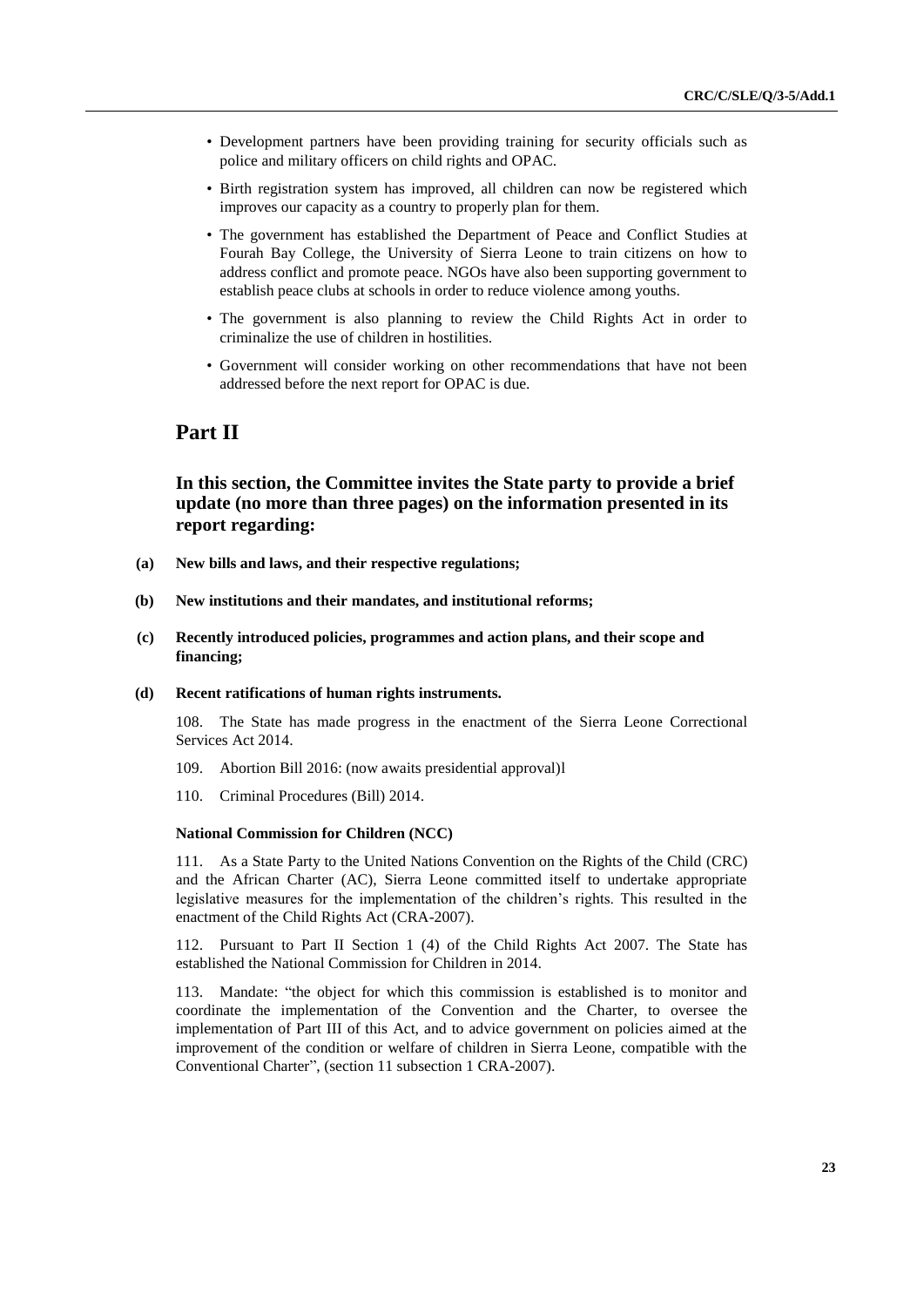#### **National Commission for Persons with Disabilities (NCPD)**

114. In pursuant of Part II Section 2 Subsection 1 of the Persons with Disability Act, 2011: the State party has established the National Commission for Persons with Disability in June 2012. Its mandate includes: to prohibit discrimination against persons with disability, achieve equalization of opportunities for persons with disability and to provide for other related matters" (source Disability Act 2011).

#### **Legal Aid Board (LAB)**

115. The Legal Aid Board was formally established by an Act of parliament called the Legal Aid Act 2012, but it became operationalized in May 2015.

116. The mandate; "Being an Act to provide for the establishment of the Legal Aid Board, to provide accessible, affordable, credible, and sustainable legal aid services to indigent persons and for other related matters".

#### **Policies**

117. State party has also facilitated the establishment of the following policies that specifically seek to address the needs of children in accordance with the Convention on the Rights of the Child:

- *(i) Alternative Care Policy 2014*
- (a) Programs
	- Training of trainers on the alternative care policy (2014)
	- Monitoring of Alternative Care Centers and Placement
	- Family Tracing and Reunification (FTR)
- (b) Action Plans
	- Training workshop for service providers on alternative care
	- Basic counselling services to separated or abandoned children, SGBV victims and children that come in contact and conflict with the law
	- Training of Child Welfare Committees (CWC's)
- (c) Scope

118. These programs and action plans will be implemented nationwide.

- *(ii) Child Welfare Policy 2013*
- (a) Programs
	- Training of Trainers on the Child Welfare Policy
	- Social Support to vulnerable families (poor and deprived)
	- Monitoring on the implementation of the Child Welfare Policy
- (b) Action Plans
	- Target training of community structures and stakeholders on the policy (CWC's, religious leaders, traditional leaders and local authorities)
	- Community awareness campaigns/engagement on the Policy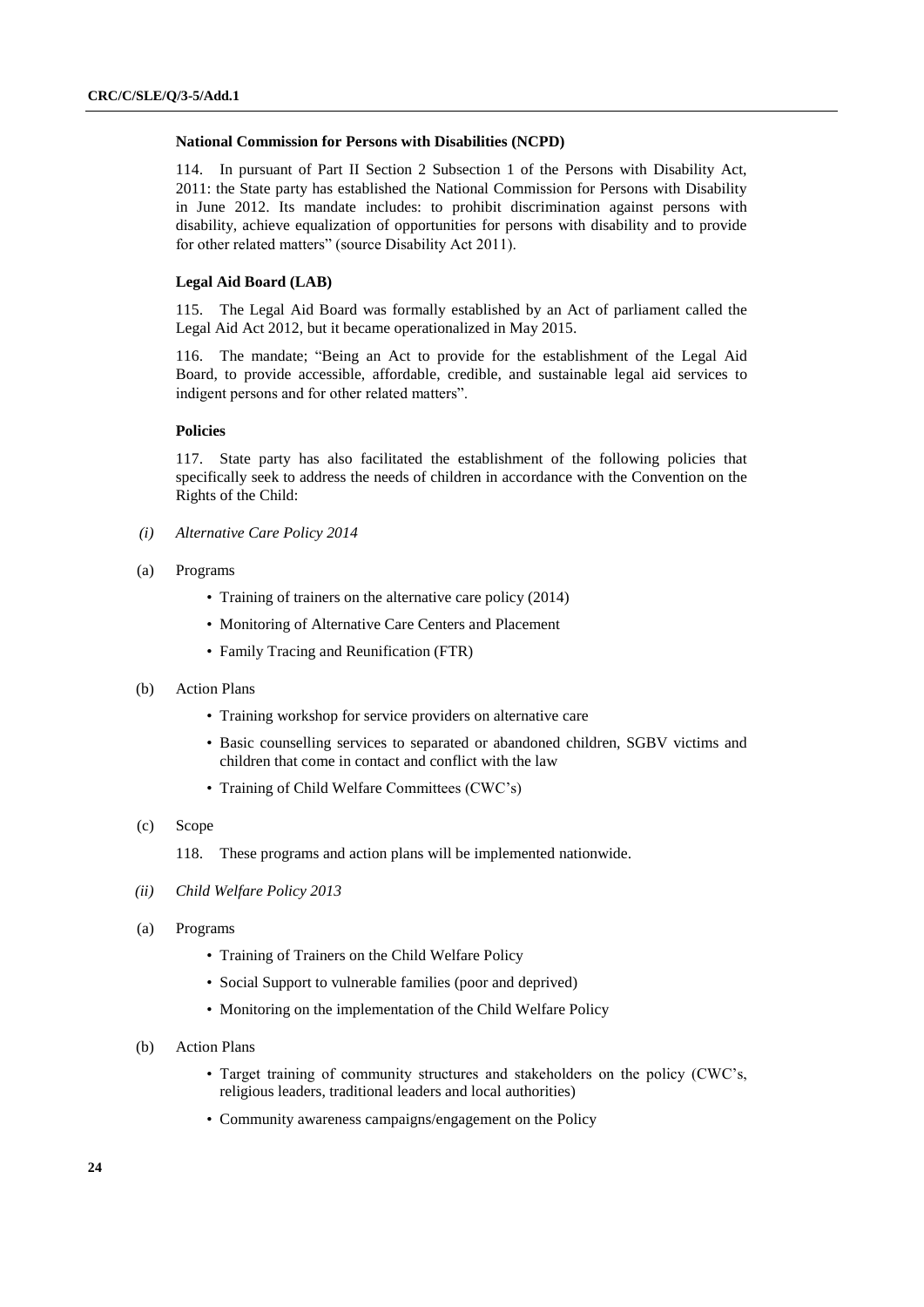(c) Scope

119. A rollout of the policy will be undertaken nationwide.

120. Since 2012, Sierra Leone has not ratified or domesticated any law(s) specifically related to the rights of a child.

121. National Civil Registration Authority Act (2016) – is a new law unifying all civil registration functions in Sierra Leone to include Birth registration and Adoption. The Civil Registration in Sierra Leone is being spearheaded by the Minister of Internal Affairs, relevant MDAs and development partners.

## **Part III**

#### **Data, statistics and other information, if available**

**1. Please provide consolidated budget information for the past three years on budget lines relating to children and the social sectors, as well as under the various ministries, indicating the percentage of each budget line in terms of the total national budget, gross national product and geographic allocation. Please also provide information on measures taken to ensure that the authorities are guided by the principle of the best interests of the child in their budgetary decisions.** 

*Please see annex II table 3.*

- **2. Please provide, if available, updated statistical data, disaggregated by age, sex, ethnic origin, national origin, geographic location and socioeconomic status, for the past three years, on the number of children:**
- **(a) Engaged in child labour in the informal economy, breaking the information down by type of work, including hazardous work;**

*Please see Annex 1 table 1 & 2.*

**(b) Who are victims of human trafficking, sale and sexual penetration.**

*Data available is twenty seven (27), males=3, females= 24.*

- **3. Please provide, if available, updated statistical data, disaggregated by age, sex, socioeconomic background, ethnic origin and geographical location, for the past three years, on the number and/or rates of:**
- **(a) Infant mortality and child mortality;**

*Please see Annex III table 4 & 5.*

**(b) Sexually transmitted infections, including HIV/AIDS;** 

*See Annex IV table 6 & 7.*

**(c) Child survivors of Ebola and children orphaned by Ebola;** 

*See annexes VI &VII.*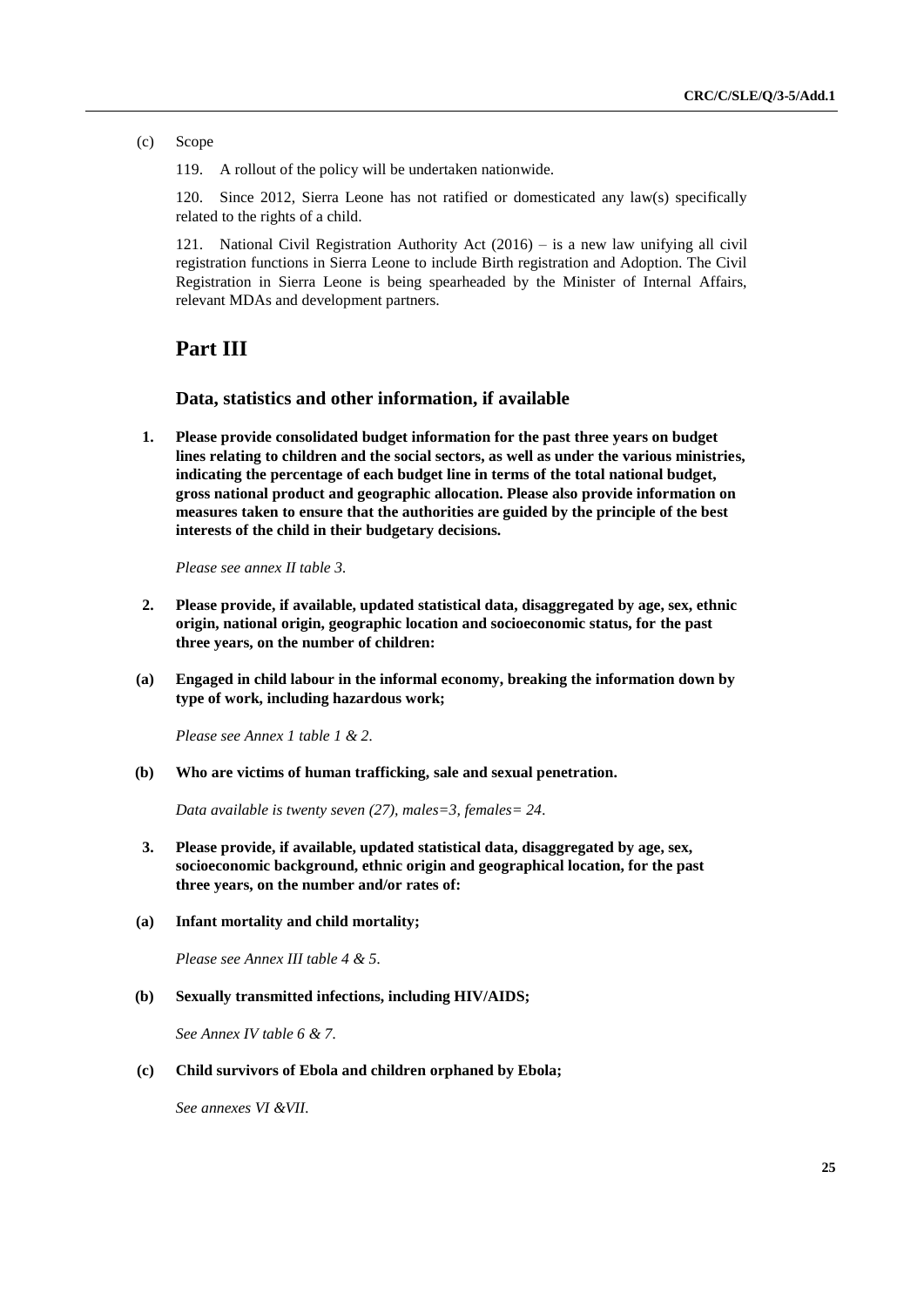**(d) Allocation of resources to the primary health-care system;** 

*Please see Annex I.*

**(e) Enrolment and completion rates, in percentages, of the relevant age groups in preprimary schools, in primary schools and in secondary schools.**

*See Annex V table 8 & 9.*

#### **In addition, the State party may list areas affecting children that it considers to be of priority with regard to the implementation of the Convention.**

122. Below are list of areas affecting children that State party considers to be of priority with regard to the implementation of the Convention:

- Lack of an effective nation-wide Social Workforce that can effectively monitor, report on and serve children in need.
- Emergence of a highly vulnerable class of children numbering tens of thousands who are either Orphans who lost one or both of their parents to Ebola or became affected in one way or the other by the Ebola Outbreak.
- Continued efforts to increase access to education through reduced cost and elimination of social and economic barriers.
- Strengthen delivery of the Free Health Care Initiative and include adolescent in some of its provisions, particularly around Sexual and Reproductive Health Services.
- Improve the situation for children in contact and conflict with the law, in terms of the processes and provisions for temporary detention facilities and correctional facilities for juvenile offenders that fulfil their rights – essentially implement the Sierra Leone Child Justice Strategy.
- Harmonization of the marriage laws, and enforcement of the laws, other educational, public engagement activities to raise awareness on the harmful effects of early marriage.
- Continued actions to address gender based violence, child sexual abuse, and teenage pregnancy, which is often linked to the previous two issues- with a stronger focus on adult men and boys, in terms of prevention and response, and resources allocated to the FSU, MSWGCA, MoHS and government agencies involved in GBV response.
- Linked to the above, stronger measure to address corporal punishment, not only in school, but in the home with creative approaches to motivating behaviour change.
- Stronger measures to enforce child labour laws and address it in both the formal and informal context.
- Specific support for the National Commission on Disabilities to fulfil its mandate.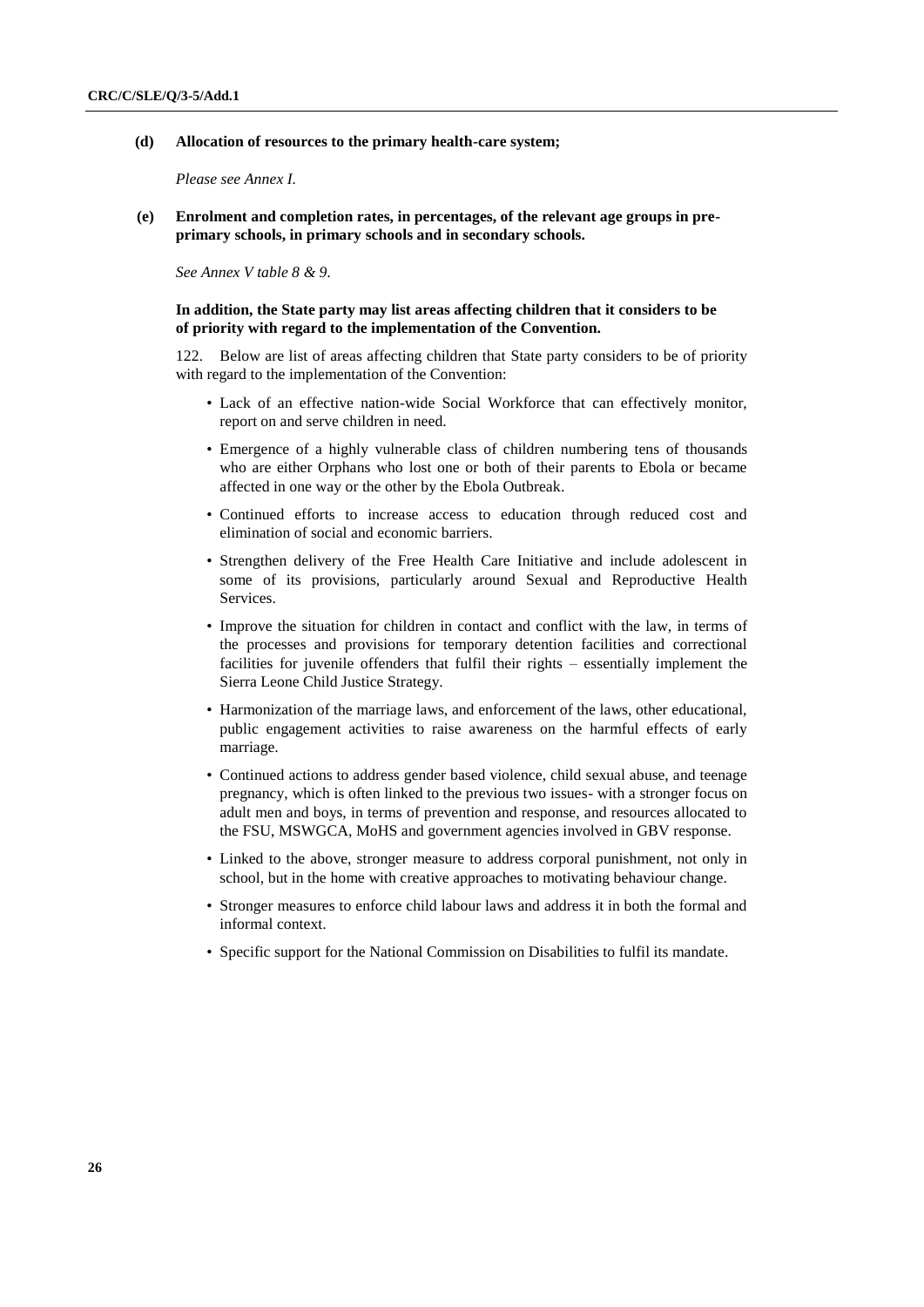# **Acronyms and meaning**

| <b>CRA</b>    | Child Rights Act                                       |
|---------------|--------------------------------------------------------|
| <b>NCC</b>    | National Commission for Children                       |
| <b>NCPD</b>   | National Commission for Persons with Disability        |
| <b>INGO</b>   | International Non- Governmental Organization           |
| <b>NGO</b>    | Non -Governmental Organization                         |
| <b>SOA</b>    | <b>Sexual Offences Act</b>                             |
| <b>EVD</b>    | Ebola Virus Disease                                    |
| <b>DAC</b>    | Day of the African Child                               |
| <b>UNCRC-</b> | United Nations Convention on the Rights of the Child   |
| $FGM$ -       | <b>Female Genital Mutilation</b>                       |
| $ARVs-$       | <b>Anti-Retroviral Drugs</b>                           |
| <b>ECD</b>    | Early Childhood Development                            |
| <b>ECCE</b>   | Early Childhood Care and Education                     |
| <b>ESP</b>    | <b>Education Sector Plan</b>                           |
| <b>MoHS</b>   | Ministry of Health and Sanitation                      |
| <b>MSWGCA</b> | Ministry of Social Welfare Gender and Children Affairs |
| <b>MEST</b>   | Ministry of Education Science and Technology           |
| <b>OPSC</b>   | Optional Protocol on the Sales of Children             |
| <b>UNICEF</b> | United Nations International Children Emergency Fund   |
| <b>ACC</b>    | Anti-Corruption Commission                             |
| LAB           | Legal Aid Board                                        |
| <b>AYFHS</b>  | Adolescent and Youth Friendly Health Services          |
| <b>SRH</b>    | Sexual Reproductive Health                             |
| <b>SSL</b>    | <b>Statistics Sierra Leone</b>                         |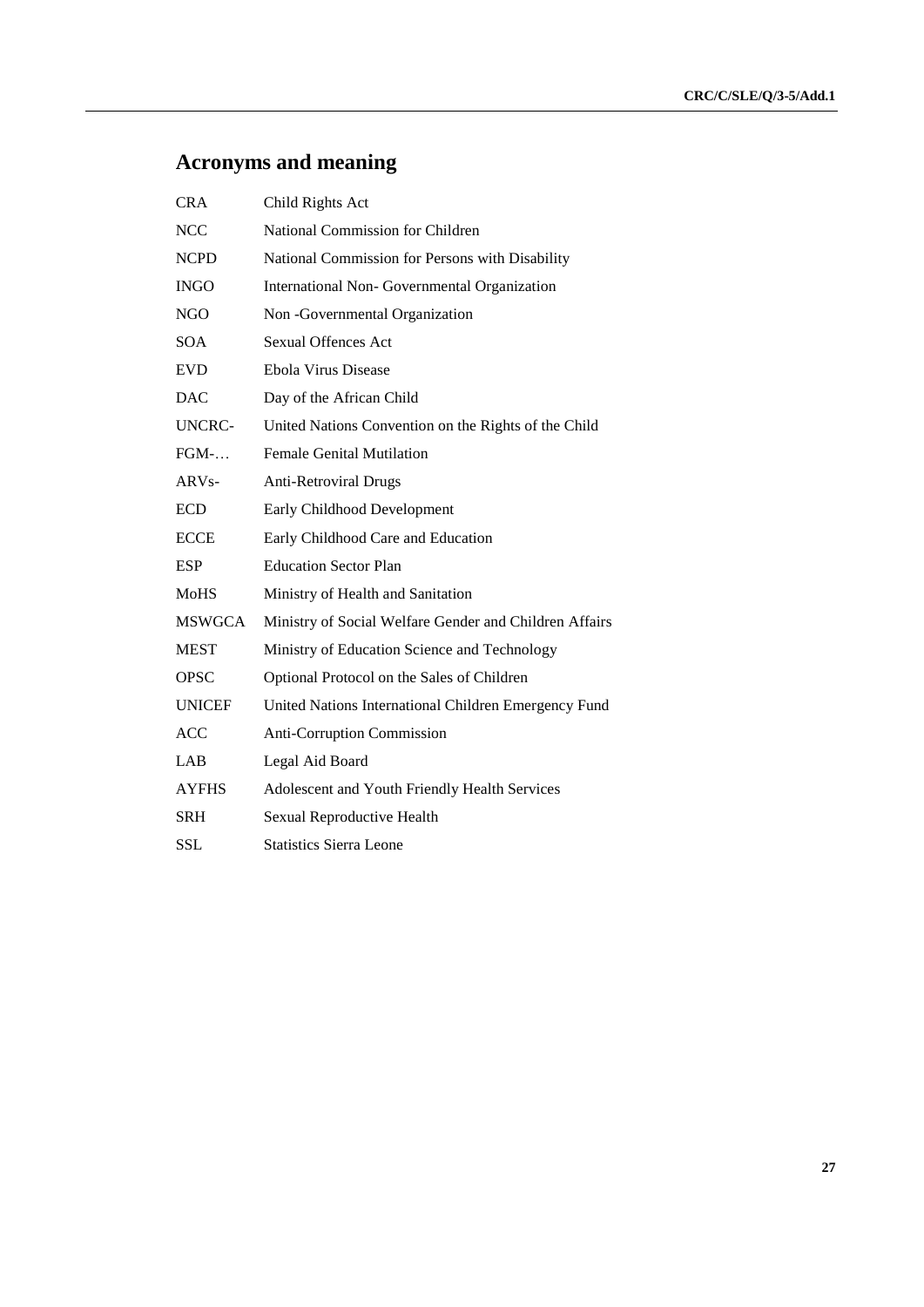# **Part III: Annexes: Statistical data tables**

**1. Please provide consolidated budget information for the past three years on budget lines relating to children and the social sectors, as well as under the various ministries, indicating the percentage of each budget line in terms of the total national budget, gross national product and geographic allocation.** 

#### **Annex I: Sierra Leone Government Budgetary Allocation**

*Sierra Leone government budgetary allocation*

|                                                 | FY2013             | FY2014             | FY2015             |
|-------------------------------------------------|--------------------|--------------------|--------------------|
|                                                 |                    |                    |                    |
| Details                                         | Actual Q1 - 4      | Actual Q1 - 4      | Budget Q1 - 4      |
|                                                 | Leones in Millions | Leones in Millions | Leones in Millions |
| Social services                                 | 191,278.00         | 261,804.9          | 319,710.50         |
| Ministry of Education, Science and Technology   |                    |                    |                    |
| Improving access to and quality education       |                    | 36456              | 50,266.30          |
| Grants-in-Aid                                   | 4,400.00           | 9160               | 12,630.00          |
| Pre-Primary and Primary Education               | 1480               | 2072               | 2856.9             |
| of which grants to Handicapped Schools          | 1020               | 1428               | 1969               |
| Secondary Education                             | 12,210             | 21,234             | 29,277.9           |
| of which Grants-in-Aid to boarding schools      | 4950               | 6930               | 9555.2             |
| of which examination fees to WAEC<br>for WASSCE | 4500               | 5700               | 7859.3             |
| of which girl child programme                   | 2400               | 7500               | 10,341.2           |
| Diet for Boarding Homes Schools                 | 4950               | 5548               | 6862.5             |
| <b>Total Children Budget</b>                    | 17,820             | 27,106             | 36,587.2           |
| <b>Total MEST Budget</b>                        | 136,980.00         | 168916             | 202,613.90         |
| <b>Real GDP</b>                                 | 17,284,922.00      | 2,1543,000         | 22,190,000.00      |
| Children Budget as a Percentage of Real GDP     | 0.10%              | 0.13%              | 0.16%              |
| <b>Ministry of Health and Sanitation</b>        |                    |                    |                    |
| Primary Health Care Services                    | 5190               | 9266               | 11377.8            |
| of which malaria prevention and control         | 3500               | 5900               | 7244.6             |
| STI/HIV/AIDS prevention control programme       | 1050               | 1970               | 2419               |
| Reproductive and Child Health Care Services     | 16,830.00          | 24,762.00          | 5,724.50           |
| of which: Free Health Care Programme            | 13,500.00          | 20,100.00          | 750.0              |
| Support to Children Hospital                    | 42.5               | 1500               | 1913.6             |
| Immunization Programme/EPI                      | 2000               | 2,800.00           | 3438.1             |
| <b>Total Children Budget</b>                    | 20092.5            | 32270              | 15765.3            |
| <b>Total MoHS Budget</b>                        | 38,968.00          | 71313.9            | 52,006.60          |
| Real GDP                                        | 17,284,922.00      | 21543000           | 22,190,000.00      |
| Children Budget as a Percentage of Real GDP     | 0.12%              | 0.15%              | 0.07%              |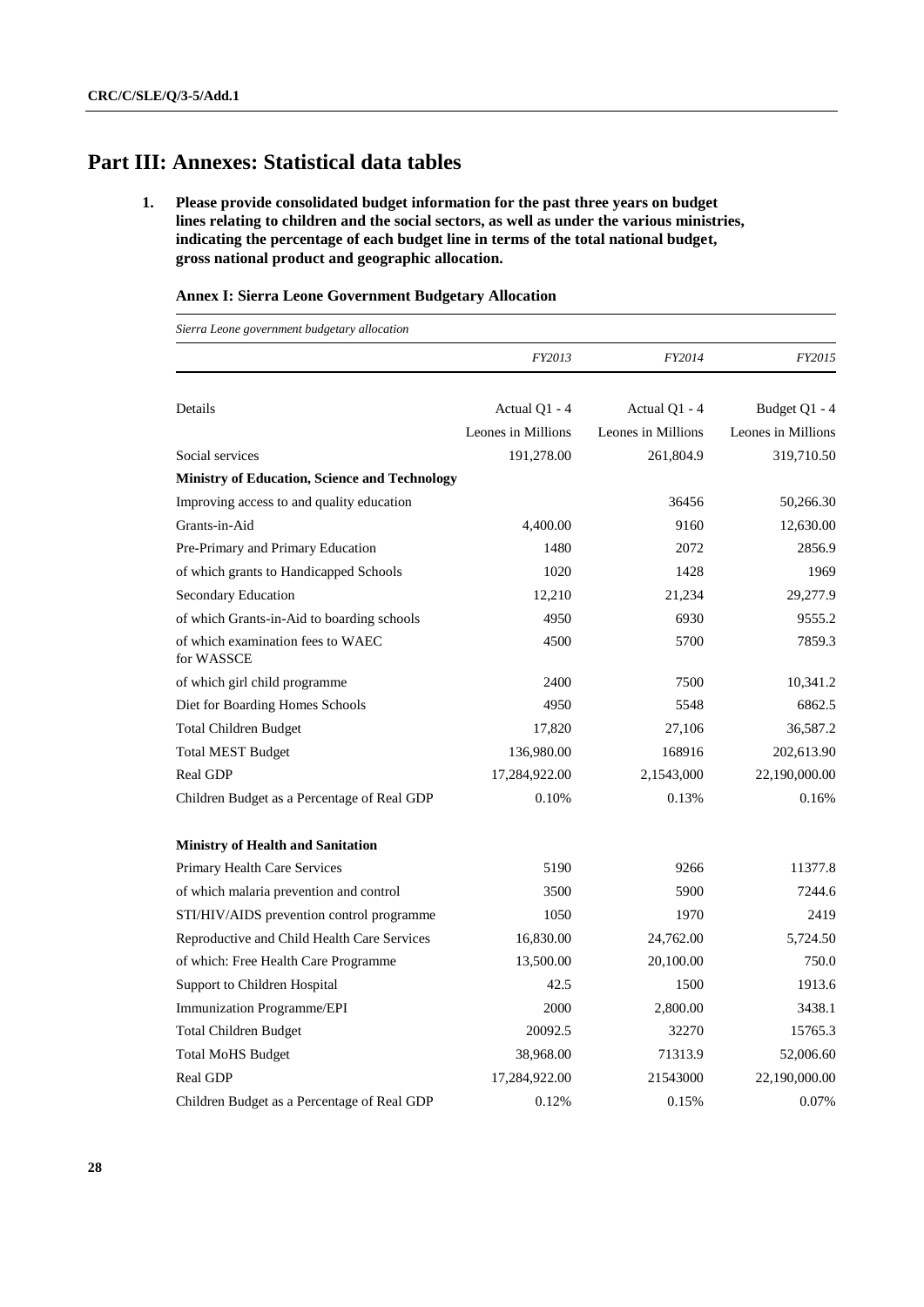*Sierra Leone government budgetary allocation*

| Ministry of Social Welfare, Gender and Children's Affairs |  |  |  |
|-----------------------------------------------------------|--|--|--|
|-----------------------------------------------------------|--|--|--|

| Social Protection Programme                            |               | 4004      | 4339.7        |
|--------------------------------------------------------|---------------|-----------|---------------|
| Diets for Approved School & Remand Home                | 320           | 448       | 485.6         |
| Programme for Disabled Persons                         | 1000          | 1800      | 1950.9        |
| Gender and Children's Affairs                          | 960           | 1344      | 1456.7        |
| of which Gender and Children's Programme               | 640           | 896       | 971.1         |
| Children's Commission                                  | 1240          | 1736      | 1581.6        |
| of which child orphans                                 | 1000          | 1400      | 1217.4        |
| <b>Total Children Budget</b>                           | 3200          | 4880      | 4989.2        |
| <b>Total MSWGCA Budget</b>                             | 5420          | 7590      | 8226.4        |
| Real GDP                                               | 17,284,922.00 | 21543000  | 22,190,000.00 |
| Children Budget as a Percentage of Real GDP            | 0.02%         | 0.02%     | 0.02%         |
| <b>Transfers to Local Councils</b>                     |               |           |               |
| Pre-Primary and Primary Education                      | 13027         | 16,428.90 | 22165.5       |
| of which: Examination Fees to WAEC<br>for NPSE         | 2,380.00      | 3,314.20  | 3,787.30      |
| of which Government and Government<br>Assisted schools | 10,647.00     | 13,114.70 | 18,378.10     |
| School fees subsidies                                  | 8647          | 10,224.70 | 13684.4       |
| Textbooks                                              | 1000          | 1,740.00  | 2779.6        |
| Teaching and Learning Materials                        | 1000          | 1,150.00  | 1914.2        |
| Secondary Education                                    | 5,025.50      | 6,370.00  | 8,488.10      |
| of which: Examination Fees to WAEC<br>for BECE         | 3,500.00      | 4,240.00  | 6,045.30      |
| of which Textbooks                                     | 1,000.00      | 1,480.00  | 1,700.00      |
| of which science equipment's                           | 525.50        | 650.00    | 742.80        |
| <b>Total Children Budget</b>                           | 18052.5       | 22798.9   | 30653.6       |
| <b>Total Local Councils Budget</b>                     | 80,000.00     | 71,437.40 | 88,585.70     |
| Real GDP                                               | 17,284,922.00 | 21543000  | 22,190,000.00 |
| Children Budget as a Percentage of Real GDP            | 0.10%         | 0.11%     | 0.14%         |

*Source*: Ministry of Finance and Economic Development.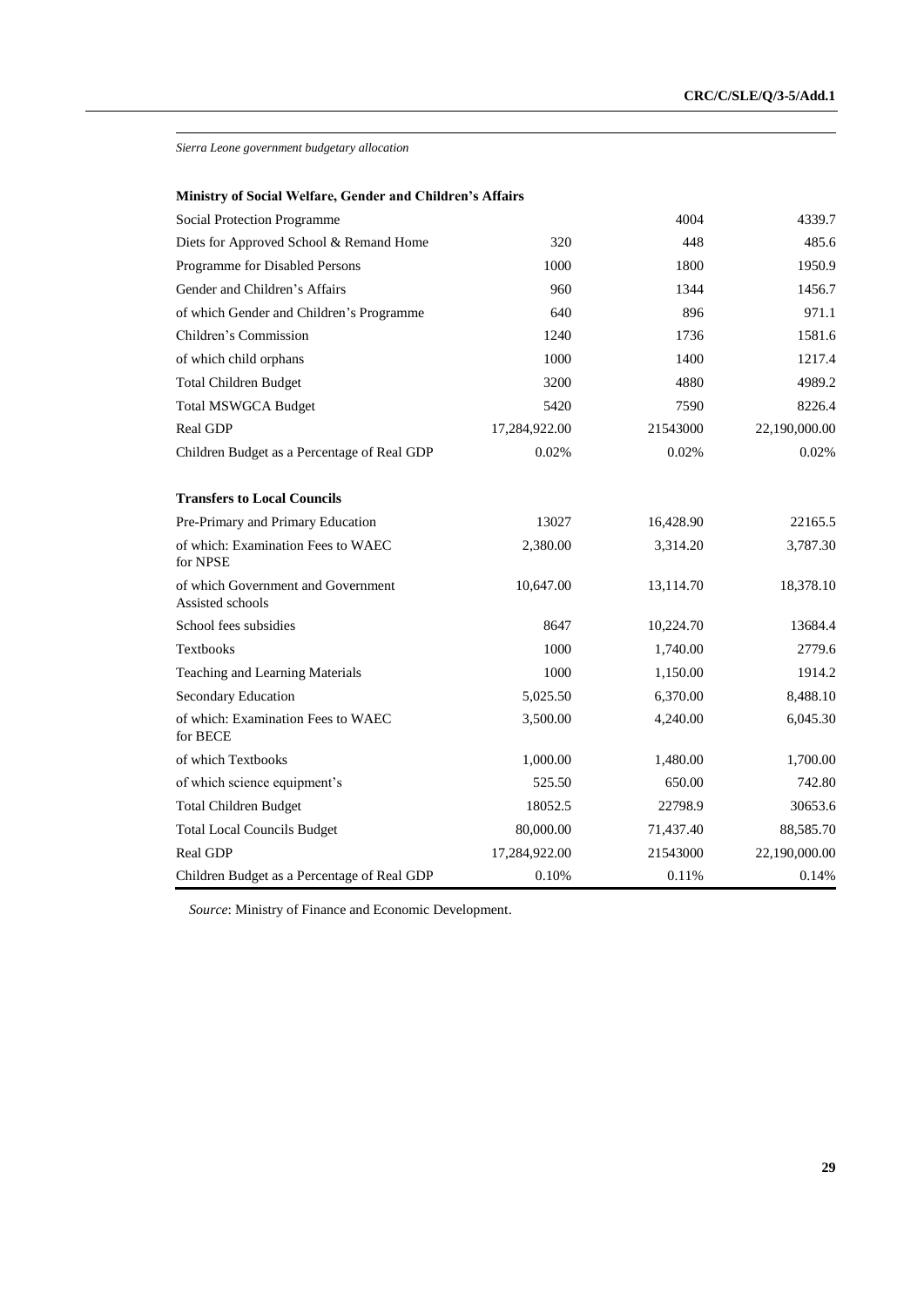Permissible work (13-14 years)

Not in employment

**2. Please provide if available updated statistical data, disaggregated by age, sex, ethnic origin, national origin, geographic location and socio economic status for the past three years on the number of children engaged in child labour in informal economy, breaking the information down by type of work including hazardous work.**

| Child labour status     |      | Eastern | Northern | Southern | Western | Total     |
|-------------------------|------|---------|----------|----------|---------|-----------|
|                         | No.  | 342,754 | 436,398  | 231,007  | 60.863  | 1,071,022 |
| In employment           | $\%$ | 55.2    | 60.9     | 58.6     | 27.7    | 54.9      |
|                         | No.  | 273,612 | 365,101  | 203,239  | 53,476  | 895,428   |
| Child labour            | $\%$ | 44.1    | 51.0     | 51.6     | 24.3    | 45.9      |
| Hazardous work          | No.  | 113,192 | 173,124  | 102,464  | 39,995  | 428,775   |
| $(5-17 \text{ years})$  | $\%$ | 18.2    | 24.2     | 26.0     | 18.2    | 22.0      |
| Other Child labour      | No.  | 160.420 | 191,977  | 100.775  | 13,481  | 466,653   |
| $(5-14 \text{ years})$  | $\%$ | 33.2    | 35.0     | 32.0     | 8.5     | 31.0      |
|                         | No.  | 69,142  | 71.297   | 27,768   | 7,388   | 175,595   |
| Not Child labour        | $\%$ | 11.1    | 10.0     | 7.0      | 3.4     | 9.0       |
| Other non-child labour  | No.  | 59,955  | 61,282   | 24,601   | 6,073   | 151,911   |
| $(15-17 \text{ years})$ | $\%$ | 43.6    | 36.6     | 31.2     | 10.0    | 34.1      |

No. 9,187 10,015 3,167 1,315 23,684 % 13.9 11.5 7.3 4.1 10.4

No. 213,262 225,866 122,777 124,478 686,383 % 34.4 31.5 31.2 56.6 35.2

**Annex II: Number and percentage distribution of children 5 to 17 years old by region and child labour status**

*Source*: SSL, Sierra Leone National Child Labour Survey, 2011.

#### **Number and percentage distribution of children 5 to 17 years old by sex and child labour status**

|                                                   |             |               | Sex           |               |               |               |
|---------------------------------------------------|-------------|---------------|---------------|---------------|---------------|---------------|
|                                                   | <b>Boys</b> |               | Girls         |               | Total         |               |
| Child labour status                               | Number      | $\frac{0}{0}$ | <b>Number</b> | $\frac{0}{6}$ | <b>Number</b> | $\frac{0}{0}$ |
| In employment                                     | 571,805     | 57.5          | 499,218       | 52.2          | 1,071,023     | 54.9          |
| Child labour                                      | 467,534     | 47.0          | 427,894       | 44.8          | 895,428       | 45.9          |
| Hazardous work<br>$(5-17 \text{ years})$          | 221,742     | 22.3          | 207,034       | 21.7          | 428,776       | 22.0          |
| Other Child labour<br>$(5-14 \text{ years})$      | 245,792     | 32.5          | 220,860       | 29.4          | 466,652       | 31.0          |
| Not Child labour                                  | 104,271     | 10.5          | 71,324        | 7.5           | 175,595       | 9.0           |
| Other non-child labour<br>$(15-17 \text{ years})$ | 90,661      | 37.8          | 61,250        | 29.9          | 151,911       | 34.1          |
| Permissible work<br>$(13-14 \text{ years})$       | 13,610      | 12.0          | 10,074        | 8.8           | 23,684        | 10.4          |
| Not in employment                                 | 319,317     | 32.1          | 366,965       | 38.4          | 686,282       | 35.2          |
| <b>Total</b>                                      | 995,259     | 100           | 955,503       | 100           | 1,950,762     | 100           |

*Source*: SSL, Sierra Leone National Child Labour Survey, 2011.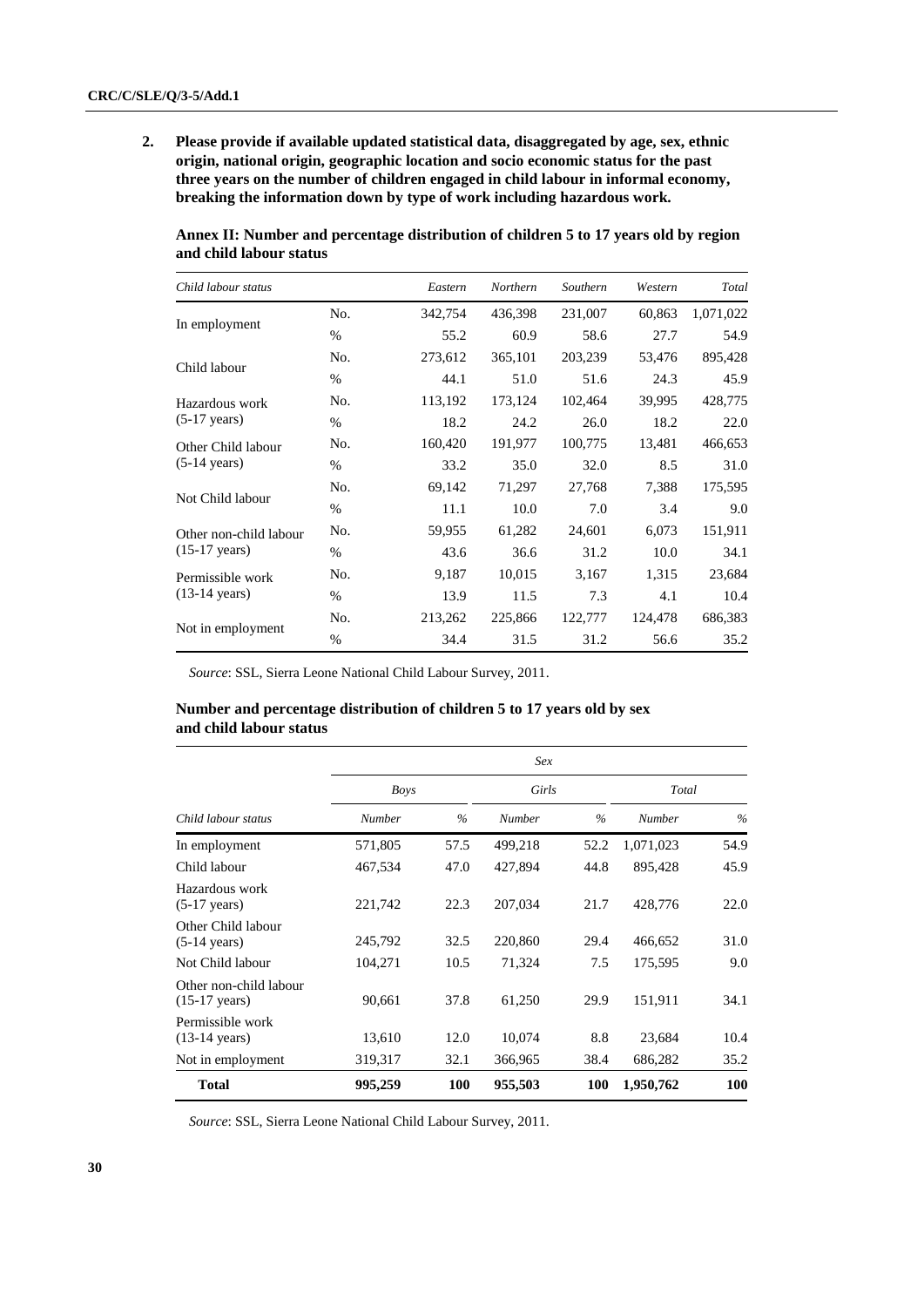**3. Please provide, if available, updated statistical data, disaggregated by age, sex, socioeconomic background, ethnic origin and geographical location, for the past three years, on the number and/or rates of:**

#### **3 (a) Annex III: Infant mortality and child mortality**

#### **Early childhood mortality rates by socioeconomic characteristics**

123. Infant, child, and under-five mortality rates for the 10-year period preceding the survey, by background characteristics, Sierra Leone 2013.

|                        |               | <b>Infant Mortality</b><br>Rate $[1]$ | Child | Under-five<br>mortality Mortality Rate [2] |
|------------------------|---------------|---------------------------------------|-------|--------------------------------------------|
|                        | East          | 127                                   | 83    | 200                                        |
|                        | North         | 96                                    | 77    | 165                                        |
| Region                 | South         | 118                                   | 65    | 175                                        |
|                        | West          | 107                                   | 56    | 157                                        |
|                        | Kailahun      | 110                                   | 85    | 186                                        |
|                        | Kenema        | 147                                   | 91    | 224                                        |
|                        | Kono          | 110                                   | 69    | 171                                        |
|                        | Bombali       | 71                                    | 45    | 113                                        |
|                        | Kambia        | 75                                    | 61    | 131                                        |
|                        | Koinadugu     | 113                                   | 100   | 202                                        |
| District               | Port Loko     | 101                                   | 82    | 175                                        |
|                        | Tonkolili     | 106                                   | 93    | 190                                        |
|                        | Bo            | 119                                   | 62    | 173                                        |
|                        | Bonthe        | 55                                    | 23    | 77                                         |
|                        | Moyamba       | 144                                   | 64    | 199                                        |
|                        | Pujehun       | 130                                   | 101   | 217                                        |
|                        | Western Rural | 124                                   | 59    | 176                                        |
|                        | Western Urban | 103                                   | 55    | 152                                        |
| Area                   | Urban         | 105                                   | 60    | 158                                        |
|                        | Rural         | 112                                   | 78    | 181                                        |
|                        | None          | 112                                   | 77    | 180                                        |
| Mother's education     | Primary       | 104                                   | 70    | 167                                        |
|                        | Secondary+    | 102                                   | 50    | 147                                        |
|                        | Poorest       | 116                                   | 79    | 186                                        |
|                        | Second        | 110                                   | 75    | 177                                        |
| Wealth index quintiles | Middle        | 117                                   | 82    | 189                                        |
|                        | Fourth        | 103                                   | 73    | 168                                        |
|                        | Richest       | 100                                   | 48    | 144                                        |

**Infant and Under-five mortality rate in Sierra Leone: SLDHS 2013**

*Source*: SLDHS 2013 Survey.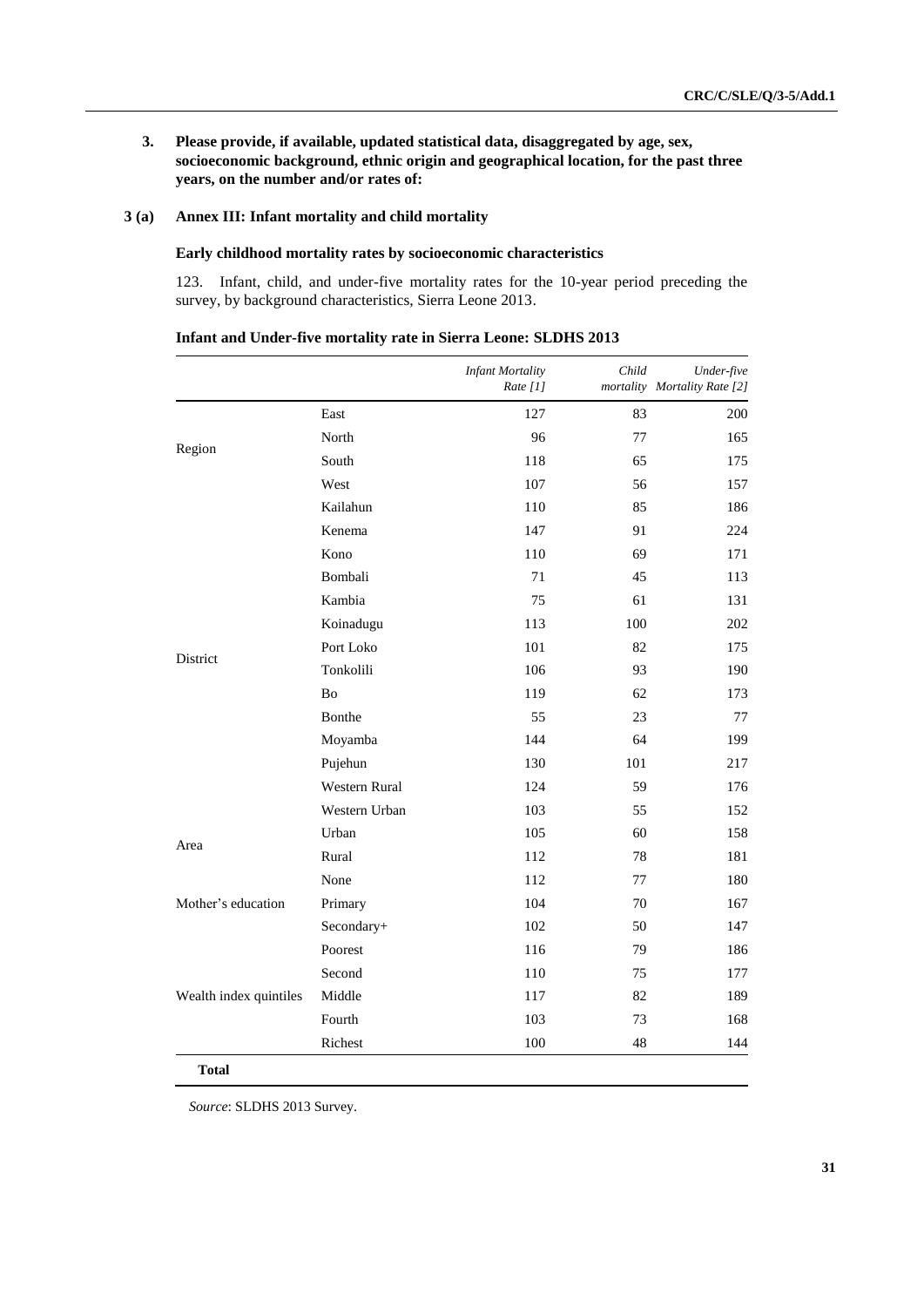|               | Currently on Treatment |                |                |  |  |  |  |
|---------------|------------------------|----------------|----------------|--|--|--|--|
| District      | Male                   | Female         | Total          |  |  |  |  |
| Bo            | 22                     | 18             | 40             |  |  |  |  |
| Bombali       | 29                     | 25             | 54             |  |  |  |  |
| Bonthe        | $\mathbf{0}$           | $\mathbf{1}$   | 1              |  |  |  |  |
| Kailahun      | 3                      | 5              | 8              |  |  |  |  |
| Kambia        | 16                     | 18             | 34             |  |  |  |  |
| Kenema        | 57                     | 65             | 122            |  |  |  |  |
| Koinadugu     | 2                      | 2              | $\overline{4}$ |  |  |  |  |
| Kono          | 13                     | 14             | 27             |  |  |  |  |
| Moyamba       | 6                      | $\overline{4}$ | 10             |  |  |  |  |
| Portloko      | 6                      | 8              | 14             |  |  |  |  |
| Pujehun       | 10                     | 19             | 29             |  |  |  |  |
| Tonkolili     | 5                      | $\overline{4}$ | 9              |  |  |  |  |
| Western Rural | $\mathbf{0}$           | $\mathbf{0}$   | $\mathbf{0}$   |  |  |  |  |
| Western Urban | 135                    | 157            | 292            |  |  |  |  |
| <b>Total</b>  | 304                    | 340            | 644            |  |  |  |  |

# **3 (d) Annex IV: HIV/AIDS: Children under 15 years receiving ART**

# **HIV/AIDS Secretariat, June 2016: Adults (15-49 years) receiving ART**

|               | <b>Currently on Treatment</b> |        |       |  |  |  |  |
|---------------|-------------------------------|--------|-------|--|--|--|--|
| District      | Male                          | Female | Total |  |  |  |  |
| Bo            | 366                           | 535    | 901   |  |  |  |  |
| Bombali       | 259                           | 968    | 1227  |  |  |  |  |
| Bonthe        | 63                            | 172    | 235   |  |  |  |  |
| Kailahun      | 44                            | 310    | 354   |  |  |  |  |
| Kambia        | 187                           | 538    | 725   |  |  |  |  |
| Kenema        | 381                           | 1032   | 1413  |  |  |  |  |
| Koinadugu     | 78                            | 261    | 339   |  |  |  |  |
| Kono          | 210                           | 780    | 990   |  |  |  |  |
| Moyamba       | 53                            | 148    | 201   |  |  |  |  |
| Portloko      | 133                           | 433    | 566   |  |  |  |  |
| Pujehun       | 41                            | 203    | 244   |  |  |  |  |
| Tonkolili     | 120                           | 395    | 515   |  |  |  |  |
| Western Rural | 262                           | 1034   | 1296  |  |  |  |  |
| Western Urban | 1530                          | 4210   | 5740  |  |  |  |  |
| <b>Total</b>  | 3727                          | 11019  | 14746 |  |  |  |  |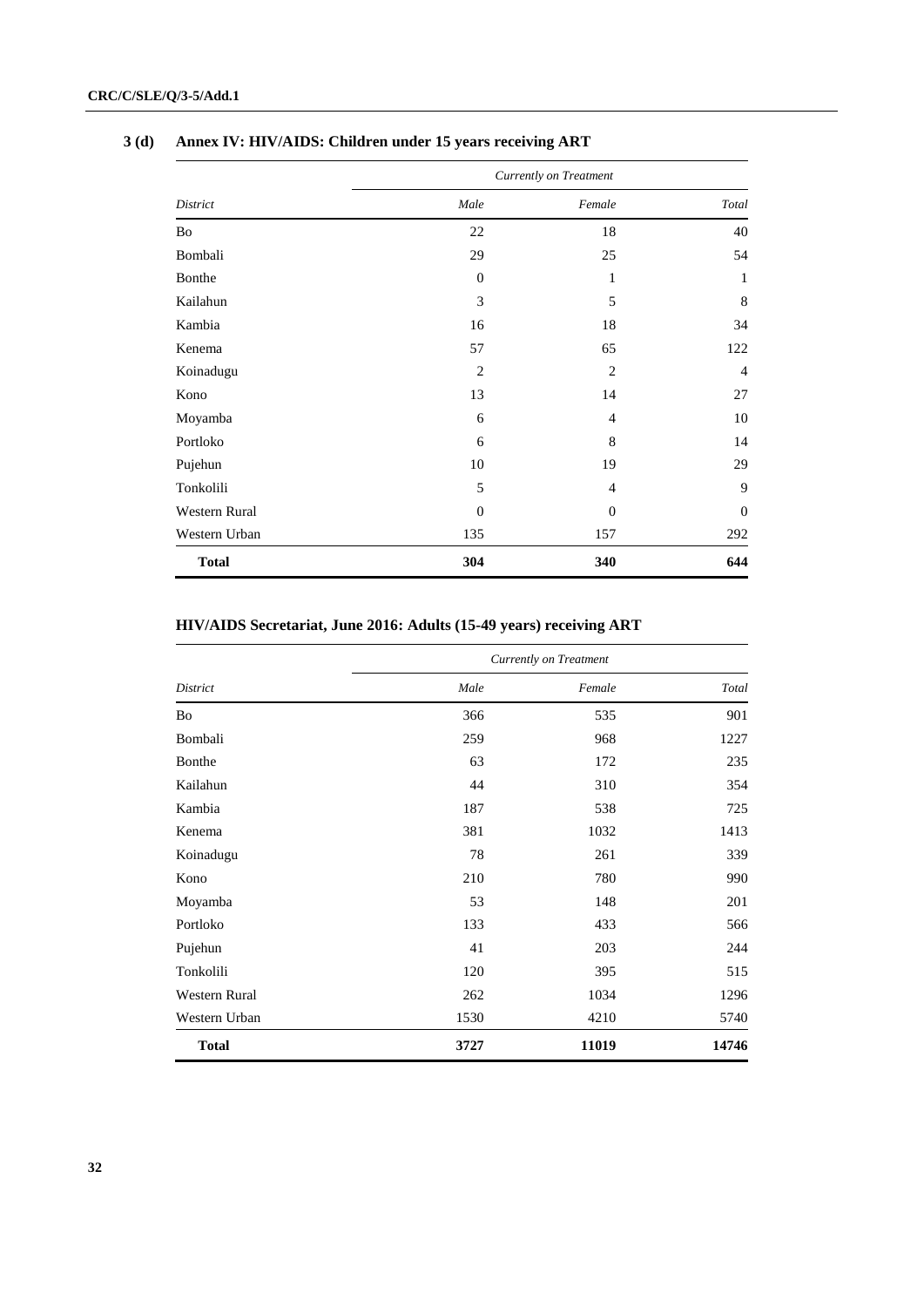#### **3 (g) Annex V: Enrolment and completion rates, in percentages, of relevant age groups in pre-primary schools, in primary schools and in secondary schools**

**Educational attainment of the female household population Percent distribution of the de facto female household population age 6 and over by highest level of schooling attended or completed and median years completed, according to background characteristics, Sierra Leone 2013**

| Background     | N <sub>o</sub> | Some    | Completed            | Some      | Completed              | More than | Don't<br>know/ |       |        | Median<br>years |
|----------------|----------------|---------|----------------------|-----------|------------------------|-----------|----------------|-------|--------|-----------------|
| Characteristic | Education      | Primary | primary <sup>1</sup> | secondary | secondary <sup>2</sup> | Secondary | missing        | Total | Number | completed       |
| Age            |                |         |                      |           |                        |           |                |       |        |                 |
| $6-9$          | 28.7           | 70.1    | 0.3                  | 0.2       | 0.0                    | 0.0       | 0.8            | 100   | 4707   | 0.3             |
| $10-14$        | 16.0           | 64.3    | 8.0                  | 11.3      | 0.1                    | $0.0\,$   | 0.2            | 100   | 4442   | 3.0             |
| $15-19$        | 19.9           | 13.1    | 9.1                  | 54.8      | 2.7                    | 0.2       | 0.2            | 100   | 3933   | 6.4             |
| Residence      |                |         |                      |           |                        |           |                |       |        |                 |
| Urban          | 32.2           | 24.7    | 5.5                  | 26.1      | 5.8                    | 5.0       | 0.5            | 100   | 10,146 | 3.4             |
| Rural          | 60.2           | 25.6    | 3.7                  | 9.5       | 0.4                    | 0.2       | 0.5            | 100   | 20730  | 0.0             |
| East           | 54.2           | 26.6    | 4.1                  | 12.9      | 1.3                    | 0.6       | 0.3            | 100   | 6,977  | 0.0             |
| North          | 56.9           | 24.6    | 3.8                  | 12.6      | 1.0                    | $0.8\,$   | 0.3            | 100   | 12020  | $0.0\,$         |
| South          | 54.3           | 27.1    | 4.5                  | 11.5      | 1.2                    | 0.9       | 0.6            | 100   | 6,651  | $0.0\,$         |
| West           | 29.0           | 23.0    | 5.7                  | 27.4      | 7.3                    | 6.9       | 0.8            | 100   | 5227   | 4.5             |
| Kailahun       | 53.5           | 30.0    | 4.6                  | 10.7      | 0.5                    | 0.2       | 0.6            | 100   | 2,019  | 0.0             |
| Kenema         | 53.5           | 25.9    | 3.9                  | 13.7      | 1.7                    | 1.1       | 0.2            | 100   | 3,257  | 0.0             |
| Kono           | 56.2           | 24.1    | 3.8                  | 13.9      | 1.4                    | 0.4       | 0.1            | 100   | 1701   | 0.0             |
| Bombali        | 48.2           | 25.2    | 4.7                  | 18.8      | 1.6                    | 1.5       | 0.1            | 100   | 2614   | 0.0             |
| Kambia         | 64.3           | 21.9    | 4.5                  | 8.7       | 0.3                    | 0.2       | 0.1            | 100   | 1,386  | 0.0             |
| Koinadugu      | 65.6           | 23.3    | 2.4                  | 7.2       | 0.3                    | 0.2       | 0.9            | 100   | 1484   | 0.0             |
| Port Loko      | 56.4           | 24.8    | 3.8                  | 12.8      | 1.1                    | 0.9       | 0.2            | 100   | 3,661  | 0.0             |
| Tonkolili      | 57.3           | 25.7    | 3.4                  | 11.7      | 0.9                    | 0.5       | 0.5            | 100   | 2875   | 0.0             |
| Bo             | 47.0           | 29.3    | 4.9                  | 15.0      | 2.0                    | 1.6       | 0.3            | 100   | 2,632  | 0.0             |
| Bonthe         | 61.8           | 21.7    | 3.5                  | 10.6      | 0.8                    | 1.1       | 0.6            | 100   | 1,195  | 0.0             |
| Moyamba        | 58.9           | 26.1    | 5.4                  | 8.2       | 0.6                    | 0.1       | 0.7            | 100   | 1,643  | 0.0             |
| Pujehun        | 56.4           | 29.1    | 3.3                  | 9.3       | 0.3                    | 0.4       | 1.2            | 100   | 1181   | 0.0             |
| Western Rural  | 37.7           | 24.0    | 6.6                  | 23.0      | 4.3                    | 3.4       | 1.0            | 100   | 877    | 2.4             |
| Western Urban  | 27.2           | 22.7    | 5.5                  | 28.3      | 7.9                    | 7.6       | 0.7            | 100   | 4350   | 4.9             |
| Poorest        | 66.4           | 23.1    | 3.2                  | 6.7       | 0.2                    | 0.0       | 0.5            | 100   | 5882   | 0.0             |
| Second         | 63.2           | 24.2    | 3.5                  | 8.6       | 0.2                    | 0.0       | 0.4            | 100   | 5,976  | 0.0             |
| Middle         | 57.1           | 27.5    | 4.1                  | 10.2      | 0.4                    | 0.2       | 0.5            | 100   | 6074   | 0.0             |
| Fourth         | 46.0           | 28.3    | 4.9                  | 18.0      | 2.0                    | 0.7       | 0.3            | 100   | 6355   | 0.3             |
| Richest        | 25.4           | 23.5    | 5.8                  | 29.6      | 7.5                    | 7.5       | 0.6            | 100   | 6587   | 5.1             |
| Total          | 51.0           | 25.3    | 4.3                  | 15.0      | 2.1                    | 1.8       | 0.5            | 100   | 30876  | 0.0             |

*Note*: Total includes 14 women with information missing on age.

<sup>1</sup> Completed grade 6 at the primary level.

<sup>2</sup> Completed grade 3 at the senior secondary school level.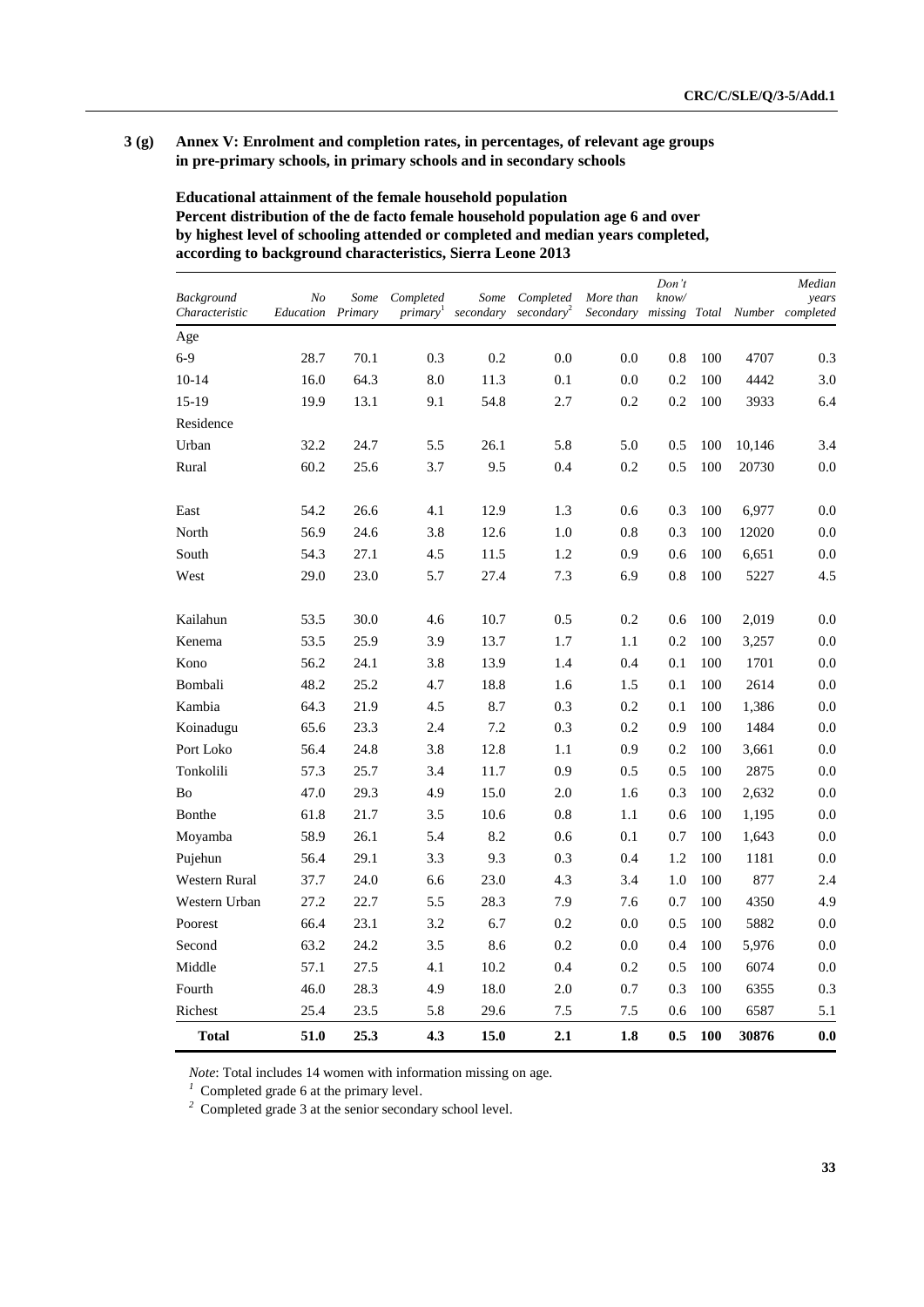**Educational attainment of the male household population Percent distribution of the de facto male household population age 6 and over by highest level of schooling attended or completed and median years completed, according to background characteristics, Sierra Leone 2013**

| <b>Background</b><br>Characteristic | No<br><b>Education</b> Primary | Some | Completed<br><i>primary</i> | Some<br>secondary | Completed<br>secondary <sup>2</sup> | More than | Don't<br>know/ |     |       | Median<br>years<br>secondary missing Total Number completed |
|-------------------------------------|--------------------------------|------|-----------------------------|-------------------|-------------------------------------|-----------|----------------|-----|-------|-------------------------------------------------------------|
| Age                                 |                                |      |                             |                   |                                     |           |                |     |       |                                                             |
| $6-9$                               | 33.1                           | 66.0 | 0.1                         | 0.3               | 0.0                                 | 0.0       | 0.4            | 100 | 4975  | 0.1                                                         |
| $10-14$                             | 19.0                           | 60.7 | 7.6                         | 12.4              | 0.1                                 | 0.0       | 0.3            | 100 | 4875  | 2.8                                                         |
| 15-19                               | 17.9                           | 13.2 | 6.2                         | 58.4              | 3.6                                 | 0.5       | 0.2            | 100 | 3283  | 6.9                                                         |
| Residence                           |                                |      |                             |                   |                                     |           |                |     |       |                                                             |
| Urban                               | 22.3                           | 23.9 | 4.1                         | 30.0              | 11.1                                | 8.1       | 0.5            | 100 | 9126  | 5.7                                                         |
| Rural                               | 50.5                           | 28.3 | 3.8                         | 14.2              | 1.7                                 | 1.1       | 0.4            | 100 | 18989 | $0.0\,$                                                     |
| Region                              |                                |      |                             |                   |                                     |           |                |     |       |                                                             |
| East                                | 45.1                           | 26.6 | 3.5                         | 18.2              | 4.0                                 | 2.1       | 0.4            | 100 | 6530  | 0.5                                                         |
| North                               | 45.6                           | 28.5 | 3.8                         | 17.3              | 2.5                                 | 2.1       | 0.3            | 100 | 10749 | 0.3                                                         |
| South                               | 47.6                           | 27.5 | 4.0                         | 15.1              | 2.9                                 | 2.0       | 0.7            | 100 | 6104  | $0.0\,$                                                     |
| West                                | 18.5                           | 22.7 | 4.5                         | 30.8              | 13.2                                | 9.8       | 0.7            | 100 | 4732  | 6.6                                                         |
| District                            |                                |      |                             |                   |                                     |           |                |     |       |                                                             |
| Kailahun                            | 43.0                           | 29.8 | 4.2                         | 7.2               | 3.8                                 | 1.4       | 0.7            | 100 | 1782  | 0.7                                                         |
| Kenema                              | 45.9                           | 23.7 | 3.6                         | 19.1              | 4.6                                 | 2.7       | 0.3            | 100 | 3201  | 0.5                                                         |
| Kono                                | 46.1                           | 28.7 | 2.7                         | 17.6              | 3.1                                 | 1.7       | 0.1            | 100 | 1547  | 0.1                                                         |
| Bombali                             | 38.1                           | 29.3 | 4.8                         | 21.4              | 2.9                                 | 3.3       | 0.1            | 100 | 2422  | 1.6                                                         |
| Kambia                              | 52.0                           | 26.2 | 4.4                         | 14.4              | 2.0                                 | 0.9       | 0.1            | 100 | 1259  | $0.0\,$                                                     |
| Koinadugu                           | 58.0                           | 24.9 | 2.5                         | 11.8              | 1.3                                 | 1.0       | 0.5            | 100 | 1308  | 0.0                                                         |
| Port Loko                           | 43.0                           | 29.2 | 4.0                         | 18.5              | 3.1                                 | 2.0       | 0.1            | 100 | 3147  | 0.6                                                         |
| Tonkolili                           | 46.1                           | 29.7 | 2.9                         | 16.4              | 2.4                                 | 1.9       | 0.6            | 100 | 2613  | 0.1                                                         |
| Bo                                  | 37.7                           | 30.3 | 4.6                         | 19.5              | 4.8                                 | 2.8       | 0.2            | 100 | 2194  | 1.3                                                         |
| Bonthe                              | 56.9                           | 21.9 | 3.8                         | 12.8              | 1.8                                 | 2.4       | 0.4            | 100 | 1166  | 0.0                                                         |
| Moyamba                             | 49.4                           | 28.0 | 4.4                         | 13.7              | 2.1                                 | 1.4       | 1.1            | 100 | 1601  | 0.0                                                         |
| Pujehun                             | 54.8                           | 27.3 | 2.5                         | 11.2              | 1.5                                 | 1.4       | 1.3            | 100 | 1143  | 0.0                                                         |
| Western Rural                       | 25.1                           | 25.7 | 7.7                         | 27.7              | 7.0                                 | 5.7       | 1.1            | 100 | 811   | 4.7                                                         |
| Western Urban                       | 17.1                           | 22.1 | 3.8                         | 31.7              | 14.4                                | 10.6      | 0.6            | 100 | 3921  | 7.2                                                         |
| Poorest                             | 60.8                           | 24.6 | 3.7                         | 9.6               | 0.7                                 | 0.2       | 0.3            | 100 | 5390  | 0.0                                                         |
| Second                              | 51.7                           | 29.5 | 3.6                         | 12.9              | 1.3                                 | 0.5       | 0.5            | 100 | 5523  | $0.0\,$                                                     |
| Middle                              | 46.1                           | 29.9 | 3.8                         | 16.3              | 2.2                                 | 1.2       | 0.5            | 100 | 5599  | 0.1                                                         |
| Fourth                              | 36.0                           | 28.3 | 4.2                         | 23.5              | 4.7                                 | 2.9       | 0.4            | 100 | 5563  | 2.0                                                         |
| Richest                             | 15.1                           | 22.3 | 4.2                         | 32.8              | 13.9                                | 11.2      | 0.5            | 100 | 6034  | 7.4                                                         |
| <b>Total</b>                        | 41.3                           | 26.9 | 3.9                         | 19.3              | 4.8                                 | 3.4       | 0.5            | 100 | 28115 | 1.1                                                         |

*Note*: Total includes 7 men with information missing on age.

<sup>1</sup> Completed grade 6 at the primary level.

*<sup>2</sup>* Completed grade 3 at the senior secondary school level.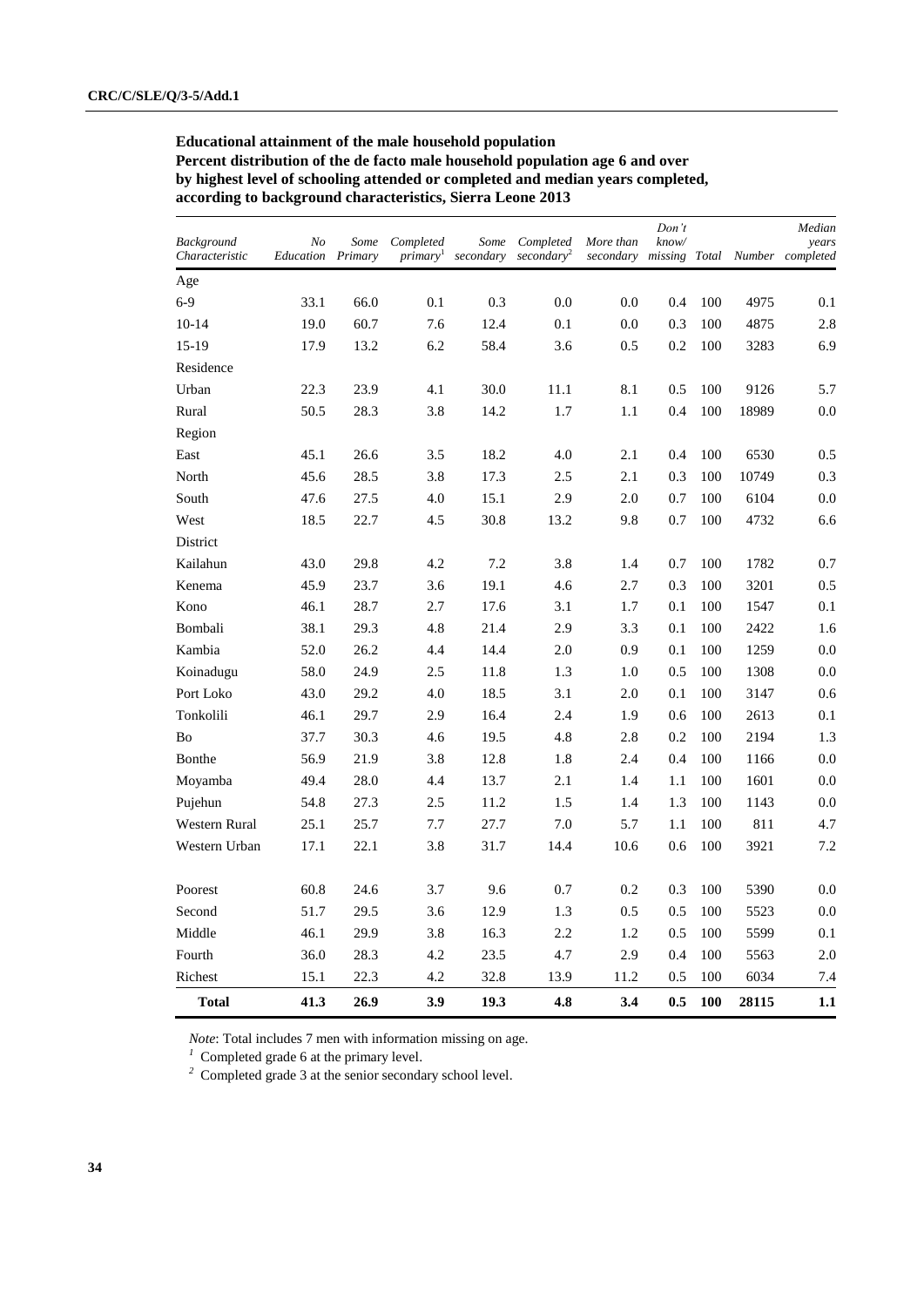|              | District      | Number         |
|--------------|---------------|----------------|
|              | Bo            | 15             |
|              | Bombali       | 238            |
|              | Bonthe        | $\mathbf{0}$   |
|              | Kailahun      | 349            |
|              | Kambia        | 6              |
|              | Kenema        | 26             |
|              | Koinadugu     | 30             |
|              | Kono          | $\overline{4}$ |
|              | Moyamba       | 19             |
|              | Port Loko     | 325            |
|              | Pujehun       | 1              |
|              | Tonkolili     | 14             |
|              | Western Rural | 53             |
|              | Western Urban | 130            |
| <b>Total</b> |               | 1210           |
| Sex          | <b>Boys</b>   | 659            |
|              | Girls         | 551            |
| <b>Total</b> |               | 1210           |

#### **3(e) Annex VI: Table 10 – Child Survivors of EVD**

*Source*: MSWGCA-May 2015 Survey. (This Data is due for re-verification following reports of Children left out from the Survey).